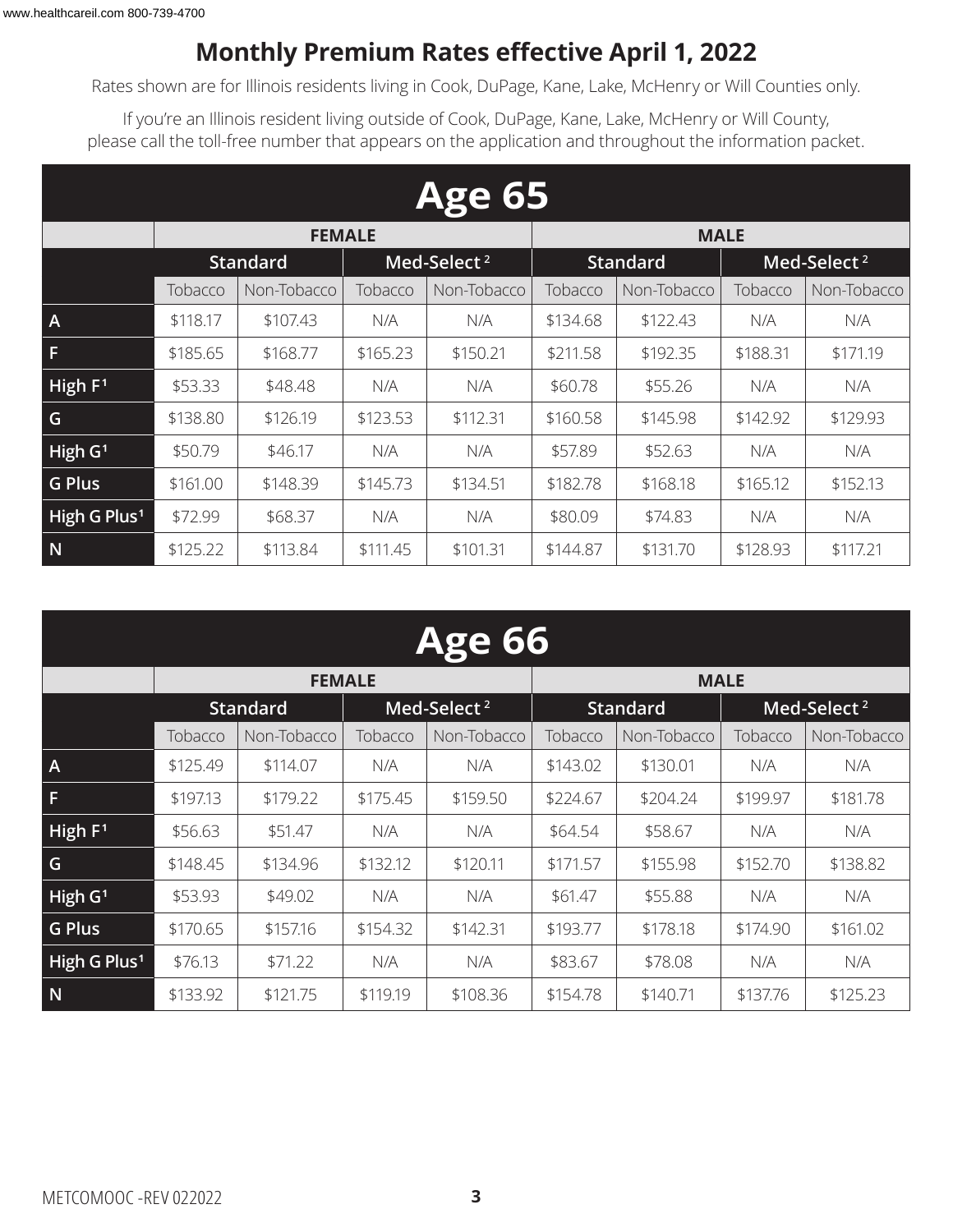|                          |          |                 |          | <b>Age 67</b>           |                                            |             |          |             |
|--------------------------|----------|-----------------|----------|-------------------------|--------------------------------------------|-------------|----------|-------------|
|                          |          | <b>FEMALE</b>   |          |                         |                                            | <b>MALE</b> |          |             |
|                          |          | <b>Standard</b> |          | Med-Select <sup>2</sup> | Med-Select <sup>2</sup><br><b>Standard</b> |             |          |             |
|                          | Tobacco  | Non-Tobacco     |          | Non-Tobacco             | Tobacco                                    | Non-Tobacco | Tobacco  | Non-Tobacco |
| $\mathsf{A}$             | \$132.67 | \$120.60        | N/A      | N/A                     | \$151.20                                   | \$137.45    | N/A      | N/A         |
| F                        | \$208.41 | \$189.47        | \$185.49 | \$168.63                | \$237.54                                   | \$215.93    | \$211.40 | \$192.19    |
| High $F1$                | \$59.87  | \$54.43         | N/A      | N/A                     | \$68.23                                    | \$62.02     | N/A      | N/A         |
| G                        | \$157.92 | \$143.57        | \$140.54 | \$127.77                | \$182.36                                   | \$165.78    | \$162.31 | \$147.55    |
| High $G1$                | \$57.02  | \$51.84         | N/A      | N/A                     | \$64.98                                    | \$59.07     | N/A      | N/A         |
| <b>G Plus</b>            | \$180.12 | \$165.77        | \$162.74 | \$149.97                | \$204.56                                   | \$187.98    | \$184.51 | \$169.75    |
| High G Plus <sup>1</sup> | \$79.22  | \$74.04         | N/A      | N/A                     | \$87.18                                    | \$81.27     | N/A      | N/A         |
| N                        | \$142.46 | \$129.52        | \$126.80 | \$115.27                | \$164.52                                   | \$149.56    | \$146.42 | \$133.11    |

|                          |          |                 |          | <b>Age 68</b>           |                                            |             |          |             |  |
|--------------------------|----------|-----------------|----------|-------------------------|--------------------------------------------|-------------|----------|-------------|--|
|                          |          | <b>FEMALE</b>   |          |                         |                                            | <b>MALE</b> |          |             |  |
|                          |          | <b>Standard</b> |          | Med-Select <sup>2</sup> | <b>Standard</b><br>Med-Select <sup>2</sup> |             |          |             |  |
|                          | Tobacco  | Non-Tobacco     | Tobacco  | Non-Tobacco             | Tobacco                                    | Non-Tobacco | Tobacco  | Non-Tobacco |  |
| $\overline{A}$           | \$139.71 | \$127.01        | N/A      | N/A                     | \$159.23                                   | \$144.76    | N/A      | N/A         |  |
| F                        | \$219.48 | \$199.53        | \$195.34 | \$177.58                | \$250.15                                   | \$227.41    | \$222.63 | \$202.40    |  |
| High $F1$                | \$63.05  | \$57.32         | N/A      | N/A                     | \$71.86                                    | \$65.32     | N/A      | N/A         |  |
| G                        | \$167.21 | \$152.02        | \$148.83 | \$135.29                | \$192.96                                   | \$175.42    | \$171.74 | \$156.12    |  |
| $H$ igh G <sup>1</sup>   | \$60.05  | \$54.59         | N/A      | N/A                     | \$68.44                                    | \$62.21     | N/A      | N/A         |  |
| <b>G Plus</b>            | \$189.41 | \$174.22        | \$171.03 | \$157.49                | \$215.16                                   | \$197.62    | \$193.94 | \$178.32    |  |
| High G Plus <sup>1</sup> | \$82.25  | \$76.79         | N/A      | N/A                     | \$90.64                                    | \$84.41     | N/A      | N/A         |  |
| N                        | \$150.85 | \$137.14        | \$134.26 | \$122.05                | \$174.08                                   | \$158.26    | \$154.93 | \$140.85    |  |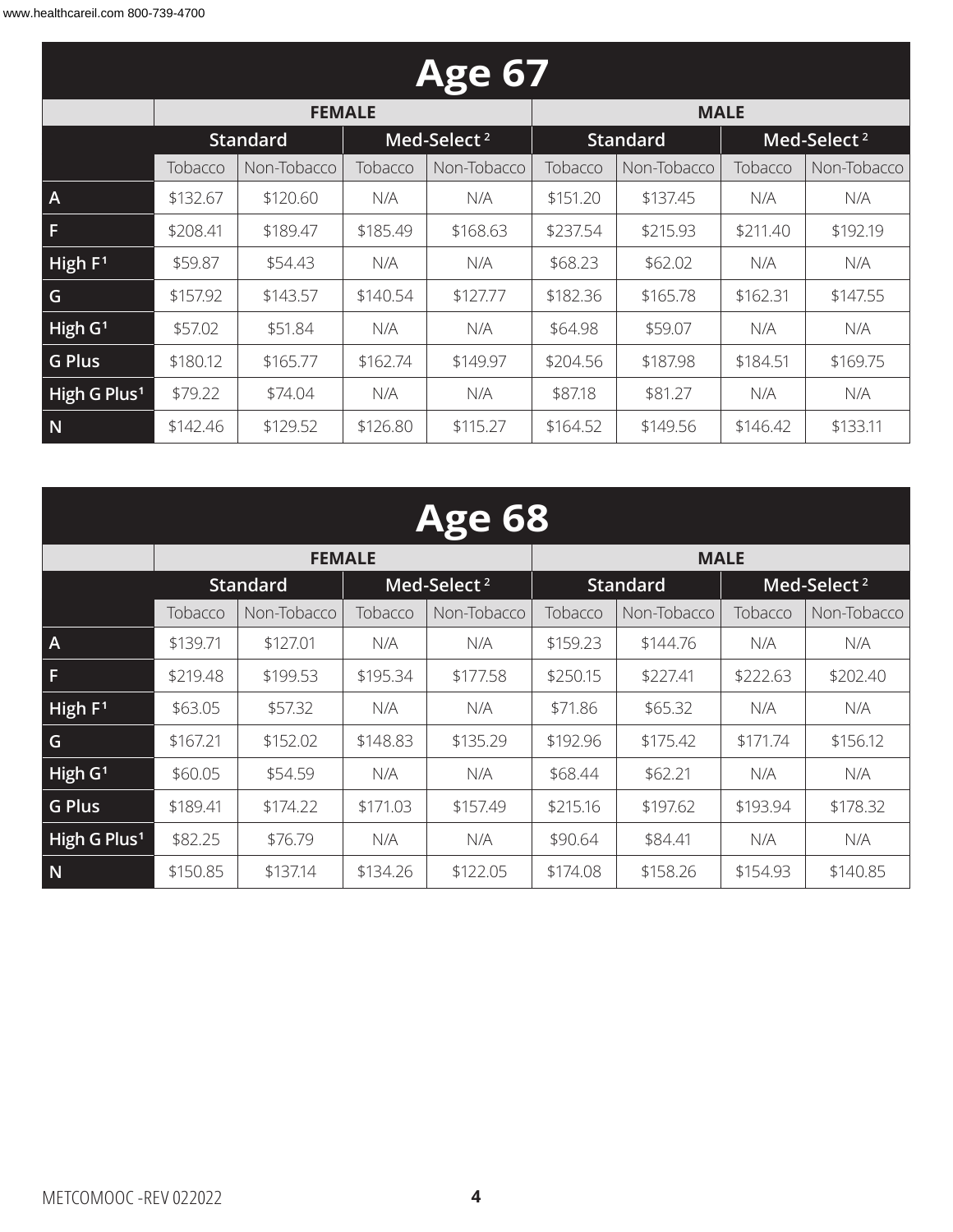|                          | <b>Age 69</b> |                 |                        |                         |                                            |             |          |             |  |  |  |
|--------------------------|---------------|-----------------|------------------------|-------------------------|--------------------------------------------|-------------|----------|-------------|--|--|--|
|                          |               | <b>FEMALE</b>   |                        |                         |                                            | <b>MALE</b> |          |             |  |  |  |
|                          |               | <b>Standard</b> |                        | Med-Select <sup>2</sup> | <b>Standard</b><br>Med-Select <sup>2</sup> |             |          |             |  |  |  |
|                          | Tobacco       | Non-Tobacco     | Tobacco<br>Non-Tobacco |                         | Tobacco                                    | Non-Tobacco | Tobacco  | Non-Tobacco |  |  |  |
| $\mathsf{A}$             | \$146.63      | \$133.31        | N/A                    | N/A                     | \$167.12                                   | \$151.92    | N/A      | N/A         |  |  |  |
| F                        | \$230.36      | \$209.41        | \$205.01               | \$186.38                | \$262.54                                   | \$238.67    | \$233.65 | \$212.42    |  |  |  |
| High $F1$                | \$66.17       | \$60.15         | N/A                    | N/A                     | \$75.42                                    | \$68.57     | N/A      | N/A         |  |  |  |
| G                        | \$176.35      | \$160.31        | \$156.94               | \$142.67                | \$203.36                                   | \$184.87    | \$180.99 | \$164.54    |  |  |  |
| High $G1$                | \$63.02       | \$57.29         | N/A                    | N/A                     | \$71.83                                    | \$65.30     | N/A      | N/A         |  |  |  |
| <b>G Plus</b>            | \$198.55      | \$182.51        | \$179.14               | \$164.87                | \$225.56                                   | \$207.07    | \$203.19 | \$186.74    |  |  |  |
| High G Plus <sup>1</sup> | \$85.22       | \$79.49         | N/A                    | N/A                     | \$94.03                                    | \$87.50     | N/A      | N/A         |  |  |  |
| N                        | \$159.09      | \$144.63        | \$141.59               | \$128.72                | \$183.47                                   | \$166.78    | \$163.29 | \$148.44    |  |  |  |

|                          |          |                 |          | <b>Age 70</b>           |          |                 |          |                         |
|--------------------------|----------|-----------------|----------|-------------------------|----------|-----------------|----------|-------------------------|
|                          |          | <b>FEMALE</b>   |          |                         |          | <b>MALE</b>     |          |                         |
|                          |          | <b>Standard</b> |          | Med-Select <sup>2</sup> |          | <b>Standard</b> |          | Med-Select <sup>2</sup> |
|                          | Tobacco  | Non-Tobacco     | Tobacco  | Non-Tobacco             | Tobacco  | Non-Tobacco     | Tobacco  | Non-Tobacco             |
| $\overline{A}$           | \$153.42 | \$139.47        | N/A      | N/A                     | \$174.85 | \$158.96        | N/A      | N/A                     |
| F                        | \$241.02 | \$219.11        | \$214.51 | \$195.01                | \$274.70 | \$249.73        | \$244.48 | \$222.25                |
| High $F1$                | \$69.24  | \$62.94         | N/A      | N/A                     | \$78.91  | \$71.74         | N/A      | N/A                     |
| G                        | \$185.29 | \$168.45        | \$164.91 | \$149.92                | \$213.57 | \$194.16        | \$190.07 | \$172.80                |
| High G <sup>1</sup>      | \$65.94  | \$59.94         | N/A      | N/A                     | \$75.15  | \$68.32         | N/A      | N/A                     |
| <b>G Plus</b>            | \$207.49 | \$190.65        | \$187.11 | \$172.12                | \$235.77 | \$216.36        | \$212.27 | \$195.00                |
| High G Plus <sup>1</sup> | \$88.14  | \$82.14         | N/A      | N/A                     | \$97.35  | \$90.52         | N/A      | N/A                     |
| N                        | \$167.17 | \$151.97        | \$148.77 | \$135.25                | \$192.68 | \$175.16        | \$171.48 | \$155.89                |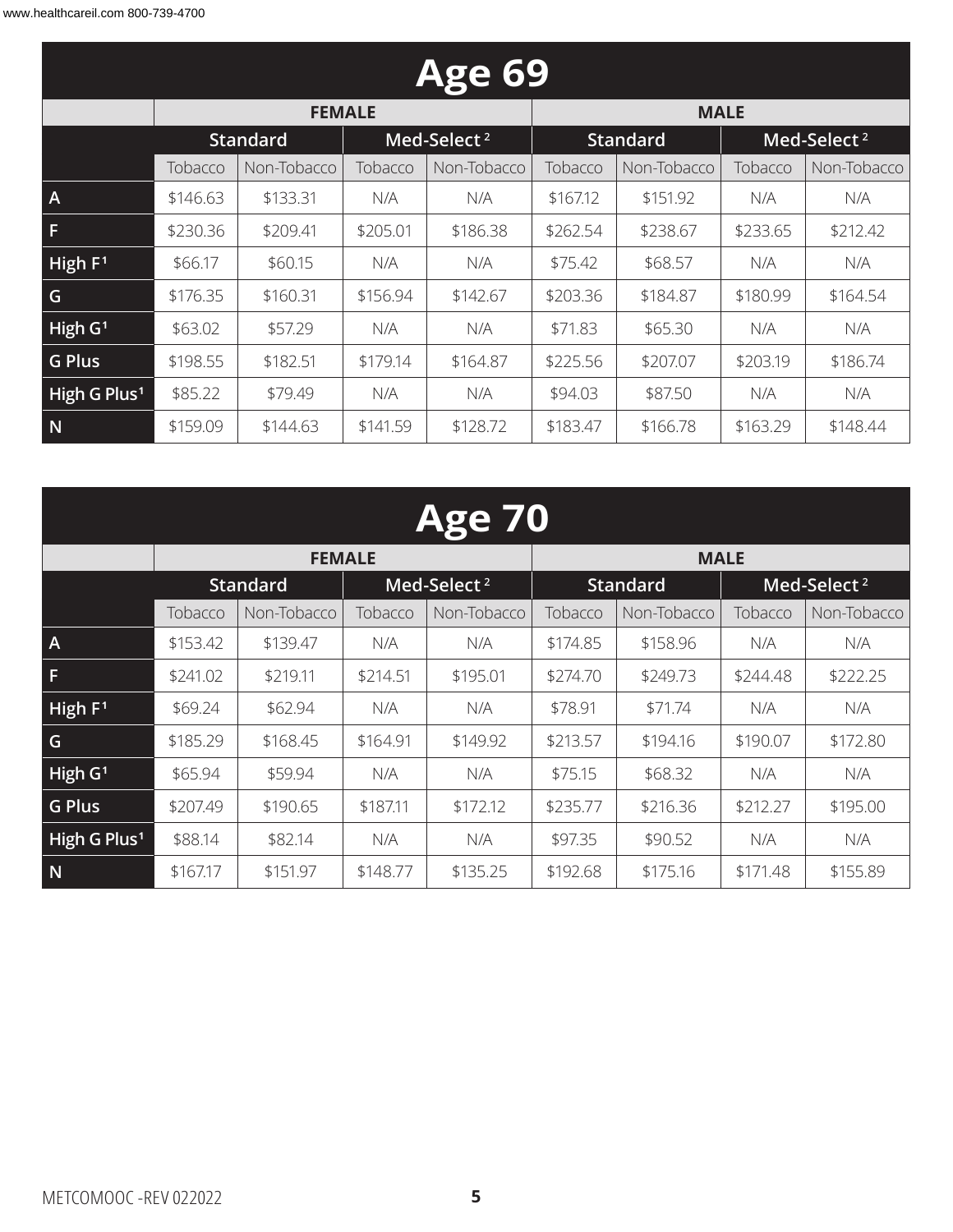|                          |          |                 |          | <b>Age 71</b>           |          |                 |          |                         |
|--------------------------|----------|-----------------|----------|-------------------------|----------|-----------------|----------|-------------------------|
|                          |          | <b>FEMALE</b>   |          |                         |          | <b>MALE</b>     |          |                         |
|                          |          | <b>Standard</b> |          | Med-Select <sup>2</sup> |          | <b>Standard</b> |          | Med-Select <sup>2</sup> |
|                          | Tobacco  | Non-Tobacco     | Tobacco  | Non-Tobacco             | Tobacco  | Non-Tobacco     | Tobacco  | Non-Tobacco             |
| $\overline{A}$           | \$160.07 | \$145.52        | N/A      | N/A                     | \$182.44 | \$165.85        | N/A      | N/A                     |
| F                        | \$251.48 | \$228.62        | \$223.83 | \$203.47                | \$286.62 | \$260.55        | \$255.09 | \$231.89                |
| High $F1$                | \$72.24  | \$65.68         | N/A      | N/A                     | \$82.33  | \$74.84         | N/A      | N/A                     |
| G                        | \$194.08 | \$176.43        | \$172.73 | \$157.03                | \$223.58 | \$203.25        | \$198.99 | \$180.89                |
| High $G1$                | \$68.80  | \$62.55         | N/A      | N/A                     | \$78.41  | \$71.28         | N/A      | N/A                     |
| <b>G Plus</b>            | \$216.28 | \$198.63        | \$194.93 | \$179.23                | \$245.78 | \$225.45        | \$221.19 | \$203.09                |
| High G Plus <sup>1</sup> | \$91.00  | \$84.75         | N/A      | N/A                     | \$100.61 | \$93.48         | N/A      | N/A                     |
| N                        | \$175.09 | \$159.17        | \$155.83 | \$141.67                | \$201.71 | \$183.36        | \$179.52 | \$163.19                |

| $\bullet$ . |  |
|-------------|--|
|-------------|--|

|                          |          | <b>FEMALE</b>   |                         |             | <b>MALE</b> |                 |          |                         |  |  |
|--------------------------|----------|-----------------|-------------------------|-------------|-------------|-----------------|----------|-------------------------|--|--|
|                          |          | <b>Standard</b> | Med-Select <sup>2</sup> |             |             | <b>Standard</b> |          | Med-Select <sup>2</sup> |  |  |
|                          | Tobacco  | Non-Tobacco     | Tobacco                 | Non-Tobacco | Tobacco     | Non-Tobacco     | Tobacco  | Non-Tobacco             |  |  |
| $\overline{A}$           | \$166.60 | \$151.46        | N/A                     | N/A         | \$189.87    | \$172.62        | N/A      | N/A                     |  |  |
| F                        | \$261.74 | \$237.94        | \$232.94                | \$211.76    | \$298.30    | \$271.19        | \$265.49 | \$241.36                |  |  |
| High $F1$                | \$75.19  | \$68.36         | N/A                     | N/A         | \$85.69     | \$77.90         | N/A      | N/A                     |  |  |
| G                        | \$202.69 | \$184.26        | \$180.39                | \$163.99    | \$233.39    | \$212.17        | \$207.72 | \$188.83                |  |  |
| High $G1$                | \$71.61  | \$65.10         | N/A                     | N/A         | \$81.61     | \$74.19         | N/A      | N/A                     |  |  |
| <b>G Plus</b>            | \$224.89 | \$206.46        | \$202.59                | \$186.19    | \$255.59    | \$234.37        | \$229.92 | \$211.03                |  |  |
| High G Plus <sup>1</sup> | \$93.81  | \$87.30         | N/A                     | N/A         | \$103.81    | \$96.39         | N/A      | N/A                     |  |  |
| N                        | \$182.86 | \$166.24        | \$162.74                | \$147.95    | \$210.56    | \$191.42        | \$187.39 | \$170.35                |  |  |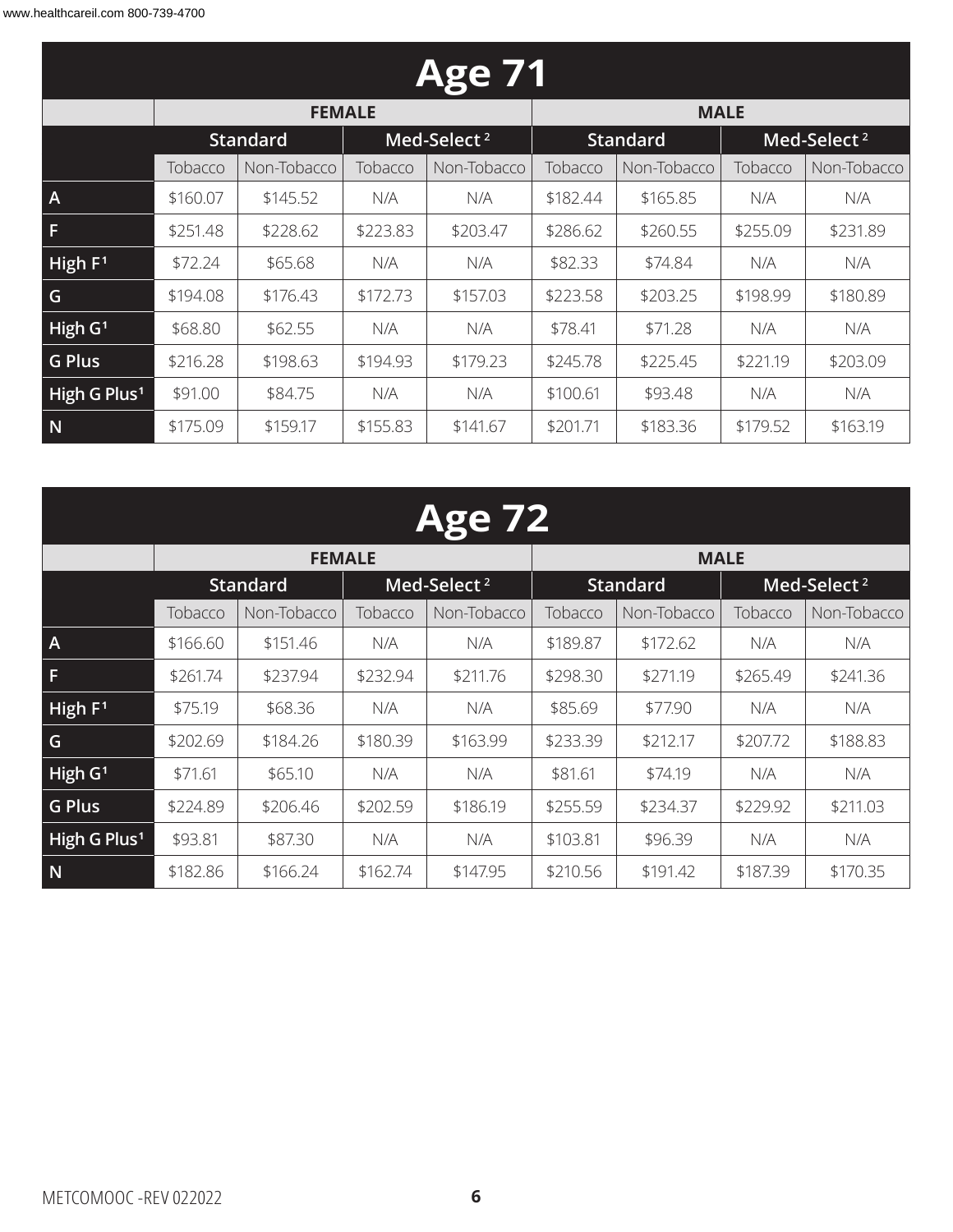|                          |          |                        |                         | <b>Age 73</b> |                 |             |                         |             |
|--------------------------|----------|------------------------|-------------------------|---------------|-----------------|-------------|-------------------------|-------------|
|                          |          | <b>FEMALE</b>          |                         |               |                 | <b>MALE</b> |                         |             |
|                          |          | <b>Standard</b>        | Med-Select <sup>2</sup> |               | <b>Standard</b> |             | Med-Select <sup>2</sup> |             |
|                          | Tobacco  | Non-Tobacco<br>Tobacco |                         | Non-Tobacco   | Tobacco         | Non-Tobacco | Tobacco                 | Non-Tobacco |
| $\mathsf{A}$             | \$173.01 | \$157.27               | N/A                     | N/A           | \$197.17        | \$179.25    | N/A                     | N/A         |
| F                        | \$271.78 | \$247.08               | \$241.89                | \$219.90      | \$309.76        | \$281.59    | \$275.68                | \$250.61    |
| High $F1$                | \$78.07  | \$70.98                | N/A                     | N/A           | \$88.99         | \$80.89     | N/A                     | N/A         |
| G                        | \$211.12 | \$191.93               | \$187.90                | \$170.82      | \$243.00        | \$220.91    | \$216.28                | \$196.61    |
| High $G1$                | \$74.35  | \$67.60                | N/A                     | N/A           | \$84.75         | \$77.04     | N/A                     | N/A         |
| <b>G Plus</b>            | \$233.32 | \$214.13               | \$210.10                | \$193.02      | \$265.20        | \$243.11    | \$238.48                | \$218.81    |
| High G Plus <sup>1</sup> | \$96.55  | \$89.80                | N/A                     | N/A           | \$106.95        | \$99.24     | N/A                     | N/A         |
| N                        | \$190.47 | \$173.16               | \$169.51                | \$154.11      | \$219.23        | \$199.30    | \$195.11                | \$177.38    |

|                          |          |                 |          | <b>Age 74</b>           |          |                 |          |                         |
|--------------------------|----------|-----------------|----------|-------------------------|----------|-----------------|----------|-------------------------|
|                          |          | <b>FEMALE</b>   |          |                         |          | <b>MALE</b>     |          |                         |
|                          |          | <b>Standard</b> |          | Med-Select <sup>2</sup> |          | <b>Standard</b> |          | Med-Select <sup>2</sup> |
|                          | Tobacco  | Non-Tobacco     | Tobacco  | Non-Tobacco             | Tobacco  | Non-Tobacco     | Tobacco  | Non-Tobacco             |
| A                        | \$179.27 | \$162.97        | N/A      | N/A                     | \$204.31 | \$185.73        | N/A      | N/A                     |
| F.                       | \$281.62 | \$256.02        | \$250.64 | \$227.85                | \$320.97 | \$291.79        | \$285.66 | \$259.70                |
| High F <sup>1</sup>      | \$80.90  | \$73.55         | N/A      | N/A                     | \$92.20  | \$83.82         | N/A      | N/A                     |
| G                        | \$219.39 | \$199.45        | \$195.26 | \$177.50                | \$252.42 | \$229.48        | \$224.66 | \$204.24                |
| High G <sup>1</sup>      | \$77.05  | \$70.05         | N/A      | N/A                     | \$87.81  | \$79.83         | N/A      | N/A                     |
| <b>G Plus</b>            | \$241.59 | \$221.65        | \$217.46 | \$199.70                | \$274.62 | \$251.68        | \$246.86 | \$226.44                |
| High G Plus <sup>1</sup> | \$99.25  | \$92.25         | N/A      | N/A                     | \$110.01 | \$102.03        | N/A      | N/A                     |
| N                        | \$197.93 | \$179.93        | \$176.15 | \$160.14                | \$227.72 | \$207.03        | \$202.67 | \$184.25                |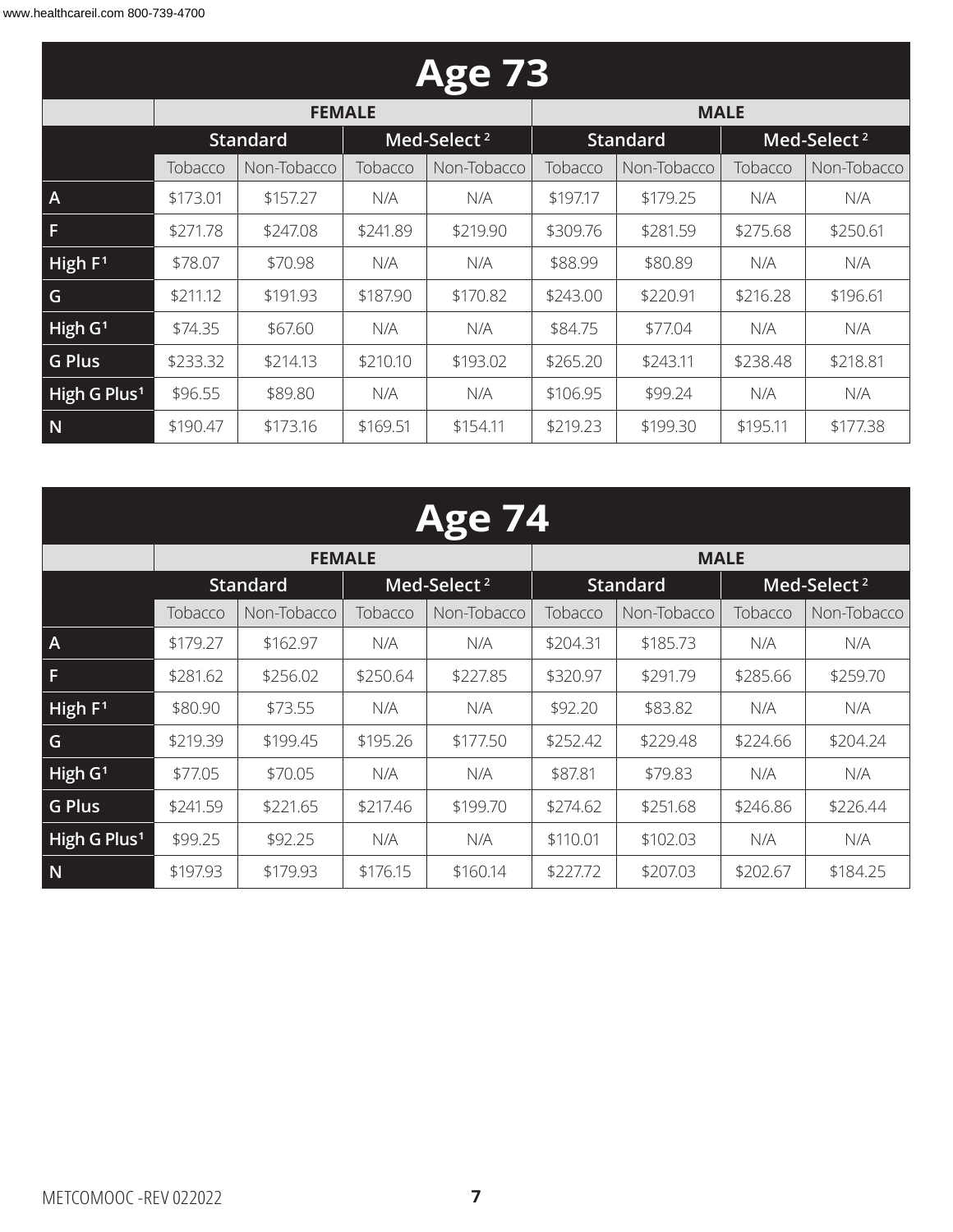|                          |          |                 |          | <b>Age 75</b>           |          |                 |          |                         |
|--------------------------|----------|-----------------|----------|-------------------------|----------|-----------------|----------|-------------------------|
|                          |          | <b>FEMALE</b>   |          |                         |          | <b>MALE</b>     |          |                         |
|                          |          | <b>Standard</b> |          | Med-Select <sup>2</sup> |          | <b>Standard</b> |          | Med-Select <sup>2</sup> |
|                          | Tobacco  | Non-Tobacco     |          | Non-Tobacco             | Tobacco  | Non-Tobacco     | Tobacco  | Non-Tobacco             |
| $\mathsf{A}$             | \$185.40 | \$168.55        | N/A      | N/A                     | \$211.30 | \$192.09        | N/A      | N/A                     |
| F                        | \$291.26 | \$264.79        | \$259.22 | \$235.66                | \$331.95 | \$301.78        | \$295.45 | \$268.59                |
| High $F1$                | \$83.66  | \$76.06         | N/A      | N/A                     | \$95.35  | \$86.69         | N/A      | N/A                     |
| G                        | \$227.48 | \$206.80        | \$202.46 | \$184.05                | \$261.65 | \$237.86        | \$232.87 | \$211.70                |
| High $G1$                | \$79.68  | \$72.44         | N/A      | N/A                     | \$90.81  | \$82.56         | N/A      | N/A                     |
| <b>G Plus</b>            | \$249.68 | \$229.00        | \$224.66 | \$206.25                | \$283.85 | \$260.06        | \$255.07 | \$233.90                |
| High G Plus <sup>1</sup> | \$101.88 | \$94.64         | N/A      | N/A                     | \$113.01 | \$104.76        | N/A      | N/A                     |
| N                        | \$205.22 | \$186.56        | \$182.65 | \$166.05                | \$236.05 | \$214.59        | \$210.08 | \$190.98                |

|                          | <b>Age 76</b>          |                 |          |                         |          |                 |          |                         |  |  |  |
|--------------------------|------------------------|-----------------|----------|-------------------------|----------|-----------------|----------|-------------------------|--|--|--|
|                          |                        | <b>FEMALE</b>   |          |                         |          | <b>MALE</b>     |          |                         |  |  |  |
|                          |                        | <b>Standard</b> |          | Med-Select <sup>2</sup> |          | <b>Standard</b> |          | Med-Select <sup>2</sup> |  |  |  |
|                          | Non-Tobacco<br>Tobacco |                 | Tobacco  | Non-Tobacco             | Tobacco  | Non-Tobacco     | Tobacco  | Non-Tobacco             |  |  |  |
| A                        | \$191.40               | \$174.01        | N/A      | N/A                     | \$218.14 | \$198.31        | N/A      | N/A                     |  |  |  |
|                          | \$300.69               | \$273.37        | \$267.62 | \$243.29                | \$342.71 | \$311.55        | \$305.01 | \$277.28                |  |  |  |
| High F <sup>1</sup>      | \$86.38                | \$78.53         | N/A      | N/A                     | \$98.44  | \$89.50         | N/A      | N/A                     |  |  |  |
| G                        | \$235.40               | \$214.00        | \$209.51 | \$190.46                | \$270.68 | \$246.07        | \$240.90 | \$219.00                |  |  |  |
| High G <sup>1</sup>      | \$82.27                | \$74.79         | N/A      | N/A                     | \$93.75  | \$85.24         | N/A      | N/A                     |  |  |  |
| <b>G Plus</b>            | \$257.60               | \$236.20        | \$231.71 | \$212.66                | \$292.88 | \$268.27        | \$263.10 | \$241.20                |  |  |  |
| High G Plus <sup>1</sup> | \$104.47               | \$96.99         | N/A      | N/A                     | \$115.95 | \$107.44        | N/A      | N/A                     |  |  |  |
| N                        | \$212.37               | \$193.06        | \$189.01 | \$171.82                | \$244.19 | \$221.99        | \$217.33 | \$197.57                |  |  |  |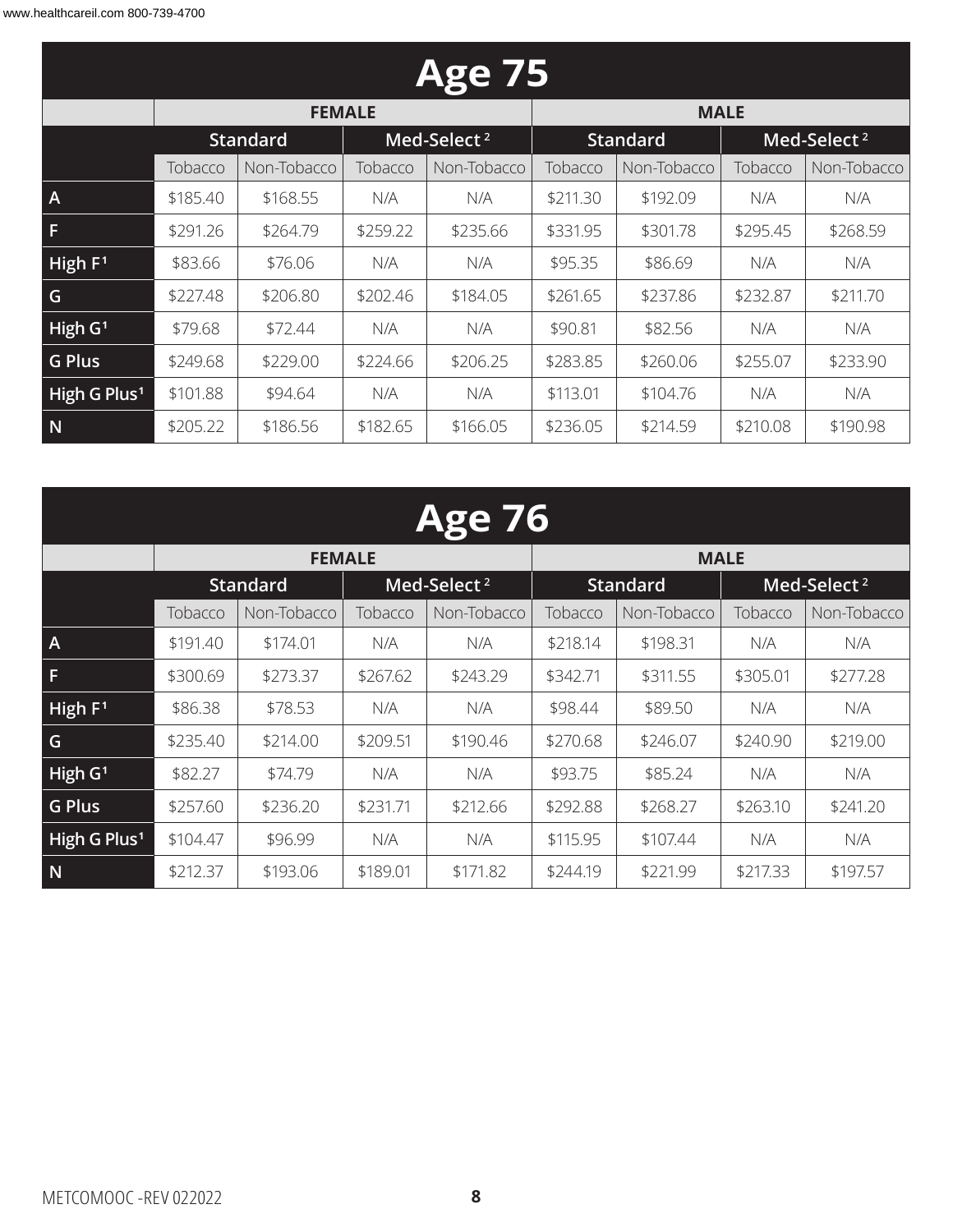| <b>Age 77</b>            |                        |                 |          |                         |          |                 |          |                         |  |  |
|--------------------------|------------------------|-----------------|----------|-------------------------|----------|-----------------|----------|-------------------------|--|--|
|                          |                        | <b>FEMALE</b>   |          |                         |          | <b>MALE</b>     |          |                         |  |  |
|                          |                        | <b>Standard</b> |          | Med-Select <sup>2</sup> |          | <b>Standard</b> |          | Med-Select <sup>2</sup> |  |  |
|                          | Tobacco<br>Non-Tobacco |                 | Tobacco  | Non-Tobacco             | Tobacco  | Non-Tobacco     | Tobacco  | Non-Tobacco             |  |  |
| $\mathsf{A}$             | \$197.28               | \$179.34        | N/A      | N/A                     | \$224.84 | \$204.40        | N/A      | N/A                     |  |  |
| F                        | \$309.93               | \$281.76        | \$275.83 | \$250.77                | \$353.22 | \$321.12        | \$314.37 | \$285.79                |  |  |
| High $F1$                | \$89.03                | \$80.93         | N/A      | N/A                     | \$101.46 | \$92.24         | N/A      | N/A                     |  |  |
| G                        | \$243.15               | \$221.05        | \$216.41 | \$196.73                | \$279.51 | \$254.10        | \$248.76 | \$226.15                |  |  |
| High $G1$                | \$84.79                | \$77.08         | N/A      | N/A                     | \$96.63  | \$87.85         | N/A      | N/A                     |  |  |
| <b>G Plus</b>            | \$265.35               | \$243.25        | \$238.61 | \$218.93                | \$301.71 | \$276.30        | \$270.96 | \$248.35                |  |  |
| High G Plus <sup>1</sup> | \$106.99               | \$99.28         | N/A      | N/A                     | \$118.83 | \$110.05        | N/A      | N/A                     |  |  |
| N                        | \$219.36               | \$199.42        | \$195.23 | \$177.48                | \$252.16 | \$229.24        | \$224.42 | \$204.02                |  |  |

| $\mathbf{A}$<br><b>(•)</b> |  |
|----------------------------|--|
|                            |  |

|                          |          | <b>FEMALE</b>   |          |                         | <b>MALE</b> |                 |          |                         |  |
|--------------------------|----------|-----------------|----------|-------------------------|-------------|-----------------|----------|-------------------------|--|
|                          |          | <b>Standard</b> |          | Med-Select <sup>2</sup> |             | <b>Standard</b> |          | Med-Select <sup>2</sup> |  |
|                          | Tobacco  | Non-Tobacco     | Tobacco  | Non-Tobacco             | Tobacco     | Non-Tobacco     | Tobacco  | Non-Tobacco             |  |
| $\overline{A}$           | \$203.03 | \$184.57        | N/A      | N/A                     | \$231.38    | \$210.35        | N/A      | N/A                     |  |
| l Fl                     | \$318.95 | \$289.96        | \$283.87 | \$258.05                | \$363.51    | \$330.46        | \$323.52 | \$294.11                |  |
| High F <sup>1</sup>      | \$91.62  | \$83.30         | N/A      | N/A                     | \$104.42    | \$94.93         | N/A      | N/A                     |  |
| $\overline{\mathsf{G}}$  | \$250.73 | \$227.93        | \$223.15 | \$202.86                | \$288.14    | \$261.94        | \$256.44 | \$233.13                |  |
| High G <sup>1</sup>      | \$87.26  | \$79.33         | N/A      | N/A                     | \$99.45     | \$90.41         | N/A      | N/A                     |  |
| G Plus                   | \$272.93 | \$250.13        | \$245.35 | \$225.06                | \$310.34    | \$284.14        | \$278.64 | \$255.33                |  |
| High G Plus <sup>1</sup> | \$109.46 | \$101.53        | N/A      | N/A                     | \$121.65    | \$112.61        | N/A      | N/A                     |  |
| $\overline{\mathsf{N}}$  | \$226.19 | \$205.63        | \$201.32 | \$183.02                | \$259.95    | \$236.31        | \$231.36 | \$210.32                |  |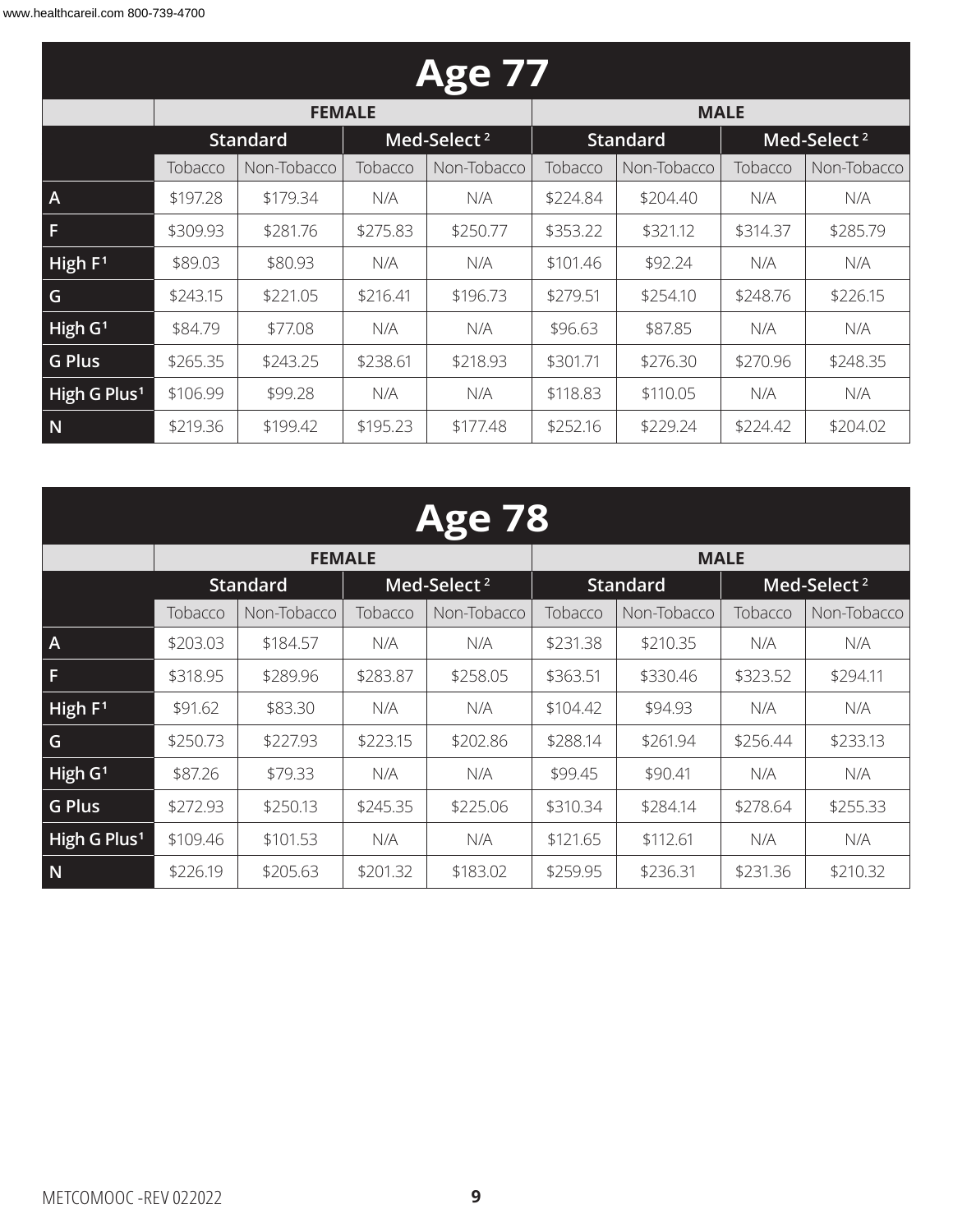| <b>Age 79</b>            |          |                 |          |                         |          |                 |                         |             |  |  |  |
|--------------------------|----------|-----------------|----------|-------------------------|----------|-----------------|-------------------------|-------------|--|--|--|
|                          |          | <b>FEMALE</b>   |          |                         |          | <b>MALE</b>     |                         |             |  |  |  |
|                          |          | <b>Standard</b> |          | Med-Select <sup>2</sup> |          | <b>Standard</b> | Med-Select <sup>2</sup> |             |  |  |  |
|                          | Tobacco  | Non-Tobacco     | Tobacco  | Non-Tobacco             | Tobacco  | Non-Tobacco     | Tobacco                 | Non-Tobacco |  |  |  |
| $\overline{A}$           | \$208.64 | \$189.66        | N/A      | N/A                     | \$237.77 | \$216.16        | N/A                     | N/A         |  |  |  |
| F                        | \$327.77 | \$297.97        | \$291.72 | \$265.19                | \$373.56 | \$339.60        | \$332.46                | \$302.24    |  |  |  |
| High $F1$                | \$94.15  | \$85.60         | N/A      | N/A                     | \$107.31 | \$97.55         | N/A                     | N/A         |  |  |  |
| G                        | \$258.13 | \$234.66        | \$229.74 | \$208.86                | \$296.57 | \$269.62        | \$263.95                | \$239.96    |  |  |  |
| High $G1$                | \$89.67  | \$81.52         | N/A      | N/A                     | \$102.20 | \$92.90         | N/A                     | N/A         |  |  |  |
| <b>G Plus</b>            | \$280.33 | \$256.86        | \$251.94 | \$231.06                | \$318.77 | \$291.82        | \$286.15                | \$262.16    |  |  |  |
| High G Plus <sup>1</sup> | \$111.87 | \$103.72        | N/A      | N/A                     | \$124.40 | \$115.10        | N/A                     | N/A         |  |  |  |
| N                        | \$232.87 | \$211.70        | \$207.26 | \$188.41                | \$267.56 | \$243.23        | \$238.13                | \$216.48    |  |  |  |

|                          |          | <b>Age 80</b>   |          |                         |          |                 |          |                         |  |  |  |  |
|--------------------------|----------|-----------------|----------|-------------------------|----------|-----------------|----------|-------------------------|--|--|--|--|
|                          |          | <b>FEMALE</b>   |          |                         |          | <b>MALE</b>     |          |                         |  |  |  |  |
|                          |          | <b>Standard</b> |          | Med-Select <sup>2</sup> |          | <b>Standard</b> |          | Med-Select <sup>2</sup> |  |  |  |  |
|                          | Tobacco  | Non-Tobacco     | Tobacco  | Non-Tobacco             | Tobacco  | Non-Tobacco     | Tobacco  | Non-Tobacco             |  |  |  |  |
| $\overline{A}$           | \$214.12 | \$194.65        | N/A      | N/A                     | \$244.03 | \$221.84        | N/A      | N/A                     |  |  |  |  |
| F.                       | \$336.38 | \$305.79        | \$299.37 | \$272.16                | \$383.38 | \$348.52        | \$341.20 | \$310.19                |  |  |  |  |
| High $F1$                | \$96.62  | \$87.84         | N/A      | N/A                     | \$110.12 | \$100.12        | N/A      | N/A                     |  |  |  |  |
| G                        | \$265.37 | \$241.24        | \$236.18 | \$214.70                | \$304.82 | \$277.11        | \$271.29 | \$246.62                |  |  |  |  |
| High $G1$                | \$92.02  | \$83.66         | N/A      | N/A                     | \$104.88 | \$95.35         | N/A      | N/A                     |  |  |  |  |
| <b>G Plus</b>            | \$287.57 | \$263.44        | \$258.38 | \$236.90                | \$327.02 | \$299.31        | \$293.49 | \$268.82                |  |  |  |  |
| High G Plus <sup>1</sup> | \$114.22 | \$105.86        | N/A      | N/A                     | \$127.08 | \$117.55        | N/A      | N/A                     |  |  |  |  |
| N                        | \$239.40 | \$217.63        | \$213.07 | \$193.69                | \$275.00 | \$249.99        | \$244.74 | \$222.50                |  |  |  |  |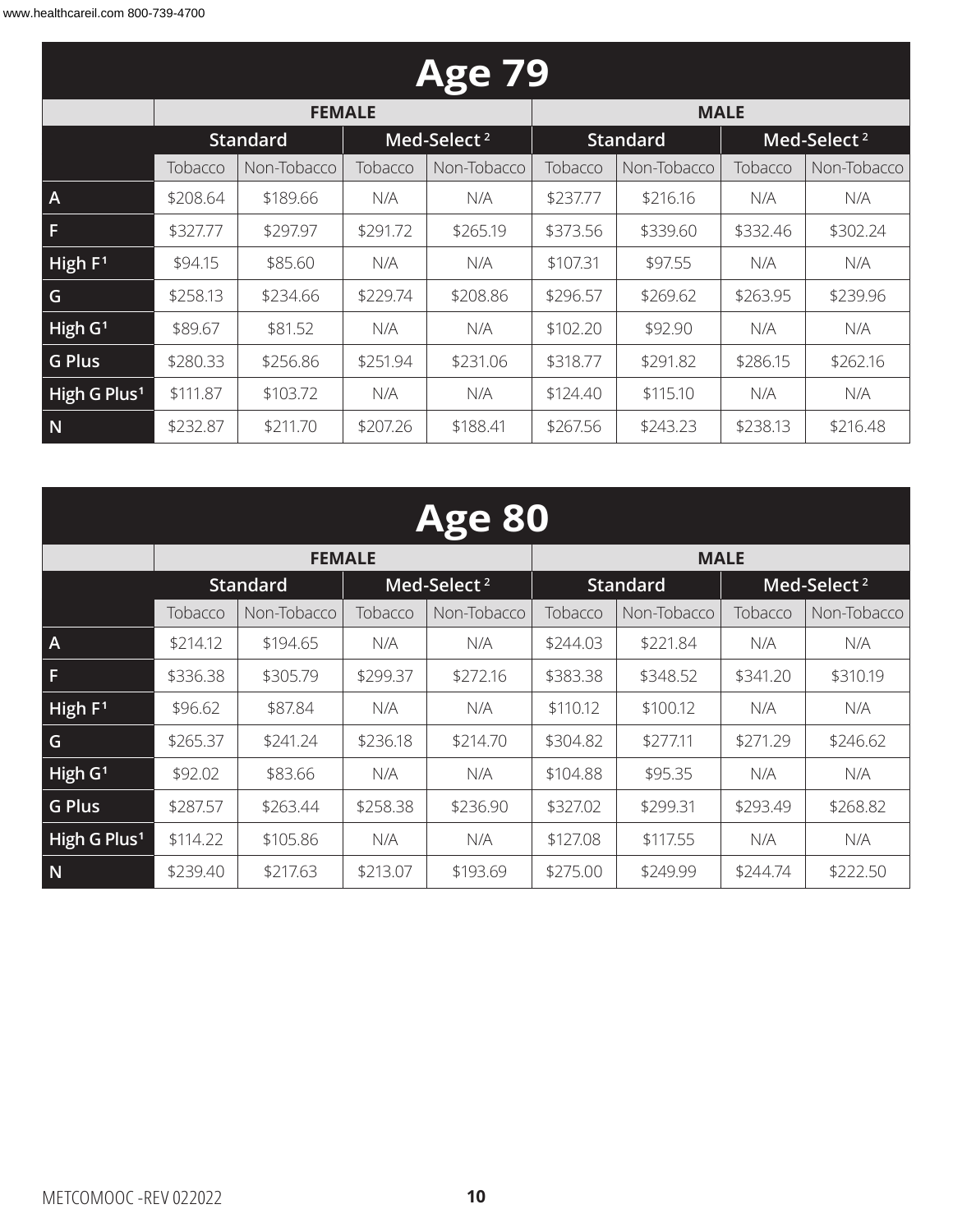| <b>Age 81</b>            |          |                              |          |                         |          |                 |          |                         |  |  |  |
|--------------------------|----------|------------------------------|----------|-------------------------|----------|-----------------|----------|-------------------------|--|--|--|
|                          |          | <b>FEMALE</b><br><b>MALE</b> |          |                         |          |                 |          |                         |  |  |  |
|                          |          | <b>Standard</b>              |          | Med-Select <sup>2</sup> |          | <b>Standard</b> |          | Med-Select <sup>2</sup> |  |  |  |
|                          | Tobacco  | Non-Tobacco                  | Tobacco  | Non-Tobacco             | Tobacco  | Non-Tobacco     | Tobacco  | Non-Tobacco             |  |  |  |
| $\overline{A}$           | \$219.46 | \$199.52                     | N/A      | N/A                     | \$250.12 | \$227.39        | N/A      | N/A                     |  |  |  |
| F                        | \$344.78 | \$313.43                     | \$306.86 | \$278.96                | \$392.96 | \$357.23        | \$349.73 | \$317.94                |  |  |  |
| High $F1$                | \$99.04  | \$90.04                      | N/A      | N/A                     | \$112.88 | \$102.62        | N/A      | N/A                     |  |  |  |
| G                        | \$272.42 | \$247.65                     | \$242.46 | \$220.42                | \$312.87 | \$284.42        | \$278.45 | \$253.13                |  |  |  |
| High $G1$                | \$94.32  | \$85.75                      | N/A      | N/A                     | \$107.50 | \$97.73         | N/A      | N/A                     |  |  |  |
| <b>G Plus</b>            | \$294.62 | \$269.85                     | \$264.66 | \$242.62                | \$335.07 | \$306.62        | \$300.65 | \$275.33                |  |  |  |
| High G Plus <sup>1</sup> | \$116.52 | \$107.95                     | N/A      | N/A                     | \$129.70 | \$119.93        | N/A      | N/A                     |  |  |  |
| N                        | \$245.76 | \$223.42                     | \$218.74 | \$198.85                | \$282.25 | \$256.59        | \$251.20 | \$228.36                |  |  |  |

|                          | <b>Age 82</b>          |                 |          |                         |          |                 |          |                         |  |  |  |
|--------------------------|------------------------|-----------------|----------|-------------------------|----------|-----------------|----------|-------------------------|--|--|--|
|                          |                        | <b>FEMALE</b>   |          |                         |          | <b>MALE</b>     |          |                         |  |  |  |
|                          |                        | <b>Standard</b> |          | Med-Select <sup>2</sup> |          | <b>Standard</b> |          | Med-Select <sup>2</sup> |  |  |  |
|                          | Tobacco<br>Non-Tobacco |                 | Tobacco  | Non-Tobacco             | Tobacco  | Non-Tobacco     | Tobacco  | Non-Tobacco             |  |  |  |
| $\mathsf{A}$             | \$224.69               | \$204.26        | N/A      | N/A                     | \$256.07 | \$232.80        | N/A      | N/A                     |  |  |  |
| F                        | \$352.98               | \$320.90        | \$314.16 | \$285.60                | \$402.30 | \$365.73        | \$358.04 | \$325.50                |  |  |  |
| High F <sup>1</sup>      | \$101.40               | \$92.18         | N/A      | N/A                     | \$115.56 | \$105.05        | N/A      | N/A                     |  |  |  |
| G                        | \$279.31               | \$253.91        | \$248.59 | \$225.98                | \$320.71 | \$291.55        | \$285.43 | \$259.49                |  |  |  |
| High G <sup>1</sup>      | \$96.57                | \$87.79         | N/A      | N/A                     | \$110.06 | \$100.05        | N/A      | N/A                     |  |  |  |
| <b>G Plus</b>            | \$301.51               | \$276.11        | \$270.79 | \$248.18                | \$342.91 | \$313.75        | \$307.63 | \$281.69                |  |  |  |
| High G Plus <sup>1</sup> | \$118.77               | \$109.99        | N/A      | N/A                     | \$132.26 | \$122.25        | N/A      | N/A                     |  |  |  |
| N                        | \$251.98               | \$229.07        | \$224.26 | \$203.88                | \$289.33 | \$263.03        | \$257.50 | \$234.10                |  |  |  |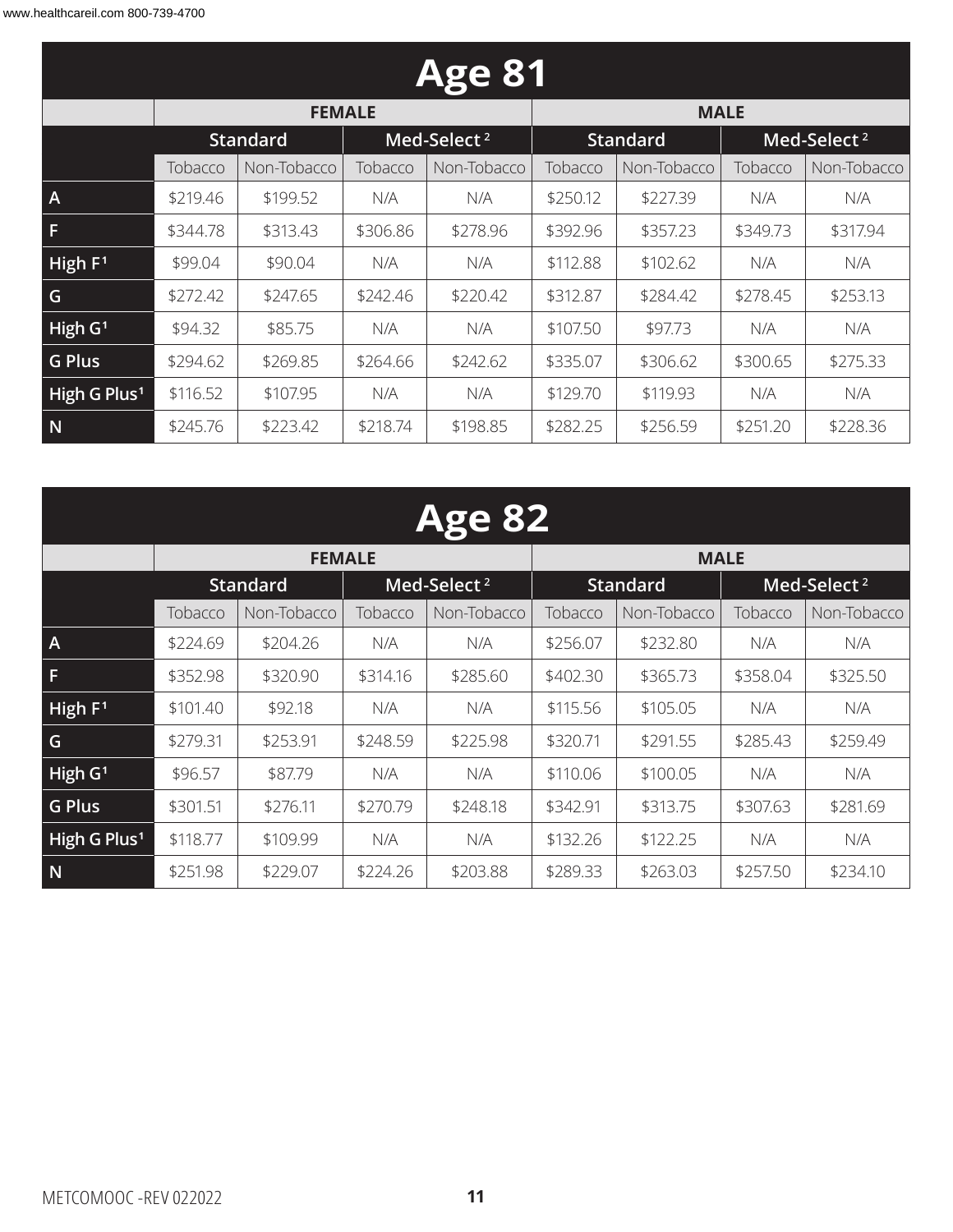| <b>Age 83</b>            |          |                              |          |                         |          |                 |          |                         |  |  |  |
|--------------------------|----------|------------------------------|----------|-------------------------|----------|-----------------|----------|-------------------------|--|--|--|
|                          |          | <b>MALE</b><br><b>FEMALE</b> |          |                         |          |                 |          |                         |  |  |  |
|                          |          | <b>Standard</b>              |          | Med-Select <sup>2</sup> |          | <b>Standard</b> |          | Med-Select <sup>2</sup> |  |  |  |
|                          | Tobacco  | Non-Tobacco                  | Tobacco  | Non-Tobacco             | Tobacco  | Non-Tobacco     | Tobacco  | Non-Tobacco             |  |  |  |
| $\mathsf{A}$             | \$229.78 | \$208.89                     | N/A      | N/A                     | \$261.88 | \$238.08        | N/A      | N/A                     |  |  |  |
| F                        | \$360.99 | \$328.18                     | \$321.27 | \$292.07                | \$411.41 | \$374.01        | \$366.16 | \$332.88                |  |  |  |
| High $F1$                | \$103.70 | \$94.27                      | N/A      | N/A                     | \$118.19 | \$107.44        | N/A      | N/A                     |  |  |  |
| G                        | \$286.02 | \$260.02                     | \$254.56 | \$231.42                | \$328.37 | \$298.52        | \$292.25 | \$265.68                |  |  |  |
| High $G1$                | \$98.76  | \$89.78                      | N/A      | N/A                     | \$112.56 | \$102.32        | N/A      | N/A                     |  |  |  |
| <b>G Plus</b>            | \$308.22 | \$282.22                     | \$276.76 | \$253.62                | \$350.57 | \$320.72        | \$314.45 | \$287.88                |  |  |  |
| High G Plus <sup>1</sup> | \$120.96 | \$111.98                     | N/A      | N/A                     | \$134.76 | \$124.52        | N/A      | N/A                     |  |  |  |
| N                        | \$258.04 | \$234.58                     | \$229.66 | \$208.77                | \$296.24 | \$269.30        | \$263.64 | \$239.68                |  |  |  |

|                          | <b>Age 84</b> |                 |          |                         |          |                 |          |                         |  |  |  |
|--------------------------|---------------|-----------------|----------|-------------------------|----------|-----------------|----------|-------------------------|--|--|--|
|                          |               | <b>FEMALE</b>   |          |                         |          | <b>MALE</b>     |          |                         |  |  |  |
|                          |               | <b>Standard</b> |          | Med-Select <sup>2</sup> |          | <b>Standard</b> |          | Med-Select <sup>2</sup> |  |  |  |
|                          | Tobacco       | Non-Tobacco     | Tobacco  | Non-Tobacco             | Tobacco  | Non-Tobacco     | Tobacco  | Non-Tobacco             |  |  |  |
| $\overline{A}$           | \$234.74      | \$213.40        | N/A      | N/A                     | \$267.53 | \$243.21        | N/A      | N/A                     |  |  |  |
| F.                       | \$368.77      | \$335.24        | \$328.22 | \$298.37                | \$420.29 | \$382.09        | \$374.06 | \$340.06                |  |  |  |
| High $F1$                | \$105.93      | \$96.31         | N/A      | N/A                     | \$120.74 | \$109.76        | N/A      | N/A                     |  |  |  |
| G                        | \$292.56      | \$265.97        | \$260.38 | \$236.71                | \$335.82 | \$305.29        | \$298.88 | \$271.71                |  |  |  |
| High $G1$                | \$100.89      | \$91.72         | N/A      | N/A                     | \$114.99 | \$104.53        | N/A      | N/A                     |  |  |  |
| <b>G Plus</b>            | \$314.76      | \$288.17        | \$282.58 | \$258.91                | \$358.02 | \$327.49        | \$321.08 | \$293.91                |  |  |  |
| High G Plus <sup>1</sup> | \$123.09      | \$113.92        | N/A      | N/A                     | \$137.19 | \$126.73        | N/A      | N/A                     |  |  |  |
| N                        | \$263.94      | \$239.95        | \$234.91 | \$213.55                | \$302.97 | \$275.42        | \$269.64 | \$245.12                |  |  |  |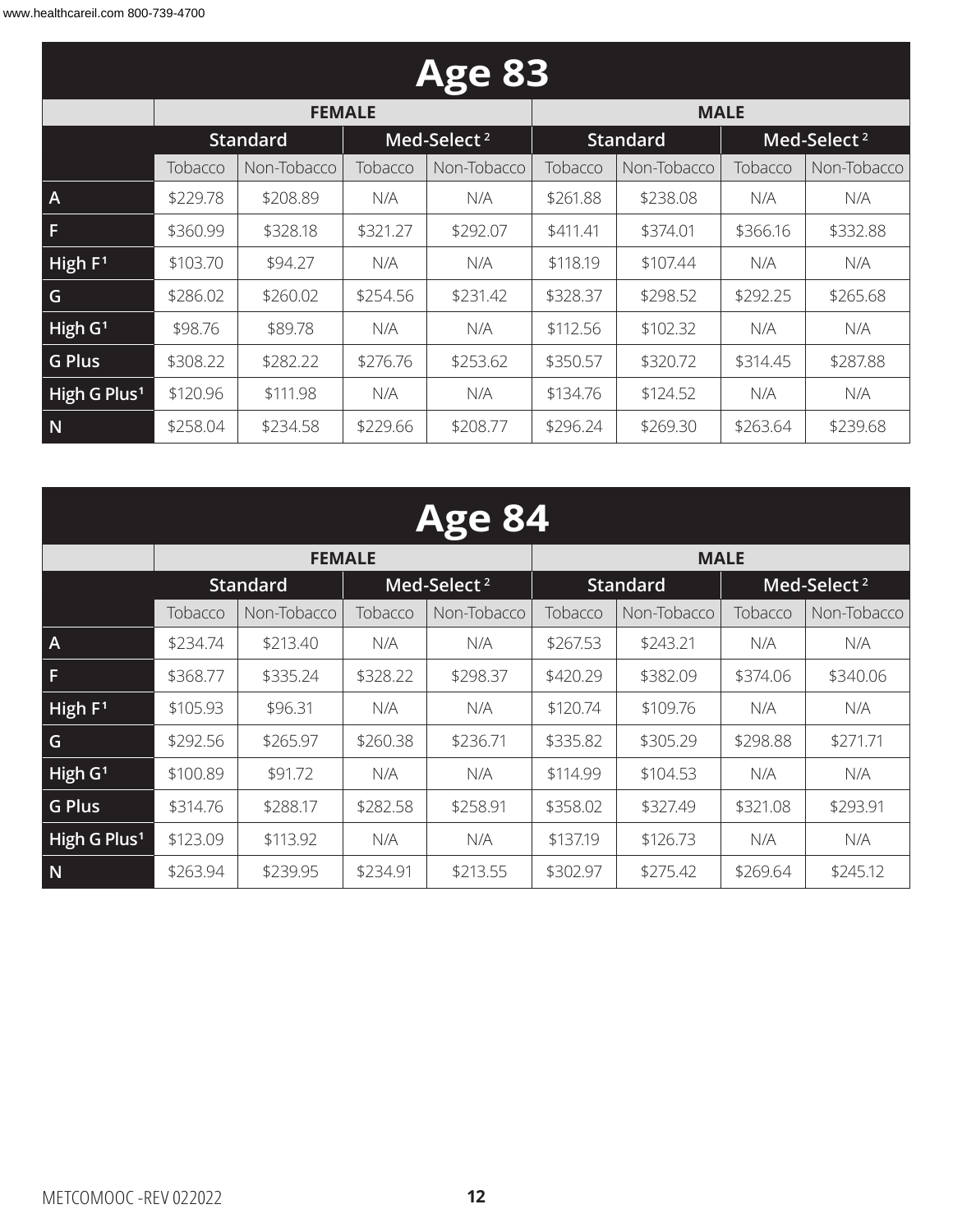| <b>Age 85</b>            |          |                        |          |                         |          |                 |          |                         |  |  |  |
|--------------------------|----------|------------------------|----------|-------------------------|----------|-----------------|----------|-------------------------|--|--|--|
|                          |          | <b>FEMALE</b>          |          |                         |          | <b>MALE</b>     |          |                         |  |  |  |
|                          |          | <b>Standard</b>        |          | Med-Select <sup>2</sup> |          | <b>Standard</b> |          | Med-Select <sup>2</sup> |  |  |  |
|                          | Tobacco  | Non-Tobacco<br>Tobacco |          | Non-Tobacco             | Tobacco  | Non-Tobacco     | Tobacco  | Non-Tobacco             |  |  |  |
| $\mathsf{A}$             | \$239.56 | \$217.79               | N/A      | N/A                     | \$273.03 | \$248.22        | N/A      | N/A                     |  |  |  |
| F                        | \$376.36 | \$342.16               | \$334.96 | \$304.51                | \$428.93 | \$389.95        | \$381.76 | \$347.05                |  |  |  |
| High $F1$                | \$108.11 | \$98.29                | N/A      | N/A                     | \$123.22 | \$112.01        | N/A      | N/A                     |  |  |  |
| G                        | \$298.94 | \$271.76               | \$266.05 | \$241.87                | \$343.08 | \$311.89        | \$305.34 | \$277.58                |  |  |  |
| High $G1$                | \$102.96 | \$93.61                | N/A      | N/A                     | \$117.35 | \$106.68        | N/A      | N/A                     |  |  |  |
| <b>G Plus</b>            | \$321.14 | \$293.96               | \$288.25 | \$264.07                | \$365.28 | \$334.09        | \$327.54 | \$299.78                |  |  |  |
| High G Plus <sup>1</sup> | \$125.16 | \$115.81               | N/A      | N/A                     | \$139.55 | \$128.88        | N/A      | N/A                     |  |  |  |
| N                        | \$269.68 | \$245.16               | \$240.02 | \$218.20                | \$309.51 | \$281.38        | \$275.47 | \$250.43                |  |  |  |

|                          | <b>Age 86</b>          |                 |          |                         |          |                 |          |                         |  |  |  |
|--------------------------|------------------------|-----------------|----------|-------------------------|----------|-----------------|----------|-------------------------|--|--|--|
|                          |                        | <b>FEMALE</b>   |          |                         |          | <b>MALE</b>     |          |                         |  |  |  |
|                          |                        | <b>Standard</b> |          | Med-Select <sup>2</sup> |          | <b>Standard</b> |          | Med-Select <sup>2</sup> |  |  |  |
|                          | Tobacco<br>Non-Tobacco |                 | Tobacco  | Non-Tobacco             | Tobacco  | Non-Tobacco     | Tobacco  | Non-Tobacco             |  |  |  |
| $\mathsf{A}$             | \$244.27               | \$222.05        | N/A      | N/A                     | \$278.40 | \$253.08        | N/A      | N/A                     |  |  |  |
| F.                       | \$383.74               | \$348.85        | \$341.53 | \$310.49                | \$437.36 | \$397.59        | \$389.25 | \$353.86                |  |  |  |
| High $F1$                | \$110.24               | \$100.22        | N/A      | N/A                     | \$125.63 | \$114.21        | N/A      | N/A                     |  |  |  |
| G                        | \$305.13               | \$277.39        | \$271.56 | \$246.88                | \$350.14 | \$318.31        | \$311.63 | \$283.30                |  |  |  |
| High $G1$                | \$104.99               | \$95.45         | N/A      | N/A                     | \$119.65 | \$108.77        | N/A      | N/A                     |  |  |  |
| <b>G Plus</b>            | \$327.33               | \$299.59        | \$293.76 | \$269.08                | \$372.34 | \$340.51        | \$333.83 | \$305.50                |  |  |  |
| High G Plus <sup>1</sup> | \$127.19               | \$117.65        | N/A      | N/A                     | \$141.85 | \$130.97        | N/A      | N/A                     |  |  |  |
| N                        | \$275.28               | \$250.25        | \$245.00 | \$222.73                | \$315.88 | \$287.16        | \$281.14 | \$255.58                |  |  |  |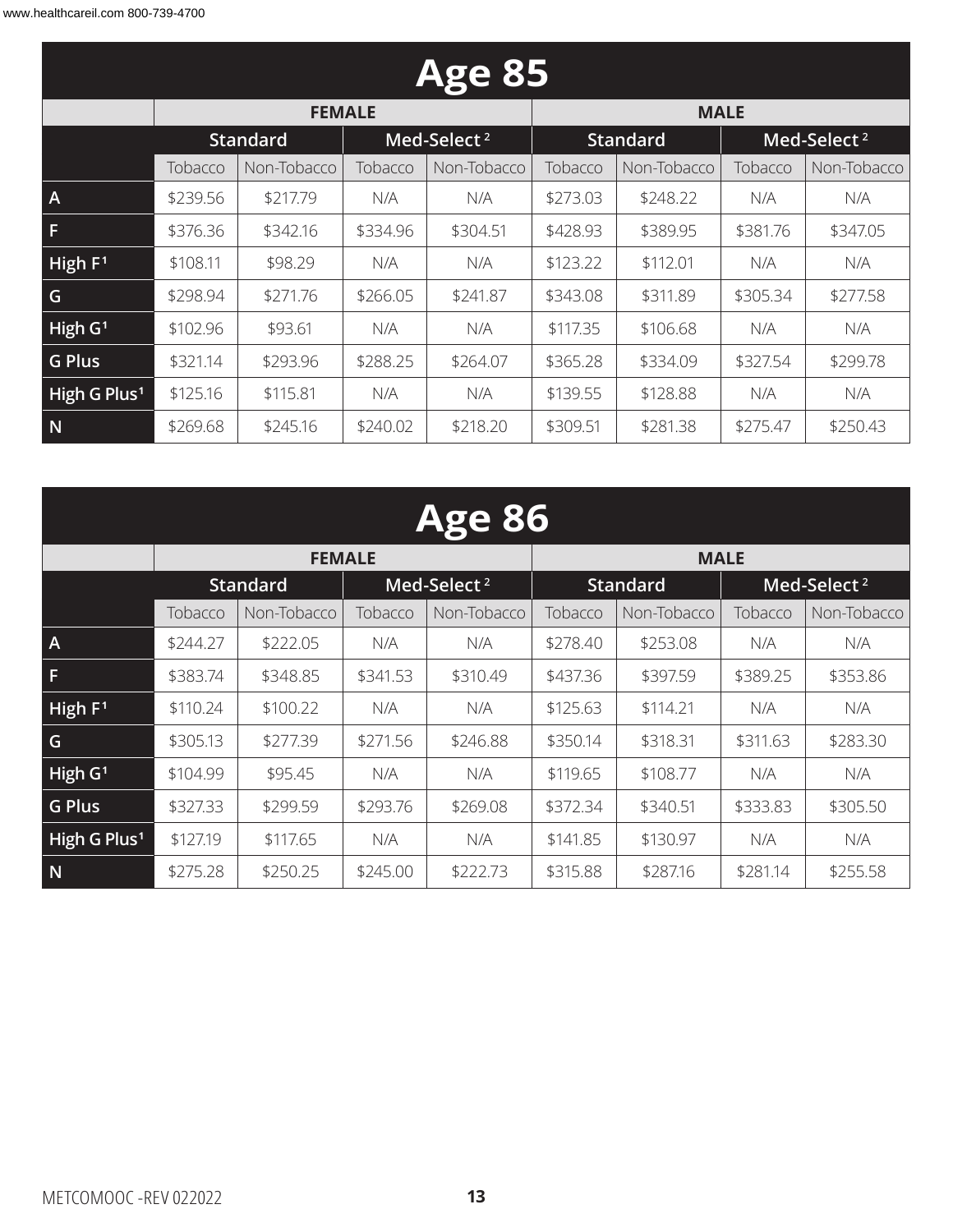| <b>Age 87</b>            |          |                 |          |                         |          |                 |          |                         |  |  |
|--------------------------|----------|-----------------|----------|-------------------------|----------|-----------------|----------|-------------------------|--|--|
|                          |          | <b>FEMALE</b>   |          |                         |          | <b>MALE</b>     |          |                         |  |  |
|                          |          | <b>Standard</b> |          | Med-Select <sup>2</sup> |          | <b>Standard</b> |          | Med-Select <sup>2</sup> |  |  |
|                          | Tobacco  | Non-Tobacco     | Tobacco  | Non-Tobacco             | Tobacco  | Non-Tobacco     | Tobacco  | Non-Tobacco             |  |  |
| $\overline{A}$           | \$248.84 | \$226.21        | N/A      | N/A                     | \$283.59 | \$257.82        | N/A      | N/A                     |  |  |
| F                        | \$390.93 | \$355.39        | \$347.92 | \$316.29                | \$445.54 | \$405.03        | \$396.52 | \$360.47                |  |  |
| High $F1$                | \$112.30 | \$102.09        | N/A      | N/A                     | \$127.97 | \$116.35        | N/A      | N/A                     |  |  |
| G                        | \$311.16 | \$282.87        | \$276.93 | \$251.76                | \$357.01 | \$324.56        | \$317.74 | \$288.86                |  |  |
| High $G1$                | \$106.95 | \$97.23         | N/A      | N/A                     | \$121.88 | \$110.81        | N/A      | N/A                     |  |  |
| <b>G Plus</b>            | \$333.36 | \$305.07        | \$299.13 | \$273.96                | \$379.21 | \$346.76        | \$339.94 | \$311.06                |  |  |
| High G Plus <sup>1</sup> | \$129.15 | \$119.43        | N/A      | N/A                     | \$144.08 | \$133.01        | N/A      | N/A                     |  |  |
| N                        | \$280.71 | \$255.19        | \$249.84 | \$227.13                | \$322.08 | \$292.80        | \$286.65 | \$260.59                |  |  |

|                          | <b>Age 88</b> |                 |                        |                         |          |                 |          |                         |  |  |
|--------------------------|---------------|-----------------|------------------------|-------------------------|----------|-----------------|----------|-------------------------|--|--|
|                          |               | <b>FEMALE</b>   |                        |                         |          | <b>MALE</b>     |          |                         |  |  |
|                          |               | <b>Standard</b> |                        | Med-Select <sup>2</sup> |          | <b>Standard</b> |          | Med-Select <sup>2</sup> |  |  |
|                          | Tobacco       | Non-Tobacco     | Non-Tobacco<br>Tobacco |                         | Tobacco  | Non-Tobacco     | Tobacco  | Non-Tobacco             |  |  |
| $\overline{A}$           | \$253.27      | \$230.24        | N/A                    | N/A                     | \$288.66 | \$262.42        | N/A      | N/A                     |  |  |
| F                        | \$397.89      | \$361.72        | \$354.13               | \$321.93                | \$453.47 | \$412.25        | \$403.60 | \$366.90                |  |  |
| High $F1$                | \$114.29      | \$103.91        | N/A                    | N/A                     | \$130.26 | \$118.42        | N/A      | N/A                     |  |  |
| G                        | \$317.01      | \$288.19        | \$282.14               | \$256.49                | \$363.68 | \$330.62        | \$323.67 | \$294.25                |  |  |
| High G <sup>1</sup>      | \$108.85      | \$98.96         | N/A                    | N/A                     | \$124.06 | \$112.78        | N/A      | N/A                     |  |  |
| <b>G Plus</b>            | \$339.21      | \$310.39        | \$304.34               | \$278.69                | \$385.88 | \$352.82        | \$345.87 | \$316.45                |  |  |
| High G Plus <sup>1</sup> | \$131.05      | \$121.16        | N/A                    | N/A                     | \$146.26 | \$134.98        | N/A      | N/A                     |  |  |
| N                        | \$285.99      | \$259.99        | \$254.53               | \$231.39                | \$328.09 | \$298.27        | \$292.01 | \$265.46                |  |  |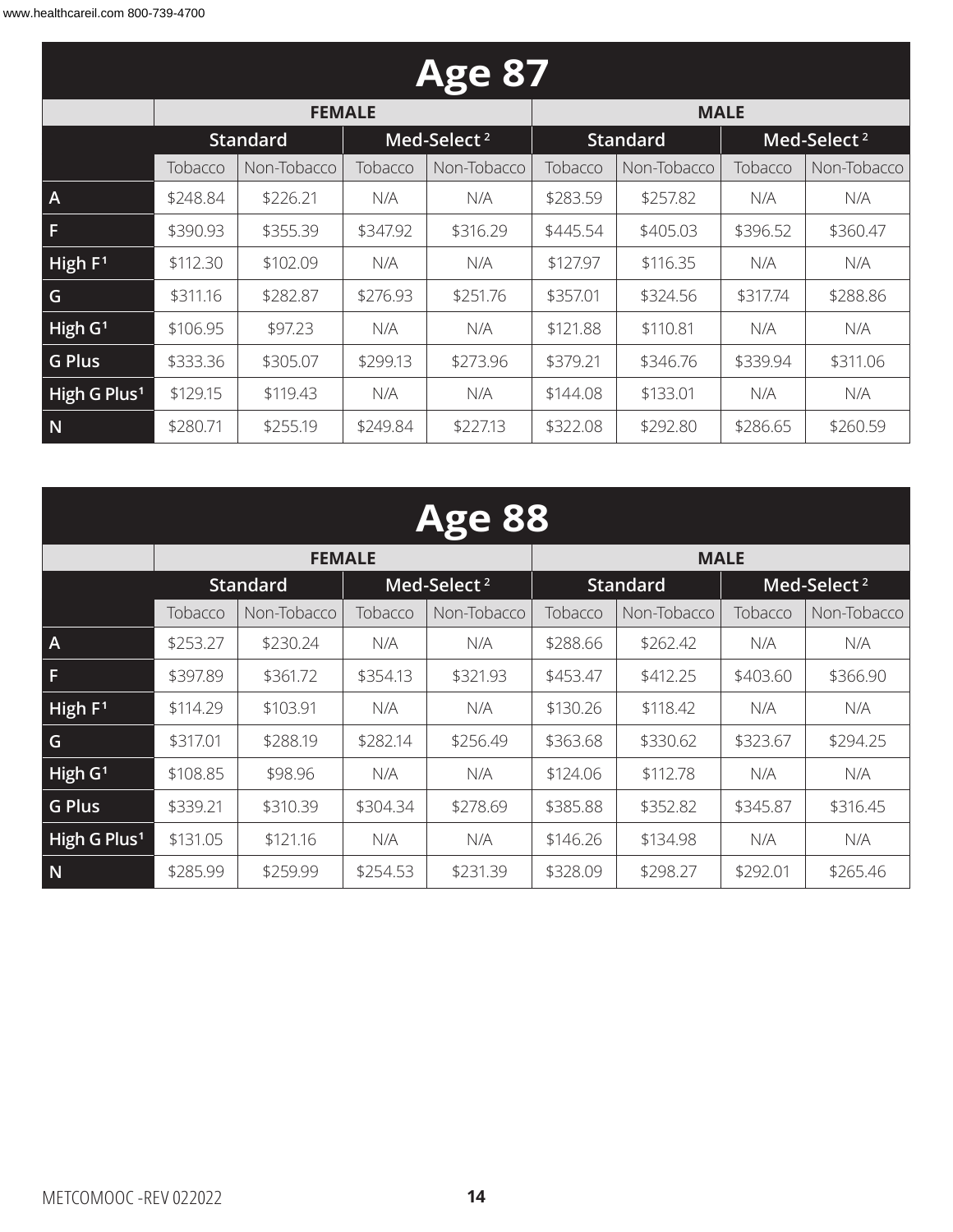| <b>Age 89</b>            |          |                 |          |                         |          |                 |          |                         |  |  |
|--------------------------|----------|-----------------|----------|-------------------------|----------|-----------------|----------|-------------------------|--|--|
|                          |          | <b>FEMALE</b>   |          |                         |          | <b>MALE</b>     |          |                         |  |  |
|                          |          | <b>Standard</b> |          | Med-Select <sup>2</sup> |          | <b>Standard</b> |          | Med-Select <sup>2</sup> |  |  |
|                          | Tobacco  | Non-Tobacco     | Tobacco  | Non-Tobacco             | Tobacco  | Non-Tobacco     | Tobacco  | Non-Tobacco             |  |  |
| $\mathsf{A}$             | \$257.58 | \$234.16        | N/A      | N/A                     | \$293.56 | \$266.87        | N/A      | N/A                     |  |  |
| F                        | \$404.66 | \$367.87        | \$360.15 | \$327.39                | \$461.19 | \$419.26        | \$410.46 | \$373.15                |  |  |
| High $F1$                | \$116.24 | \$105.67        | N/A      | N/A                     | \$132.48 | \$120.44        | N/A      | N/A                     |  |  |
| G                        | \$322.69 | \$293.36        | \$287.20 | \$261.08                | \$370.16 | \$336.50        | \$329.44 | \$299.49                |  |  |
| High $G1$                | \$110.70 | \$100.64        | N/A      | N/A                     | \$126.17 | \$114.70        | N/A      | N/A                     |  |  |
| <b>G Plus</b>            | \$344.89 | \$315.56        | \$309.40 | \$283.28                | \$392.36 | \$358.70        | \$351.64 | \$321.69                |  |  |
| High G Plus <sup>1</sup> | \$132.90 | \$122.84        | N/A      | N/A                     | \$148.37 | \$136.90        | N/A      | N/A                     |  |  |
| N                        | \$291.11 | \$264.65        | \$259.10 | \$235.54                | \$333.94 | \$303.58        | \$297.20 | \$270.19                |  |  |

|                          | <b>Age 90</b> |                 |          |                         |          |                 |          |                         |  |  |  |
|--------------------------|---------------|-----------------|----------|-------------------------|----------|-----------------|----------|-------------------------|--|--|--|
|                          |               | <b>FEMALE</b>   |          |                         |          | <b>MALE</b>     |          |                         |  |  |  |
|                          |               | <b>Standard</b> |          | Med-Select <sup>2</sup> |          | <b>Standard</b> |          | Med-Select <sup>2</sup> |  |  |  |
|                          | Tobacco       | Non-Tobacco     | Tobacco  | Non-Tobacco<br>Tobacco  |          | Non-Tobacco     | Tobacco  | Non-Tobacco             |  |  |  |
| $\overline{A}$           | \$261.75      | \$237.95        | N/A      | N/A                     | \$298.33 | \$271.20        | N/A      | N/A                     |  |  |  |
| F                        | \$411.22      | \$373.83        | \$365.98 | \$332.71                | \$468.67 | \$426.06        | \$417.12 | \$379.18                |  |  |  |
| High $F1$                | \$118.13      | \$107.38        | N/A      | N/A                     | \$134.63 | \$122.39        | N/A      | N/A                     |  |  |  |
| G                        | \$328.20      | \$298.36        | \$292.10 | \$265.55                | \$376.44 | \$342.22        | \$335.02 | \$304.57                |  |  |  |
| High G <sup>1</sup>      | \$112.50      | \$102.27        | N/A      | N/A                     | \$128.22 | \$116.56        | N/A      | N/A                     |  |  |  |
| <b>G Plus</b>            | \$350.40      | \$320.56        | \$314.30 | \$287.75                | \$398.64 | \$364.42        | \$357.22 | \$326.77                |  |  |  |
| High G Plus <sup>1</sup> | \$134.70      | \$124.47        | N/A      | N/A                     | \$150.42 | \$138.76        | N/A      | N/A                     |  |  |  |
| N                        | \$296.09      | \$269.17        | \$263.52 | \$239.56                | \$339.60 | \$308.73        | \$302.24 | \$274.76                |  |  |  |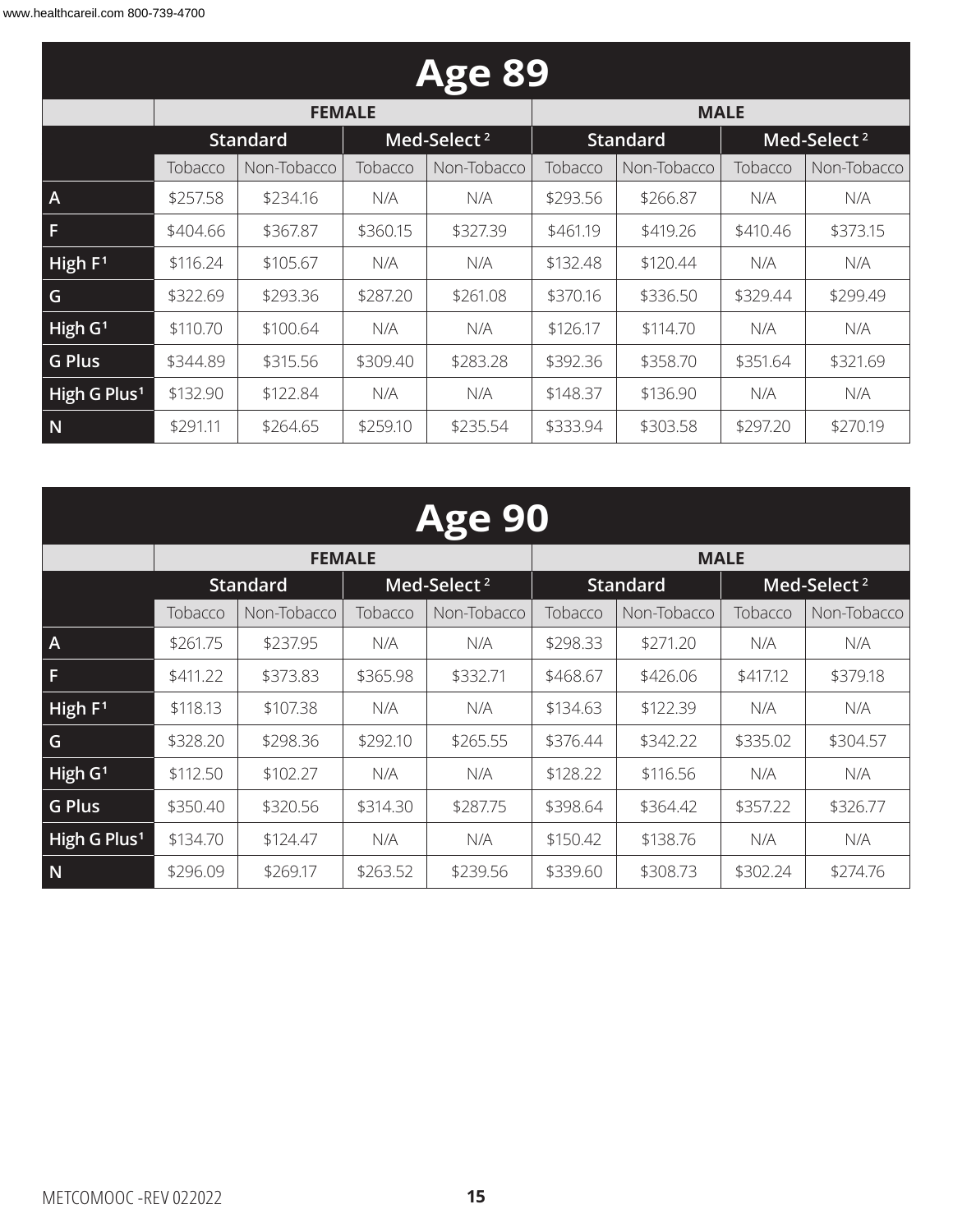| <b>Age 91</b>            |          |                 |          |                         |          |                 |                                                                                                                               |          |  |  |
|--------------------------|----------|-----------------|----------|-------------------------|----------|-----------------|-------------------------------------------------------------------------------------------------------------------------------|----------|--|--|
|                          |          | <b>FEMALE</b>   |          |                         |          | <b>MALE</b>     |                                                                                                                               |          |  |  |
|                          |          | <b>Standard</b> |          | Med-Select <sup>2</sup> |          | <b>Standard</b> | Med-Select <sup>2</sup><br>Tobacco<br>Non-Tobacco<br>N/A<br>N/A<br>\$423.56<br>\$385.06<br>N/A<br>N/A<br>\$340.44<br>\$309.49 |          |  |  |
|                          | Tobacco  | Non-Tobacco     | Tobacco  | Non-Tobacco             | Tobacco  | Non-Tobacco     |                                                                                                                               |          |  |  |
| $\overline{A}$           | \$265.80 | \$241.64        | N/A      | N/A                     | \$302.94 | \$275.39        |                                                                                                                               |          |  |  |
| F                        | \$417.58 | \$379.61        | \$371.64 | \$337.86                | \$475.90 | \$432.64        |                                                                                                                               |          |  |  |
| High $F1$                | \$119.95 | \$109.05        | N/A      | N/A                     | \$136.71 | \$124.29        |                                                                                                                               |          |  |  |
| G                        | \$333.53 | \$303.21        | \$296.85 | \$269.86                | \$382.52 | \$347.74        |                                                                                                                               |          |  |  |
| High $G1$                | \$114.24 | \$103.86        | N/A      | N/A                     | \$130.20 | \$118.37        | N/A                                                                                                                           | N/A      |  |  |
| <b>G Plus</b>            | \$355.73 | \$325.41        | \$319.05 | \$292.06                | \$404.72 | \$369.94        | \$362.64                                                                                                                      | \$331.69 |  |  |
| High G Plus <sup>1</sup> | \$136.44 | \$126.06        | N/A      | N/A                     | \$152.40 | \$140.57        | N/A                                                                                                                           | N/A      |  |  |
| N                        | \$300.90 | \$273.55        | \$267.80 | \$243.45                | \$345.08 | \$313.72        | \$307.13                                                                                                                      | \$279.21 |  |  |

### **Age 92 FEMALE MALE Standard Med-Select <sup>2</sup> Standard Med-Select <sup>2</sup>**

|                          |          | <b>Jlahuaru</b> |          | MCU-SCIELL  |          | blanuai u   |          | ivicu-sciect |
|--------------------------|----------|-----------------|----------|-------------|----------|-------------|----------|--------------|
|                          | Tobacco  | Non-Tobacco     | Tobacco  | Non-Tobacco | Tobacco  | Non-Tobacco | Tobacco  | Non-Tobacco  |
| $\overline{A}$           | \$269.71 | \$245.20        | N/A      | N/A         | \$307.39 | \$279.45    | N/A      | N/A          |
| F                        | \$423.72 | \$385.20        | \$377.11 | \$342.83    | \$482.92 | \$439.02    | \$429.80 | \$390.72     |
| High $F1$                | \$121.72 | \$110.66        | N/A      | N/A         | \$138.73 | \$126.12    | N/A      | N/A          |
| G                        | \$338.70 | \$307.91        | \$301.44 | \$274.04    | \$388.40 | \$353.09    | \$345.68 | \$314.25     |
| High $G1$                | \$115.92 | \$105.39        | N/A      | N/A         | \$132.12 | \$120.11    | N/A      | N/A          |
| <b>G Plus</b>            | \$360.90 | \$330.11        | \$323.64 | \$296.24    | \$410.60 | \$375.29    | \$367.88 | \$336.45     |
| High G Plus <sup>1</sup> | \$138.12 | \$127.59        | N/A      | N/A         | \$154.32 | \$142.31    | N/A      | N/A          |
| N                        | \$305.56 | \$277.78        | \$271.95 | \$247.22    | \$350.40 | \$318.54    | \$311.85 | \$283.50     |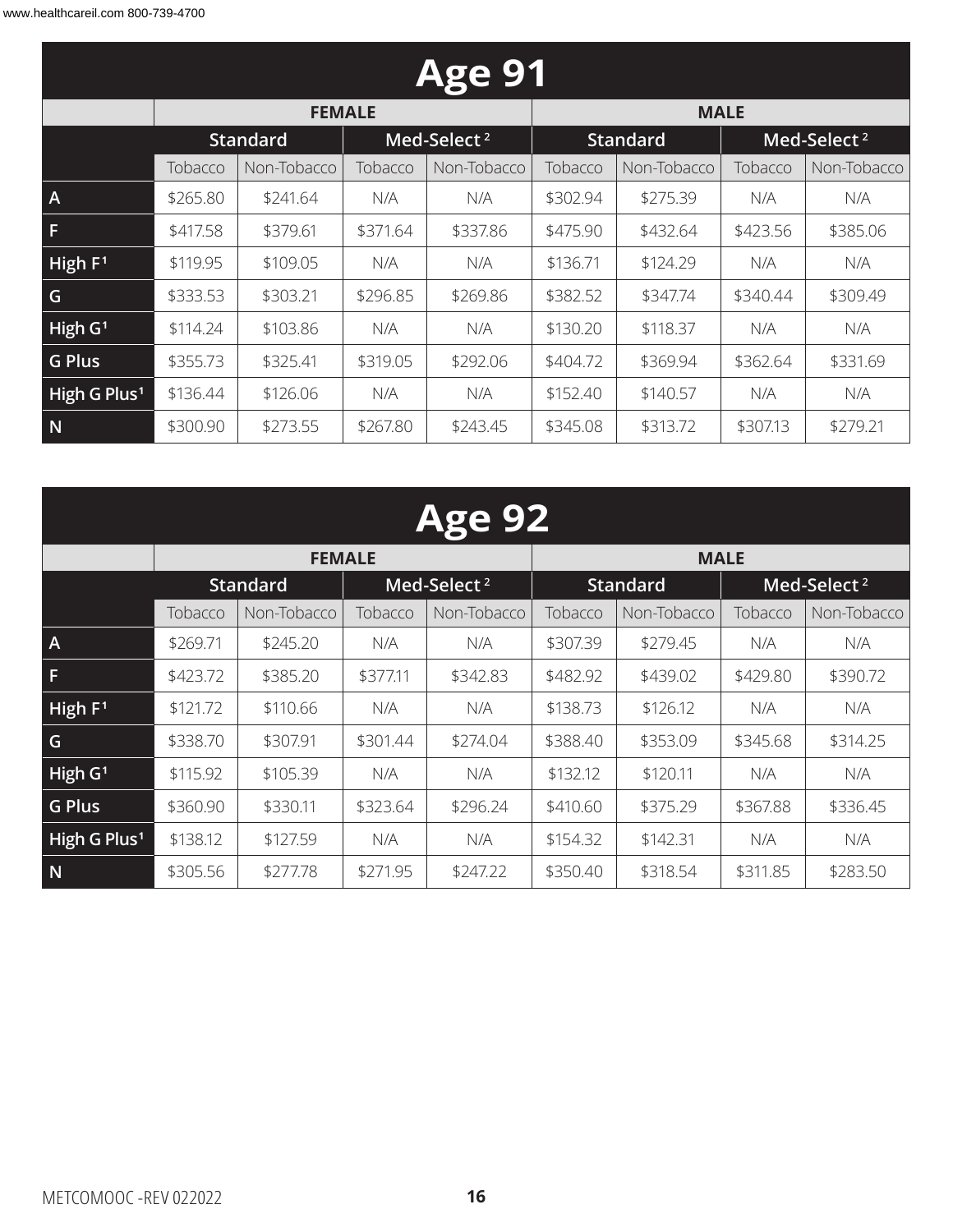| <b>Age 93</b>            |          |                 |          |                         |          |                 |          |                         |  |  |
|--------------------------|----------|-----------------|----------|-------------------------|----------|-----------------|----------|-------------------------|--|--|
|                          |          | <b>FEMALE</b>   |          |                         |          | <b>MALE</b>     |          |                         |  |  |
|                          |          | <b>Standard</b> |          | Med-Select <sup>2</sup> |          | <b>Standard</b> |          | Med-Select <sup>2</sup> |  |  |
|                          | Tobacco  | Non-Tobacco     | Tobacco  | Non-Tobacco             | Tobacco  | Non-Tobacco     | Tobacco  | Non-Tobacco             |  |  |
| $\mathsf{A}$             | \$273.49 | \$248.64        | N/A      | N/A                     | \$311.71 | \$283.36        | N/A      | N/A                     |  |  |
| F                        | \$429.66 | \$390.60        | \$382.41 | \$347.64                | \$489.70 | \$445.17        | \$435.84 | \$396.20                |  |  |
| High $F1$                | \$123.43 | \$112.20        | N/A      | N/A                     | \$140.67 | \$127.88        | N/A      | N/A                     |  |  |
| G                        | \$343.69 | \$312.45        | \$305.89 | \$278.07                | \$394.09 | \$358.26        | \$350.74 | \$318.85                |  |  |
| High $G1$                | \$117.55 | \$106.86        | N/A      | N/A                     | \$133.97 | \$121.79        | N/A      | N/A                     |  |  |
| <b>G Plus</b>            | \$365.89 | \$334.65        | \$328.09 | \$300.27                | \$416.29 | \$380.46        | \$372.94 | \$341.05                |  |  |
| High G Plus <sup>1</sup> | \$139.75 | \$129.06        | N/A      | N/A                     | \$156.17 | \$143.99        | N/A      | N/A                     |  |  |
| N                        | \$310.07 | \$281.87        | \$275.95 | \$250.87                | \$355.53 | \$323.21        | \$316.42 | \$287.66                |  |  |

| <b>Age 94</b>            |          |                 |          |                         |          |             |          |                         |  |
|--------------------------|----------|-----------------|----------|-------------------------|----------|-------------|----------|-------------------------|--|
|                          |          | <b>FEMALE</b>   |          |                         |          | <b>MALE</b> |          |                         |  |
|                          |          | <b>Standard</b> |          | Med-Select <sup>2</sup> |          | Standard    |          | Med-Select <sup>2</sup> |  |
|                          | Tobacco  | Non-Tobacco     | Tobacco  | Non-Tobacco             | Tobacco  | Non-Tobacco | Tobacco  | Non-Tobacco             |  |
| Α                        | \$277.15 | \$251.96        | N/A      | N/A                     | \$315.87 | \$287.15    | N/A      | N/A                     |  |
| F.                       | \$435.41 | \$395.82        | \$387.51 | \$352.28                | \$496.23 | \$451.12    | \$441.65 | \$401.50                |  |
| High $F1$                | \$125.08 | \$113.70        | N/A      | N/A                     | \$142.56 | \$129.59    | N/A      | N/A                     |  |
| G                        | \$348.51 | \$316.83        | \$310.17 | \$281.98                | \$399.58 | \$363.26    | \$355.62 | \$323.30                |  |
| High G <sup>1</sup>      | \$119.12 | \$108.29        | N/A      | N/A                     | \$135.77 | \$123.42    | N/A      | N/A                     |  |
| <b>G Plus</b>            | \$370.71 | \$339.03        | \$332.37 | \$304.18                | \$421.78 | \$385.46    | \$377.82 | \$345.50                |  |
| High G Plus <sup>1</sup> | \$141.32 | \$130.49        | N/A      | N/A                     | \$157.97 | \$145.62    | N/A      | N/A                     |  |
| N                        | \$314.41 | \$285.83        | \$279.83 | \$254.38                | \$360.49 | \$327.72    | \$320.83 | \$291.67                |  |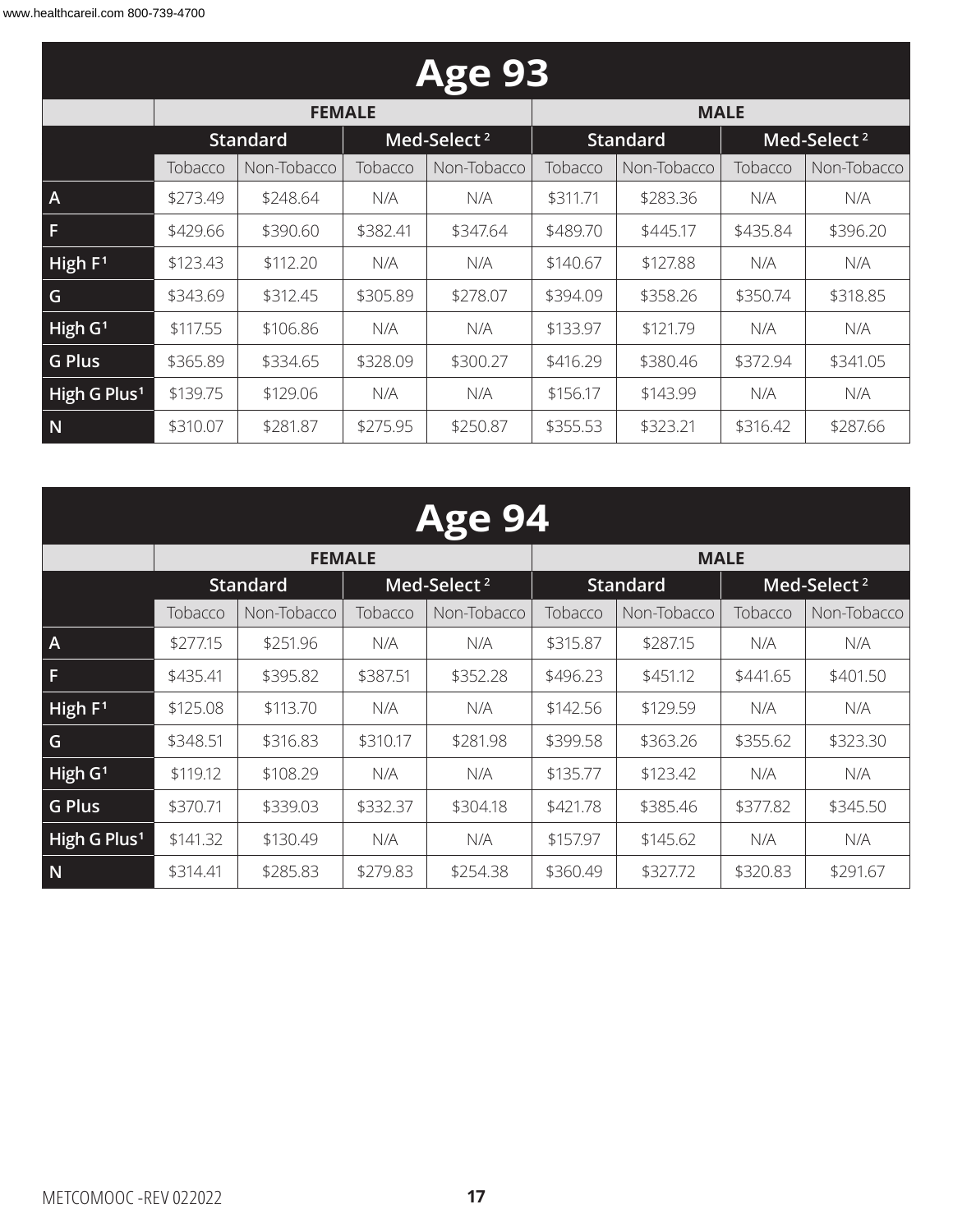| <b>Age 95</b>            |          |                 |          |                         |          |                 |          |                         |  |  |
|--------------------------|----------|-----------------|----------|-------------------------|----------|-----------------|----------|-------------------------|--|--|
|                          |          | <b>FEMALE</b>   |          |                         |          | <b>MALE</b>     |          |                         |  |  |
|                          |          | <b>Standard</b> |          | Med-Select <sup>2</sup> |          | <b>Standard</b> |          | Med-Select <sup>2</sup> |  |  |
|                          | Tobacco  | Non-Tobacco     | Tobacco  | Non-Tobacco             | Tobacco  | Non-Tobacco     | Tobacco  | Non-Tobacco             |  |  |
| $\overline{A}$           | \$280.68 | \$255.16        | N/A      | N/A                     | \$319.88 | \$290.81        | N/A      | N/A                     |  |  |
| F                        | \$440.95 | \$400.86        | \$392.44 | \$356.77                | \$502.54 | \$456.85        | \$447.27 | \$406.60                |  |  |
| High $F1$                | \$126.66 | \$115.14        | N/A      | N/A                     | \$144.36 | \$131.24        | N/A      | N/A                     |  |  |
| G                        | \$353.16 | \$321.05        | \$314.31 | \$285.74                | \$404.88 | \$368.07        | \$360.34 | \$327.58                |  |  |
| High $G1$                | \$120.63 | \$109.66        | N/A      | N/A                     | \$137.49 | \$124.99        | N/A      | N/A                     |  |  |
| <b>G Plus</b>            | \$375.36 | \$343.25        | \$336.51 | \$307.94                | \$427.08 | \$390.27        | \$382.54 | \$349.78                |  |  |
| High G Plus <sup>1</sup> | \$142.83 | \$131.86        | N/A      | N/A                     | \$159.69 | \$147.19        | N/A      | N/A                     |  |  |
| N                        | \$318.60 | \$289.64        | \$283.55 | \$257.78                | \$365.26 | \$332.05        | \$325.08 | \$295.53                |  |  |

| <b>Age 96</b>            |          |                 |               |                         |          |                 |          |                         |  |
|--------------------------|----------|-----------------|---------------|-------------------------|----------|-----------------|----------|-------------------------|--|
|                          |          |                 | <b>FEMALE</b> |                         |          | <b>MALE</b>     |          |                         |  |
|                          |          | <b>Standard</b> |               | Med-Select <sup>2</sup> |          | <b>Standard</b> |          | Med-Select <sup>2</sup> |  |
|                          | Tobacco  | Non-Tobacco     | Tobacco       | Non-Tobacco             | Tobacco  | Non-Tobacco     | Tobacco  | Non-Tobacco             |  |
| $\overline{A}$           | \$284.07 | \$258.24        | N/A           | N/A                     | \$323.75 | \$294.33        | N/A      | N/A                     |  |
| F                        | \$446.27 | \$405.70        | \$397.18      | \$361.07                | \$508.61 | \$462.37        | \$452.67 | \$411.52                |  |
| High $F1$                | \$128.19 | \$116.55        | N/A           | N/A                     | \$146.11 | \$132.81        | N/A      | N/A                     |  |
| G                        | \$357.63 | \$325.12        | \$318.29      | \$289.36                | \$409.97 | \$372.71        | \$364.88 | \$331.71                |  |
| High $G1$                | \$122.09 | \$111.00        | N/A           | N/A                     | \$139.15 | \$126.49        | N/A      | N/A                     |  |
| <b>G Plus</b>            | \$379.83 | \$347.32        | \$340.49      | \$311.56                | \$432.17 | \$394.91        | \$387.08 | \$353.91                |  |
| High G Plus <sup>1</sup> | \$144.29 | \$133.20        | N/A           | N/A                     | \$161.35 | \$148.69        | N/A      | N/A                     |  |
|                          |          |                 |               |                         |          |                 |          |                         |  |

**N** \$322.63 \$293.31 \$287.14 \$261.04 \$369.86 \$336.24 \$329.18 \$299.25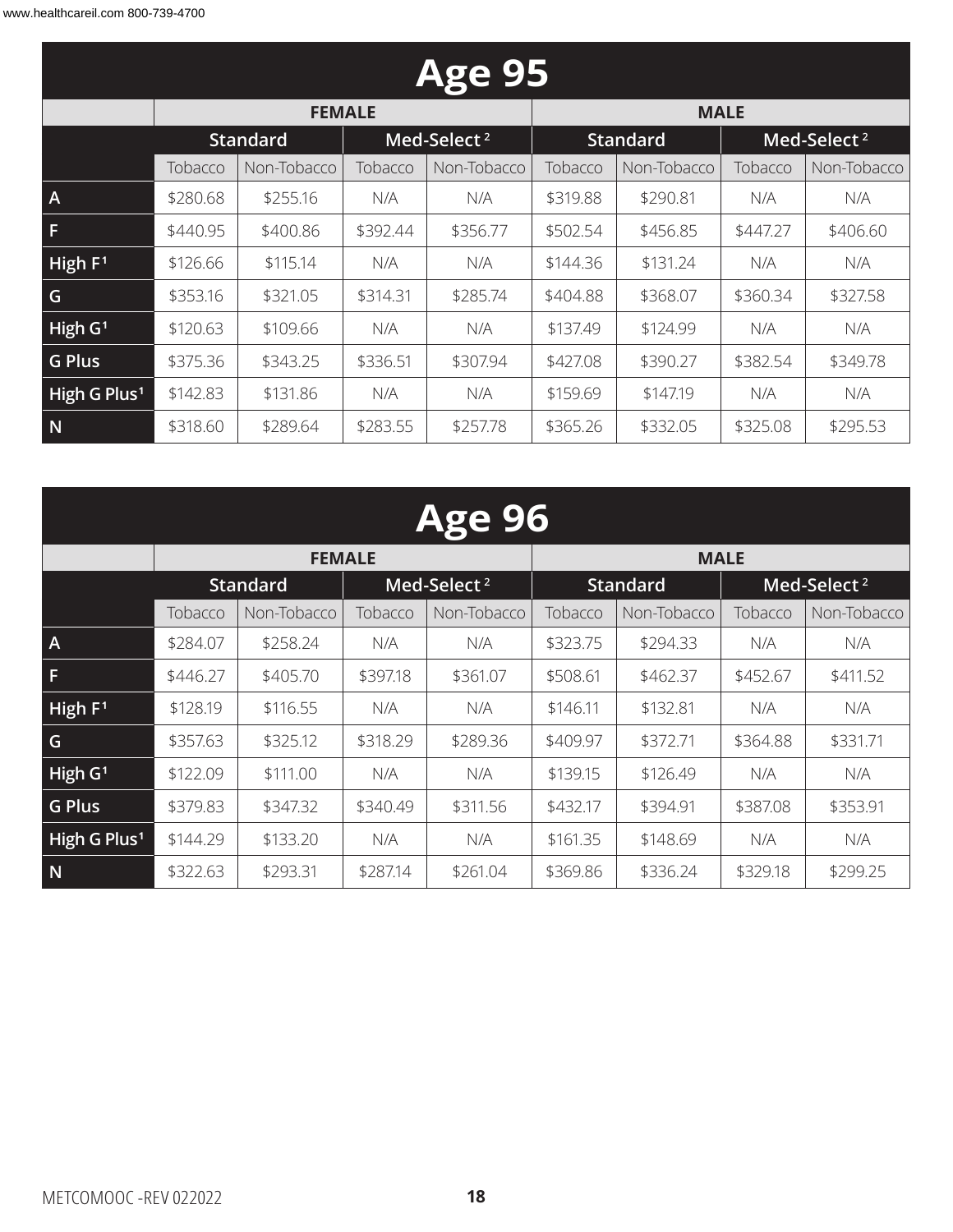| <b>Age 97</b>            |          |                                            |          |             |          |                 |          |                         |  |  |
|--------------------------|----------|--------------------------------------------|----------|-------------|----------|-----------------|----------|-------------------------|--|--|
|                          |          | <b>FEMALE</b>                              |          |             |          | <b>MALE</b>     |          |                         |  |  |
|                          |          | Med-Select <sup>2</sup><br><b>Standard</b> |          |             |          | <b>Standard</b> |          | Med-Select <sup>2</sup> |  |  |
|                          | Tobacco  | Non-Tobacco                                | Tobacco  | Non-Tobacco | Tobacco  | Non-Tobacco     | Tobacco  | Non-Tobacco             |  |  |
| $\overline{A}$           | \$287.32 | \$261.21                                   | N/A      | N/A         | \$327.46 | \$297.70        | N/A      | N/A                     |  |  |
| F                        | \$451.40 | \$410.36                                   | \$401.74 | \$365.21    | \$514.45 | \$467.69        | \$457.86 | \$416.24                |  |  |
| High $F1$                | \$129.66 | \$117.88                                   | N/A      | N/A         | \$147.78 | \$134.35        | N/A      | N/A                     |  |  |
| G                        | \$361.94 | \$329.03                                   | \$322.12 | \$292.83    | \$414.88 | \$377.16        | \$369.24 | \$335.67                |  |  |
| High $G1$                | \$123.49 | \$112.27                                   | N/A      | N/A         | \$140.74 | \$127.95        | N/A      | N/A                     |  |  |
| <b>G Plus</b>            | \$384.14 | \$351.23                                   | \$344.32 | \$315.03    | \$437.08 | \$399.36        | \$391.44 | \$357.87                |  |  |
| High G Plus <sup>1</sup> | \$145.69 | \$134.47                                   | N/A      | N/A         | \$162.94 | \$150.15        | N/A      | N/A                     |  |  |
| N                        | \$326.52 | \$296.84                                   | \$290.60 | \$264.18    | \$374.28 | \$340.26        | \$333.11 | \$302.83                |  |  |

|                          | <b>Age 98</b> |                 |          |                         |          |                 |          |                         |  |  |  |  |
|--------------------------|---------------|-----------------|----------|-------------------------|----------|-----------------|----------|-------------------------|--|--|--|--|
|                          |               | <b>FEMALE</b>   |          |                         |          | <b>MALE</b>     |          |                         |  |  |  |  |
|                          |               | <b>Standard</b> |          | Med-Select <sup>2</sup> |          | <b>Standard</b> |          | Med-Select <sup>2</sup> |  |  |  |  |
|                          | Tobacco       | Non-Tobacco     | Tobacco  | Non-Tobacco             | Tobacco  | Non-Tobacco     | Tobacco  | Non-Tobacco             |  |  |  |  |
| A                        | \$290.45      | \$264.05        | N/A      | N/A                     | \$331.03 | \$300.94        | N/A      | N/A                     |  |  |  |  |
|                          | \$456.32      | \$414.83        | \$406.11 | \$369.20                | \$520.06 | \$472.78        | \$462.86 | \$420.77                |  |  |  |  |
| High F <sup>1</sup>      | \$131.07      | \$119.16        | N/A      | N/A                     | \$149.39 | \$135.82        | N/A      | N/A                     |  |  |  |  |
| G                        | \$366.06      | \$332.79        | \$325.79 | \$296.17                | \$419.59 | \$381.44        | \$373.43 | \$339.49                |  |  |  |  |
| High G <sup>1</sup>      | \$124.83      | \$113.49        | N/A      | N/A                     | \$142.28 | \$129.35        | N/A      | N/A                     |  |  |  |  |
| <b>G Plus</b>            | \$388.26      | \$354.99        | \$347.99 | \$318.37                | \$441.79 | \$403.64        | \$395.63 | \$361.69                |  |  |  |  |
| High G Plus <sup>1</sup> | \$147.03      | \$135.69        | N/A      | N/A                     | \$164.48 | \$151.55        | N/A      | N/A                     |  |  |  |  |
| N                        | \$330.25      | \$300.23        | \$293.92 | \$267.19                | \$378.54 | \$344.12        | \$336.89 | \$306.26                |  |  |  |  |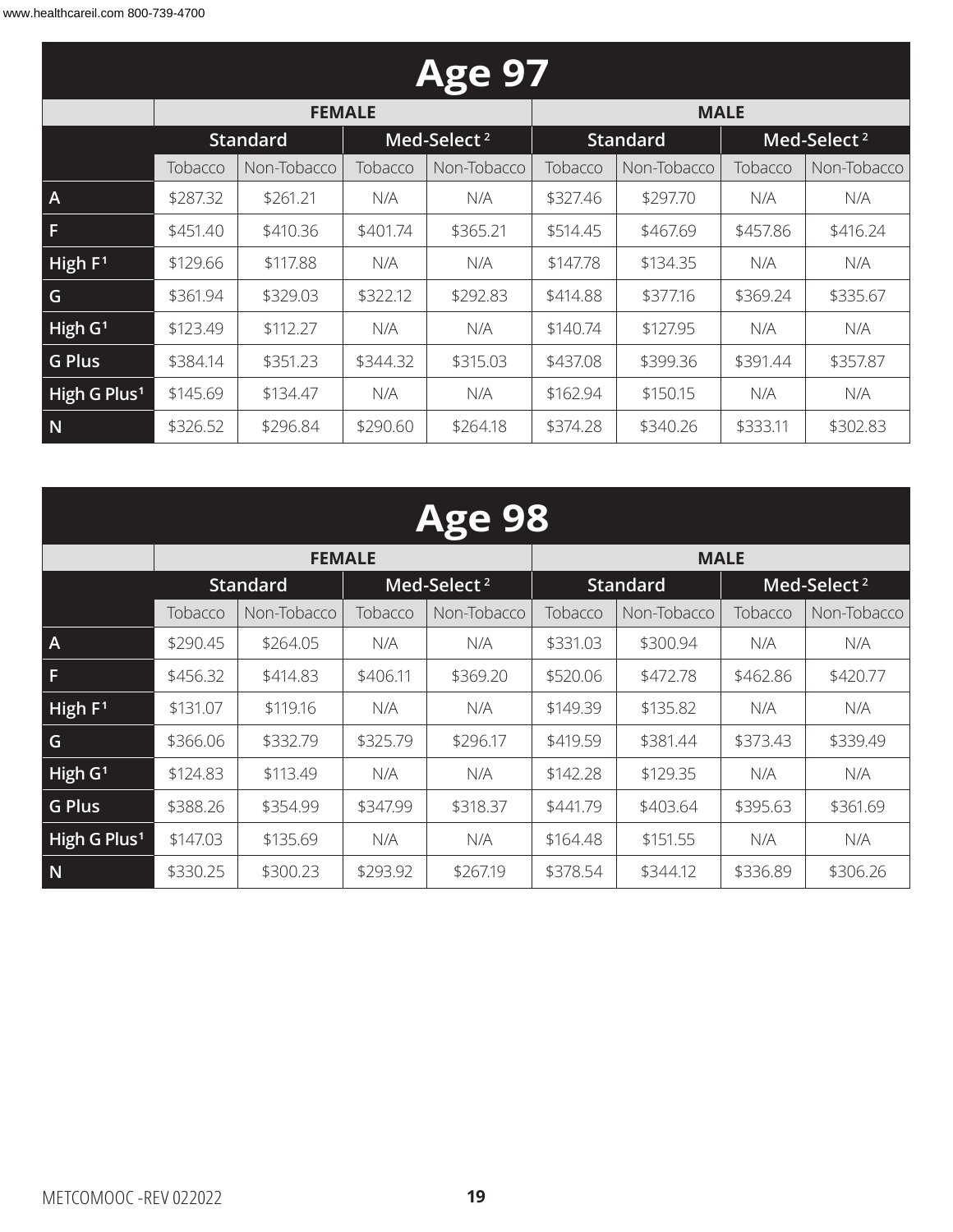| <b>Age 99</b>            |          |                 |          |                         |          |                 |          |                         |
|--------------------------|----------|-----------------|----------|-------------------------|----------|-----------------|----------|-------------------------|
|                          |          | <b>FEMALE</b>   |          |                         |          | <b>MALE</b>     |          |                         |
|                          |          | <b>Standard</b> |          | Med-Select <sup>2</sup> |          | <b>Standard</b> |          | Med-Select <sup>2</sup> |
|                          | Tobacco  | Non-Tobacco     | Tobacco  | Non-Tobacco             | Tobacco  | Non-Tobacco     | Tobacco  | Non-Tobacco             |
| $\overline{A}$           | \$293.46 | \$266.78        | N/A      | N/A                     | \$334.46 | \$304.05        | N/A      | N/A                     |
| F                        | \$461.03 | \$419.11        | \$410.32 | \$373.01                | \$525.43 | \$477.66        | \$467.64 | \$425.12                |
| High $F1$                | \$132.44 | \$120.39        | N/A      | N/A                     | \$150.94 | \$137.21        | N/A      | N/A                     |
| G                        | \$370.02 | \$336.38        | \$329.32 | \$299.38                | \$424.10 | \$385.55        | \$377.44 | \$343.13                |
| High $G1$                | \$126.13 | \$114.66        | N/A      | N/A                     | \$143.75 | \$130.68        | N/A      | N/A                     |
| <b>G Plus</b>            | \$392.22 | \$358.58        | \$351.52 | \$321.58                | \$446.30 | \$407.75        | \$399.64 | \$365.33                |
| High G Plus <sup>1</sup> | \$148.33 | \$136.86        | N/A      | N/A                     | \$165.95 | \$152.88        | N/A      | N/A                     |
| N                        | \$333.82 | \$303.47        | \$297.10 | \$270.09                | \$382.60 | \$347.82        | \$340.52 | \$309.56                |

| Age 100 +                |          |                 |          |                         |                 |             |                         |             |
|--------------------------|----------|-----------------|----------|-------------------------|-----------------|-------------|-------------------------|-------------|
|                          |          | <b>FEMALE</b>   |          |                         |                 | <b>MALE</b> |                         |             |
|                          |          | <b>Standard</b> |          | Med-Select <sup>2</sup> | <b>Standard</b> |             | Med-Select <sup>2</sup> |             |
|                          | Tobacco  | Non-Tobacco     | Tobacco  | Non-Tobacco             | Tobacco         | Non-Tobacco | Tobacco                 | Non-Tobacco |
| $\overline{A}$           | \$296.33 | \$269.40        | N/A      | N/A                     | \$337.73        | \$307.02    | N/A                     | N/A         |
| F                        | \$465.55 | \$423.22        | \$414.33 | \$376.67                | \$530.57        | \$482.34    | \$472.21                | \$429.28    |
| High $F1$                | \$133.74 | \$121.57        | N/A      | N/A                     | \$152.41        | \$138.55    | N/A                     | N/A         |
| G                        | \$373.81 | \$339.82        | \$332.69 | \$302.44                | \$428.41        | \$389.47    | \$381.29                | \$346.63    |
| High $G1$                | \$127.37 | \$115.78        | N/A      | N/A                     | \$145.15        | \$131.95    | N/A                     | N/A         |
| <b>G Plus</b>            | \$396.01 | \$362.02        | \$354.89 | \$324.64                | \$450.61        | \$411.67    | \$403.49                | \$368.83    |
| High G Plus <sup>1</sup> | \$149.57 | \$137.98        | N/A      | N/A                     | \$167.35        | \$154.15    | N/A                     | N/A         |
| N                        | \$337.23 | \$306.58        | \$300.13 | \$272.85                | \$386.49        | \$351.36    | \$343.98                | \$312.71    |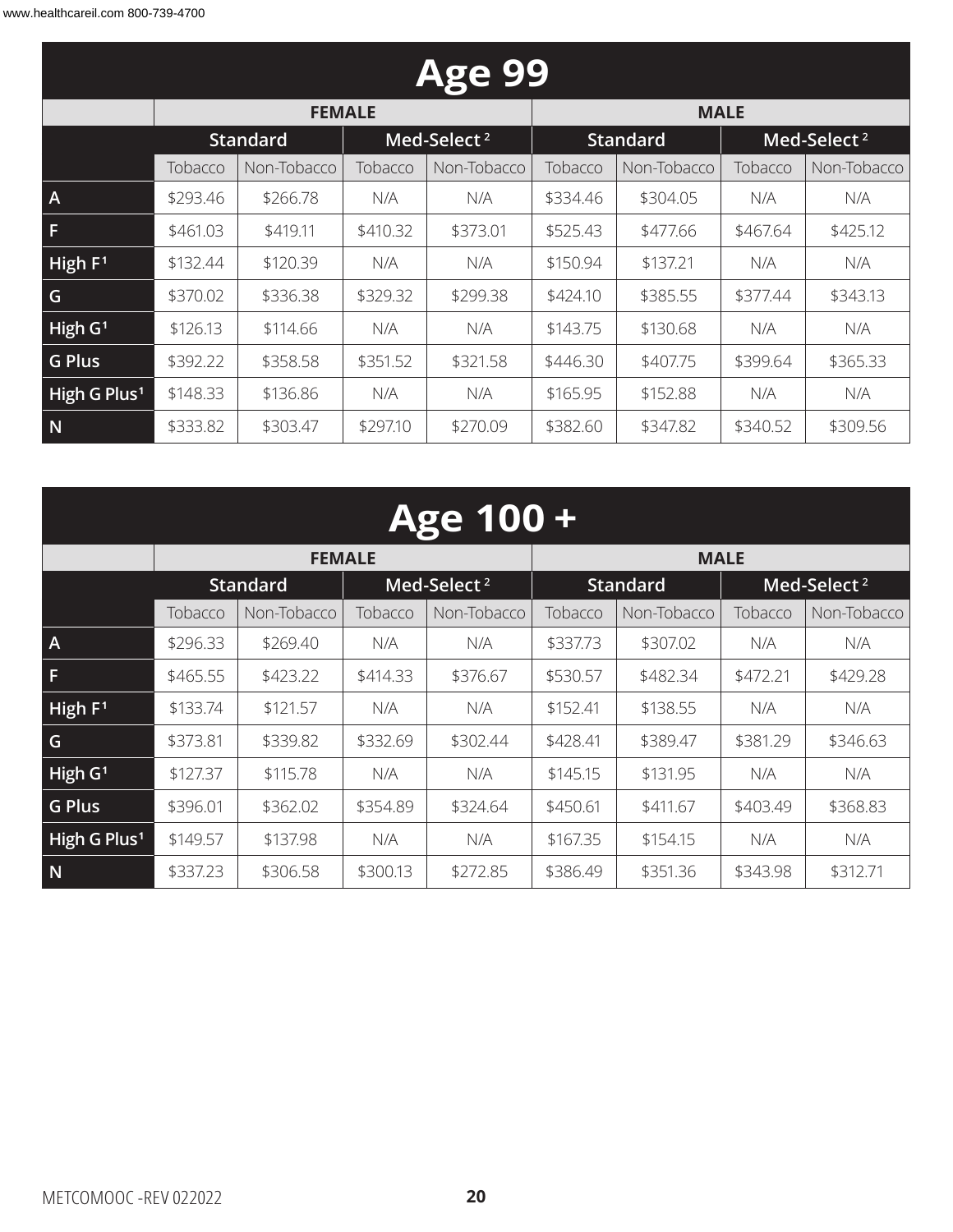You have the option to purchase any of the Medicare Supplement benefit plans shown on the front cover in white as Standard Plans or as Medicare Select Plans, with the exception of Plan A, High Deductible Plan F**1**, High Deductible Plan G**1**, and High Deductible Plan G Plus**<sup>1</sup>** . Those plans are available as **Standard Plans only**.

Medicare Select Plans require that you use Blue Cross and Blue Shield of Illinois contracting Medicare Select hospitals for non-emergency admissions to receive coverage for the Medicare Part A deductible. In an emergency, the \$1,556 deductible is covered at any hospital from which you receive care. Only certain hospitals are network providers under this policy. Check with your physician to determine if he or she has admitting privileges at the network hospital. If he or she does not, you may be required to use another physician at time of hospitalization or you will be required to pay for all expenses. If you move out of the service area, there will be a reduction of benefit coverage and you will have the opportunity to purchase any Medicare Supplement policy with comparable or lesser benefits offered by the insurer, or Medicare Supplement/Select plans A, B, C, F, K, or L from any insurer within 63 days of termination.

#### **PREMIUM INFORMATION**

Blue Cross and Blue Shield of Illinois can only raise your premium if we raise the premium for all policies like yours in the state. We will not change your premium or cancel your policy because of poor health. Premiums change at age 65 and every year thereafter up to age 100. If your premium changes, you will be notified at least 30 days in advance.

#### **Gender**

One factor that will determine your premium is your gender. When completing the application, you will need to make a gender selection.

#### **Tobacco User**

A Tobacco User is a person who is permitted under state and federal law to legally use Tobacco, with Tobacco use (other than religious or ceremonial use of Tobacco) occurring on average of four or more times per week that last occurred within the past six months. Tobacco products include but are not limited to: cigarettes, cigars, smokeless tobacco products, electronic cigarettes, dissolvable tobacco products, and vaping.

If you meet the definition of a Tobacco User, you may pay a higher premium for your health coverage.

#### **PREMIUM DISCOUNTS**

BCBSIL Medicare Supplement premium discounts may be available. Eligibility criteria are described below. If you are eligible for a discount, the discount will be applied to your next bill and remain in effect as long as you are enrolled in your BCBSIL Medicare Supplement plan.

Discounts cannot be combined; only one type of discount per member permitted. The percentage discount is the same for each type of discount.

#### **Household Discount**

You may be eligible for a discount if you and at least one or more other persons reside in the same household and both of you are enrolled in a BCBSIL Medicare Supplement policy. Applies to BCBSIL Medicare Supplement policies issued with an effective date on or after April 1, 2019.

#### **Continue with Blue Discount**

You may be eligible for a discount if you were enrolled in commercial group or individual coverage with a Blue Cross and Blue Shield Plan issued in Illinois, Montana, New Mexico, Oklahoma or Texas and that coverage was within one year of your BCBSIL Medicare Supplement policy becoming effective. Applies to BCBSIL Medicare Supplement policies issued with an effective date on or after April 1, 2022.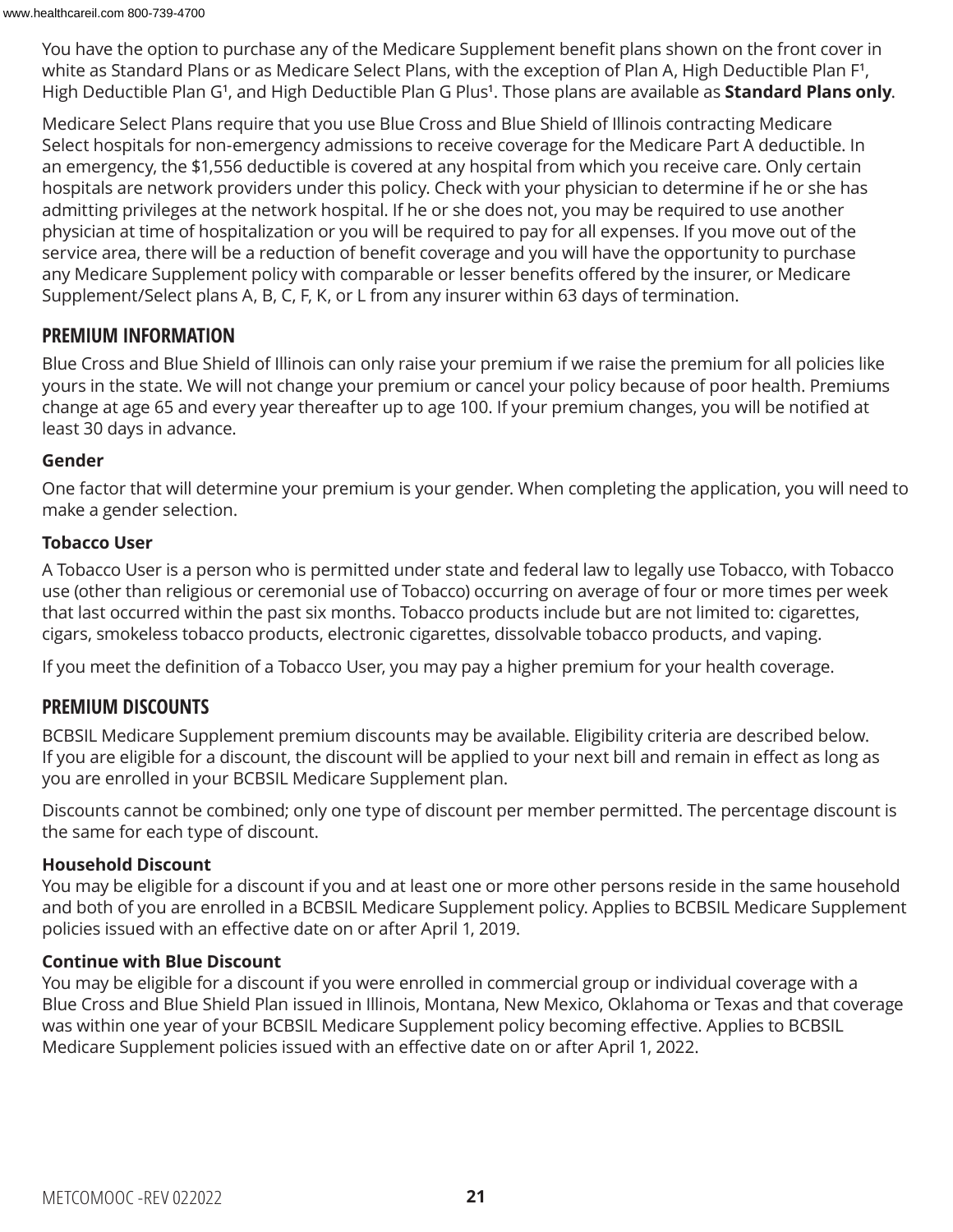### **DISCLOSURES**

Use this outline to compare benefits and premiums among policies.

### **READ YOUR POLICY VERY CAREFULLY**

This is only an outline describing your policy's most important features. The policy is your insurance contract. You must read the policy itself to understand all of the rights and duties of both you and your insurance company.

### **RIGHT TO RETURN YOUR POLICY**

If you find that you are not satisfied with your policy, you may return it to **Blue Medicare Supplement c/o Member Services, P.O. Box 3388** 

**Scranton, PA 18505**. If you send the policy back to us within 30 days after you receive it, we will treat the policy as if it had never been issued and will return all of your payments.

#### **POLICY REPLACEMENT**

If you are replacing another health insurance policy, do NOT cancel it until you have actually received your new policy and are sure you want to keep it.

#### **NOTICE**

This policy may not fully cover all of your medical costs. Neither Blue Cross and Blue Shield of Illinois nor its agents are connected with Medicare. This Outline of Coverage does not give you all the details of Medicare coverage. Contact your local Social Security Office or consult "Medicare & You" for more details.

#### **COMPLETE ANSWERS ARE VERY IMPORTANT**

Review the application carefully before you sign it. Be certain that all information has been properly recorded.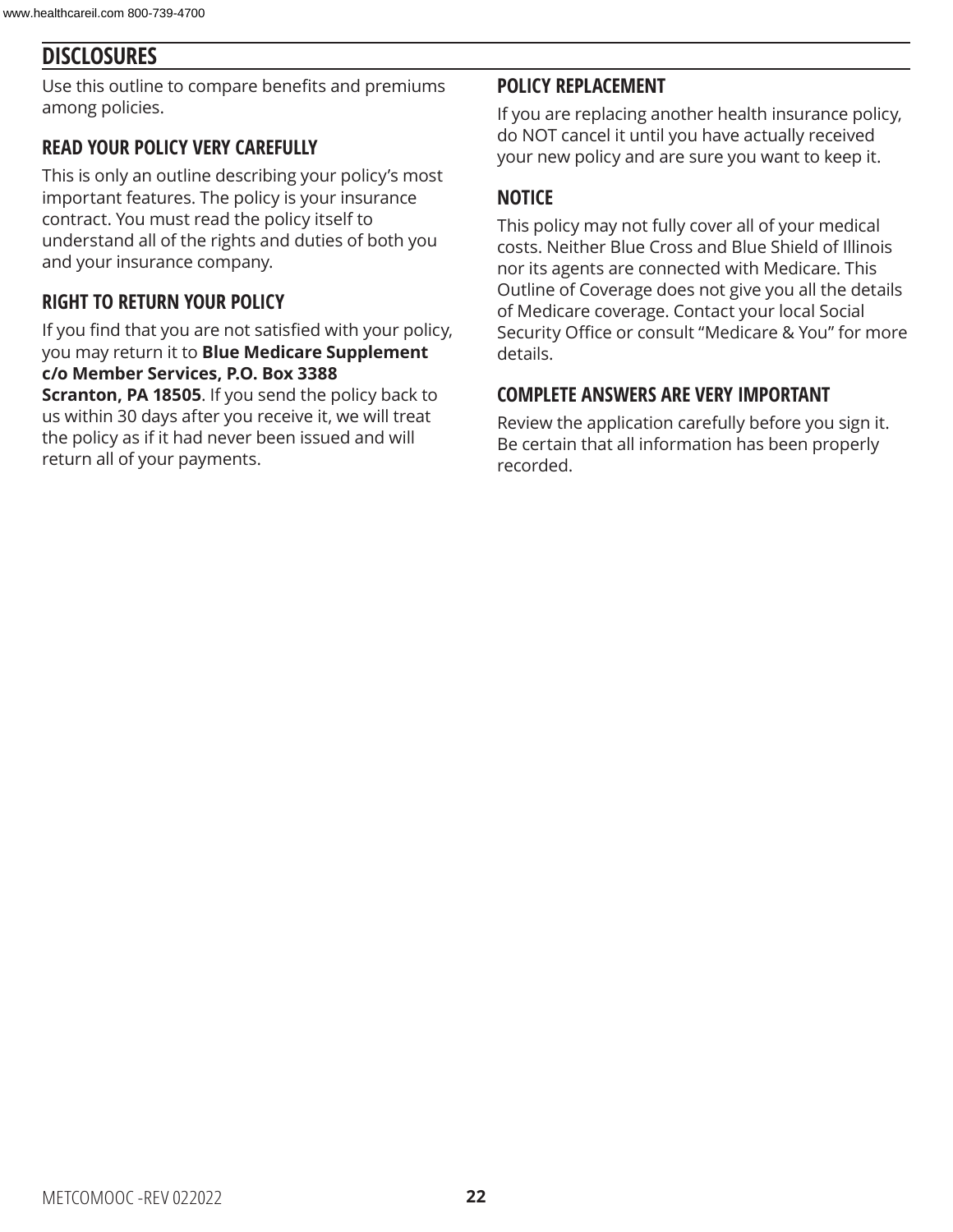### **MEDICARE SELECT ADDITIONAL DISCLOSURES**

### **GRIEVANCE PROCEDURES**

Our goal is your 100% satisfaction with our processing of your coverage. Should you ever not be fully satisfied with any aspect of the services you receive, we want to know about it so we can correct it.

If you have any dissatisfaction with your Medicare Select coverage, please send all written grievances within 60 days of the occurrence of your dissatisfaction to: **Medicare Supplement Grievance Committee, P.O. Box 3004, Naperville, IL 60566-9747 or fax (888) 235-2949.**

Your grievance will be reviewed by our Grievance Committee. Upon review of your grievance, we will mail you a response within 30 days from the receipt of your written correspondence. If additional information from an outside source is required, we may require an additional 30 days to research, finalize and respond to your correspondence. In no case will a complete response from us take more than 60 days.

If you are dissatisfied with the decision of our Grievance Committee you may submit a written complaint to the **Illinois Insurance Department, 320 Washington Street, 4th Floor, Springfield, Illinois 62766 or call (217) 782-4515**.

### **QUALITY ASSURANCE**

As part of our Quality Assurance program, all contracted hospitals must meet Medicare standards.

In addition, hospitals must meet the contract criteria stated in the Hospital Agreement.

Each hospital must: agree to maintain its state licensure; agree to maintain its Blue Cross and Blue Shield of Illinois Plan Hospital status; agree to maintain its Medicare participating status; be accredited and maintain its accreditation by the Joint Commission on the Accreditation of Healthcare Organizations (JCAHO) or the American Osteopathic Association (AOA); and agree to waive the Part A deductible.

### **MEDICARE SELECT HOSPITAL RESTRICTIONS**

Plans F, G, G Plus, K, L and N are Medicare Select policies currently available if you live within 30 miles of a Medicare Select hospital. Part A benefits may be restricted if you receive services in a hospital that is not a Medicare Select Hospital.

The full benefits of your coverage, excluding Plan K & L coinsurance, will be paid anywhere if:

- 1. Services are provided in a Doctor's office, another office setting, or in a skilled nursing facility;
- 2. The services are for symptoms requiring emergency care or are immediately required for an unforeseen illness, injury or condition and it is not reasonable to obtain such services from a Medicare Select Hospital (such as while you are traveling); or
- 3. Covered services are not available through a Medicare Select Hospital.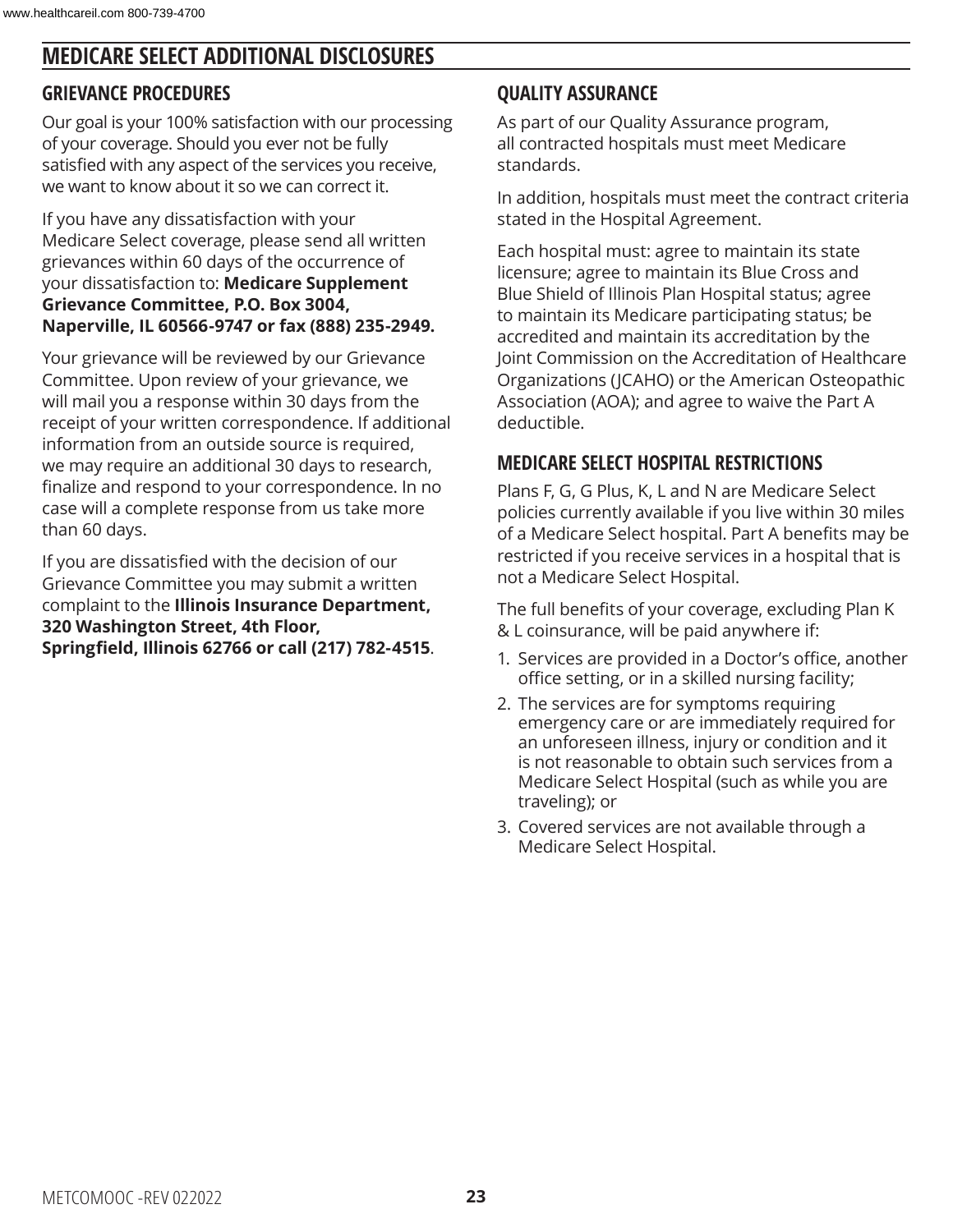| <b>Plan A</b>                                                                                                                                                                                                                                      |                                                                                                         |                                        |                                |  |  |
|----------------------------------------------------------------------------------------------------------------------------------------------------------------------------------------------------------------------------------------------------|---------------------------------------------------------------------------------------------------------|----------------------------------------|--------------------------------|--|--|
| MEDICARE (PART A) - HOSPITAL SERVICES - PER BENEFIT PERIOD                                                                                                                                                                                         |                                                                                                         |                                        |                                |  |  |
| Services                                                                                                                                                                                                                                           | <b>Medicare Pays</b>                                                                                    | <b>Plan A Pays</b>                     | <b>You Pay</b>                 |  |  |
| Hospitalization <sup>5</sup><br>Semiprivate room and board, general<br>nursing, and miscellaneous services<br>and supplies                                                                                                                         |                                                                                                         |                                        |                                |  |  |
| First 60 days                                                                                                                                                                                                                                      | All but \$1,556                                                                                         | \$0                                    | \$1,556<br>(Part A deductible) |  |  |
| 61st through 90th day                                                                                                                                                                                                                              | All but \$389 a day                                                                                     | \$389 a day                            | \$0                            |  |  |
| 91st day and after:                                                                                                                                                                                                                                |                                                                                                         |                                        |                                |  |  |
| - While using 60 Lifetime Reserve days                                                                                                                                                                                                             | All but \$778 a day                                                                                     | \$778 a day                            | \$0                            |  |  |
| - Additional 365 days once Lifetime Reserve<br>days are used                                                                                                                                                                                       | \$0                                                                                                     | 100% of Medicare-<br>eligible expenses | \$0 <sup>6</sup>               |  |  |
| Beyond the additional 365 days                                                                                                                                                                                                                     | \$0                                                                                                     | \$0                                    | All costs                      |  |  |
| <b>Skilled Nursing Facility Care<sup>5</sup></b><br>You must meet Medicare's requirements,<br>including having been in a hospital for<br>at least 3 days and entered a Medicare-<br>approved facility within 30 days after leaving<br>the hospital |                                                                                                         |                                        |                                |  |  |
| First 20 days                                                                                                                                                                                                                                      | All approved amounts                                                                                    | \$0                                    | \$0                            |  |  |
| 21st through 100th day                                                                                                                                                                                                                             | All but \$194.50 a day                                                                                  | \$0                                    | Up to \$194.50 a day           |  |  |
| 101st day and after                                                                                                                                                                                                                                | \$0                                                                                                     | \$0                                    | All costs                      |  |  |
| <b>Blood</b>                                                                                                                                                                                                                                       |                                                                                                         |                                        |                                |  |  |
| First 3 pints                                                                                                                                                                                                                                      | \$0                                                                                                     | 3 pints                                | \$0                            |  |  |
| Additional amounts                                                                                                                                                                                                                                 | 100%                                                                                                    | \$0                                    | \$0                            |  |  |
| <b>Hospice Care</b><br>You must meet Medicare's requirements,<br>including a doctor's certification of<br>terminal illness                                                                                                                         | All but very limited<br>copayment/<br>coinsurance for<br>outpatient drugs and<br>inpatient respite care | Medicare<br>copayment/<br>coinsurance  | \$0                            |  |  |

- **<sup>5</sup>** A benefit period begins on the first day you receive services as an inpatient in a hospital and ends after you have been out of the hospital and have not received skilled care in any other facility for 60 days in a row.
- **<sup>6</sup>** NOTICE: When your Medicare Part A hospital benefits are exhausted, the insurer stands in the place of Medicare and will pay whatever amount Medicare would have paid for up to an additional 365 days as provided in the policy's "Core Benefits." During this time the hospital is prohibited from billing you for the balance based on any difference between its billed charges and the amount Medicare would have paid.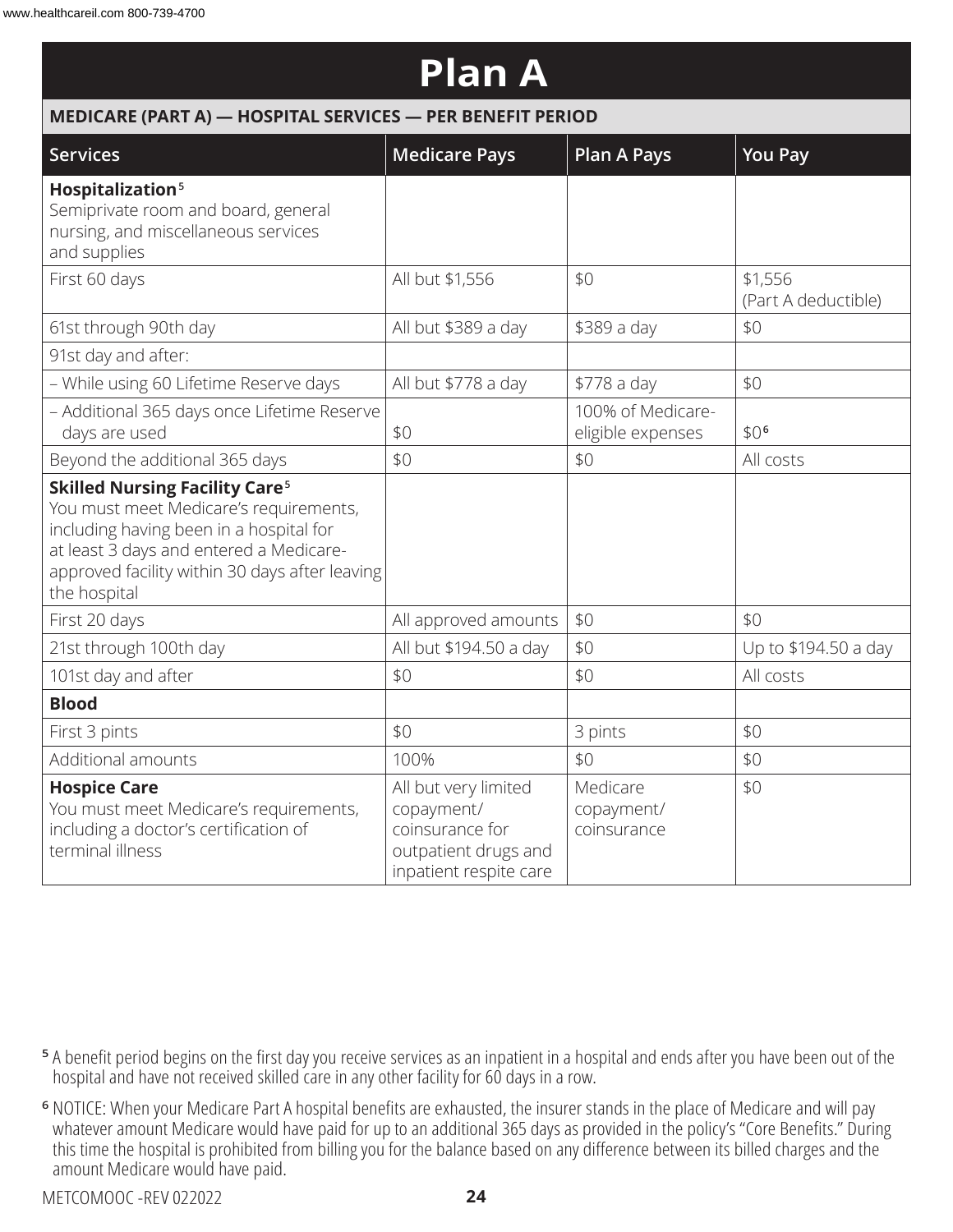| <b>Plan A</b>                                                                                                                                                                                                                                                                        |                      |                    |                           |  |  |
|--------------------------------------------------------------------------------------------------------------------------------------------------------------------------------------------------------------------------------------------------------------------------------------|----------------------|--------------------|---------------------------|--|--|
| MEDICARE (PART B) - MEDICAL SERVICES - PER CALENDAR YEAR                                                                                                                                                                                                                             |                      |                    |                           |  |  |
| <b>Services</b>                                                                                                                                                                                                                                                                      | <b>Medicare Pays</b> | <b>Plan A Pays</b> | <b>You Pay</b>            |  |  |
| Medical Expenses - In or Out of the<br><b>Hospital and Outpatient Hospital</b><br>Treatment, such as physicians' services,<br>inpatient and outpatient medical and<br>surgical services and supplies, physical<br>and speech therapy, diagnostic tests,<br>durable medical equipment |                      |                    |                           |  |  |
| First \$233 of Medicare-approved amounts <sup>7</sup>                                                                                                                                                                                                                                | \$0                  | \$0                | \$233 (Part B deductible) |  |  |
| Remainder of Medicare-approved amounts                                                                                                                                                                                                                                               | Generally 80%        | Generally 20%      | \$0                       |  |  |
| <b>Part B Excess Charges</b><br>(above Medicare-approved amounts)                                                                                                                                                                                                                    | \$0                  | \$0                | All costs                 |  |  |
| <b>Blood</b>                                                                                                                                                                                                                                                                         |                      |                    |                           |  |  |
| First 3 pints                                                                                                                                                                                                                                                                        | \$0                  | All costs          | \$0                       |  |  |
| Next \$233 of Medicare-approved amounts7                                                                                                                                                                                                                                             | \$0                  | \$0                | \$233 (Part B deductible) |  |  |
| Remainder of Medicare-approved amounts                                                                                                                                                                                                                                               | 80%                  | 20%                | \$0                       |  |  |
| <b>Clinical Laboratory Services -</b><br><b>Tests for Diagnostic Services</b>                                                                                                                                                                                                        | 100%                 | \$0                | \$0                       |  |  |
| <b>MEDICARE (PARTS A &amp; B)</b>                                                                                                                                                                                                                                                    |                      |                    |                           |  |  |
| <b>Services</b>                                                                                                                                                                                                                                                                      | <b>Medicare Pays</b> | <b>Plan A Pays</b> | <b>You Pay</b>            |  |  |
| <b>Home Health Care</b><br><b>Medicare-approved Services</b>                                                                                                                                                                                                                         |                      |                    |                           |  |  |
| Medically necessary skilled care services<br>and medical supplies                                                                                                                                                                                                                    | 100%                 | \$0                | \$0                       |  |  |
| Durable medical equipment                                                                                                                                                                                                                                                            |                      |                    |                           |  |  |
| - First \$233 of Medicare-approved<br>amounts <sup>7</sup>                                                                                                                                                                                                                           | \$0                  | \$0                | \$233 (Part B deductible) |  |  |
| - Remainder of Medicare-approved<br>amounts                                                                                                                                                                                                                                          | 80%                  | 20%                | \$0                       |  |  |

**<sup>7</sup>** Once you have been billed \$233 of Medicare-approved amounts for covered services, your Part B deductible will have been met for the calendar year.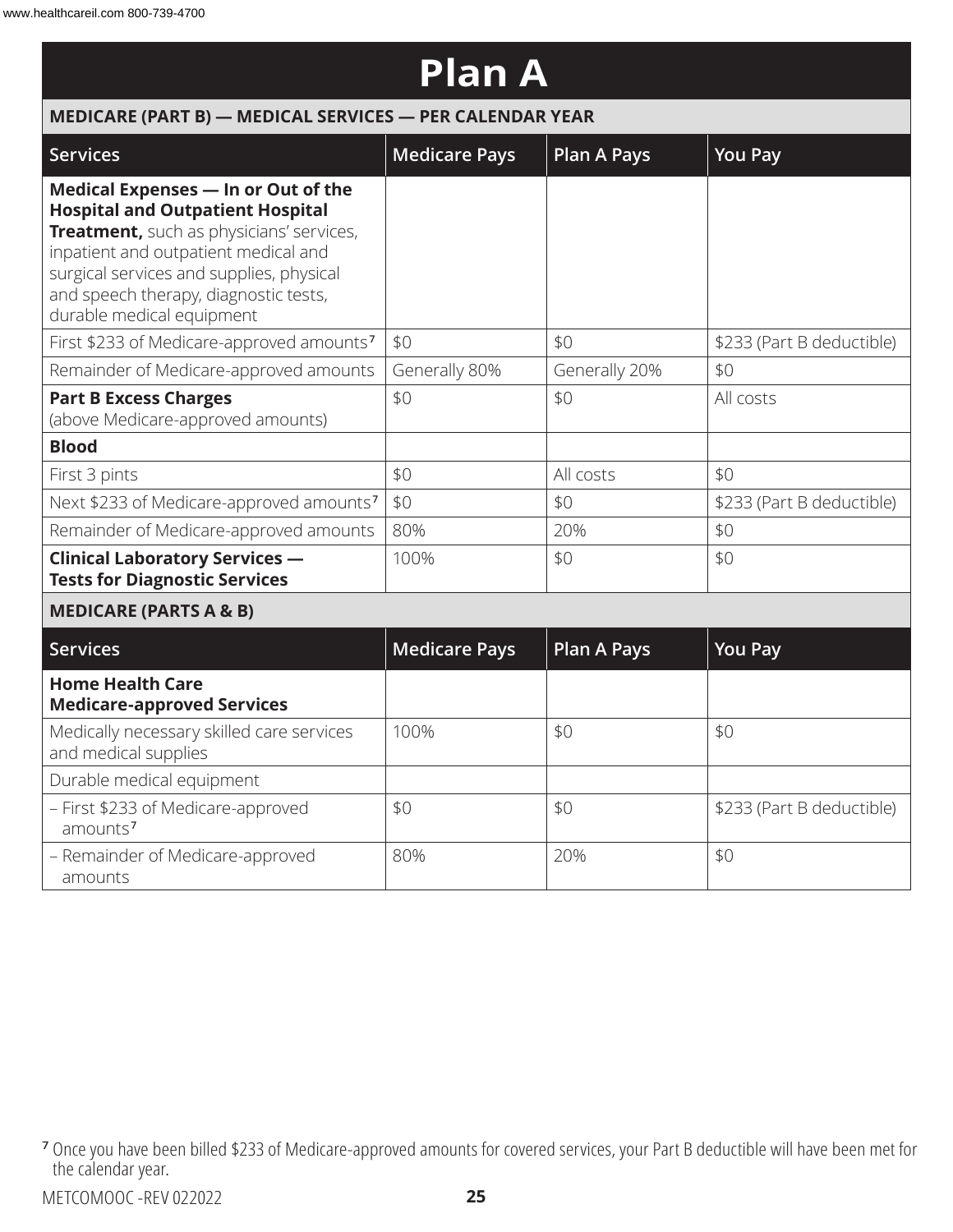### **Plan F**

| MEDICARE (PART A) - HOSPITAL SERVICES - PER BENEFIT PERIOD                                                                                                                                                                                     |                                                                                                         |                                             |                  |  |  |
|------------------------------------------------------------------------------------------------------------------------------------------------------------------------------------------------------------------------------------------------|---------------------------------------------------------------------------------------------------------|---------------------------------------------|------------------|--|--|
| <b>Services</b>                                                                                                                                                                                                                                | <b>Medicare Pays</b>                                                                                    | <b>Plan F Pays</b>                          | <b>You Pay</b>   |  |  |
| Hospitalization <sup>5</sup><br>Semiprivate room and board, general nursing,<br>and miscellaneous services and supplies                                                                                                                        |                                                                                                         |                                             |                  |  |  |
| First 60 days                                                                                                                                                                                                                                  | All but \$1,556                                                                                         | \$1,556<br>(Part A deductible) <sup>2</sup> | \$0              |  |  |
| 61st through 90th day                                                                                                                                                                                                                          | All but \$389 a day                                                                                     | \$389 a day                                 | \$0              |  |  |
| 91st day and after:                                                                                                                                                                                                                            |                                                                                                         |                                             |                  |  |  |
| - While using 60 Lifetime Reserve days                                                                                                                                                                                                         | All but \$778 a day                                                                                     | \$778 a day                                 | \$0              |  |  |
| - Additional 365 days once Lifetime Reserve<br>days are used                                                                                                                                                                                   | \$0                                                                                                     | 100% of Medicare-<br>eligible expenses      | \$0 <sup>6</sup> |  |  |
| Beyond the additional 365 days                                                                                                                                                                                                                 | \$0                                                                                                     | \$0                                         | All costs        |  |  |
| <b>Skilled Nursing Facility Care<sup>5</sup></b><br>You must meet Medicare's requirements,<br>including having been in a hospital for at least<br>3 days and entered a Medicare-approved<br>facility within 30 days after leaving the hospital |                                                                                                         |                                             |                  |  |  |
| First 20 days                                                                                                                                                                                                                                  | All approved amounts                                                                                    | \$0                                         | \$0              |  |  |
| 21st through 100th day                                                                                                                                                                                                                         | All but \$194.50 a day                                                                                  | Up to \$194.50 a day                        | \$0              |  |  |
| 101st day and after                                                                                                                                                                                                                            | \$0                                                                                                     | \$0                                         | All costs        |  |  |
| <b>Blood</b>                                                                                                                                                                                                                                   |                                                                                                         |                                             |                  |  |  |
| First 3 pints                                                                                                                                                                                                                                  | \$0                                                                                                     | 3 pints                                     | \$0              |  |  |
| Additional amounts                                                                                                                                                                                                                             | 100%                                                                                                    | \$0                                         | \$0              |  |  |
| <b>Hospice Care</b><br>You must meet Medicare's requirements,<br>including a doctor's certification of<br>terminal illness                                                                                                                     | All but very limited<br>copayment/<br>coinsurance for<br>outpatient drugs and<br>inpatient respite care | Medicare copayment/<br>coinsurance          | \$0              |  |  |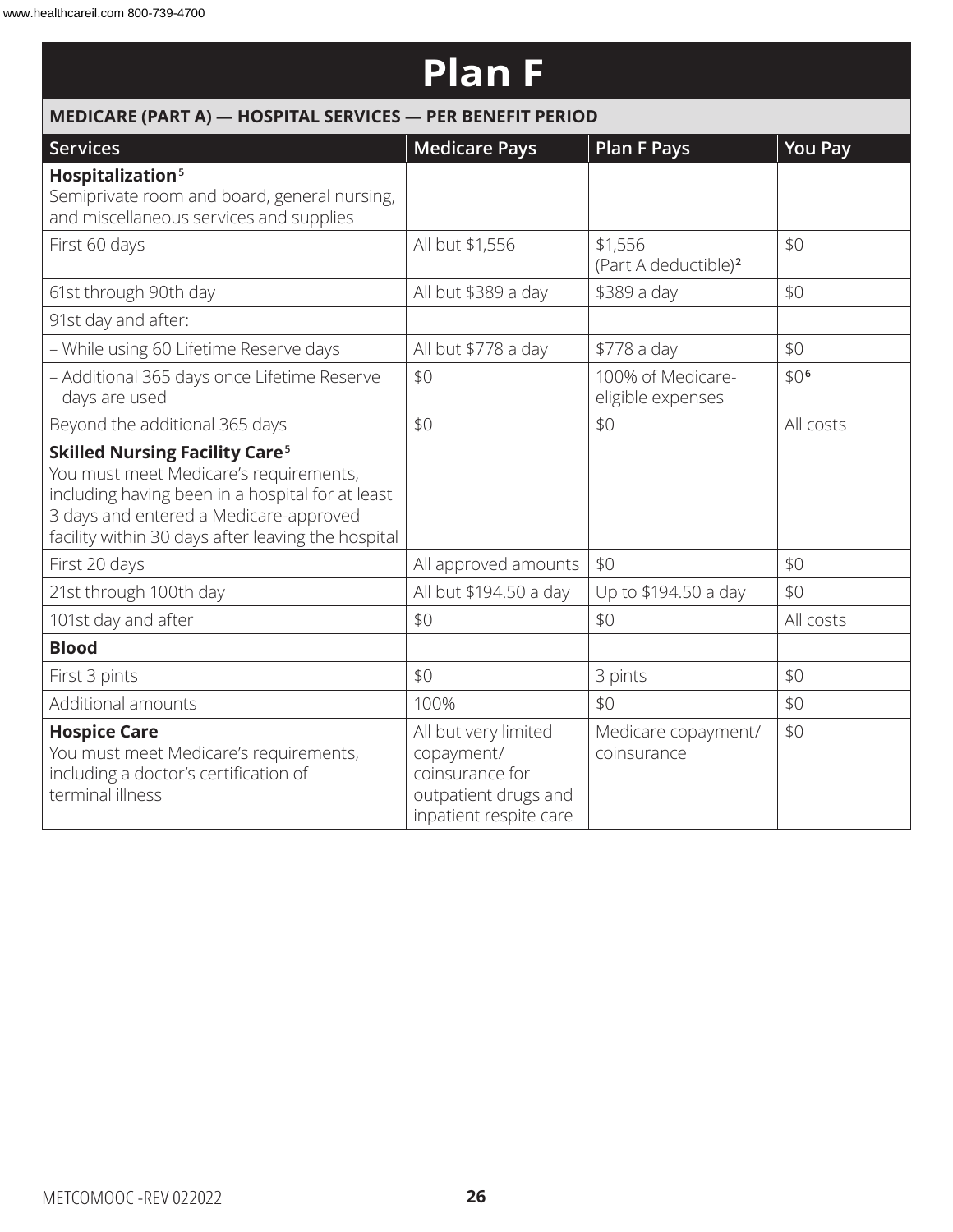### **Plan F**

| MEDICARE (PART B) - MEDICAL SERVICES - PER CALENDAR YEAR                                                                                                                                                                                                                             |                      |                                                     |                                                          |  |  |
|--------------------------------------------------------------------------------------------------------------------------------------------------------------------------------------------------------------------------------------------------------------------------------------|----------------------|-----------------------------------------------------|----------------------------------------------------------|--|--|
| <b>Services</b>                                                                                                                                                                                                                                                                      | <b>Medicare Pays</b> | <b>Plan F Pays</b>                                  | <b>You Pay</b>                                           |  |  |
| Medical Expenses - In or Out of the<br><b>Hospital and Outpatient Hospital</b><br>Treatment, such as physicians' services,<br>inpatient and outpatient medical and surgical<br>services and supplies, physical and speech<br>therapy, diagnostic tests, durable medical<br>equipment |                      |                                                     |                                                          |  |  |
| First \$233 of Medicare-approved amounts <sup>7</sup>                                                                                                                                                                                                                                | \$0                  | \$233 (Part B deductible)                           | \$0                                                      |  |  |
| Remainder of Medicare-approved amounts                                                                                                                                                                                                                                               | Generally 80%        | Generally 20%                                       | \$0                                                      |  |  |
| <b>Part B Excess Charges</b><br>(above Medicare-approved amounts)                                                                                                                                                                                                                    | \$0                  | 100%                                                | \$0                                                      |  |  |
| <b>Blood</b>                                                                                                                                                                                                                                                                         |                      |                                                     |                                                          |  |  |
| First 3 pints                                                                                                                                                                                                                                                                        | \$0                  | All costs                                           | \$0                                                      |  |  |
| Next \$233 of Medicare-approved amounts <sup>7</sup>                                                                                                                                                                                                                                 | \$0                  | \$233 (Part B deductible)                           | \$0                                                      |  |  |
| Remainder of Medicare-approved amounts                                                                                                                                                                                                                                               | 80%                  | 20%                                                 | \$0                                                      |  |  |
| <b>Clinical Laboratory Services -</b><br><b>Tests for Diagnostic Services</b>                                                                                                                                                                                                        | 100%                 | \$0                                                 | \$0                                                      |  |  |
| <b>MEDICARE (PARTS A &amp; B)</b>                                                                                                                                                                                                                                                    |                      |                                                     |                                                          |  |  |
| Services                                                                                                                                                                                                                                                                             | <b>Medicare Pays</b> | <b>Plan F Pays</b>                                  | <b>You Pay</b>                                           |  |  |
| <b>Home Health Care</b><br><b>Medicare-approved Services</b>                                                                                                                                                                                                                         |                      |                                                     |                                                          |  |  |
| Medically necessary skilled care services<br>and medical supplies                                                                                                                                                                                                                    | 100%                 | \$0                                                 | \$0                                                      |  |  |
| Durable medical equipment                                                                                                                                                                                                                                                            |                      |                                                     |                                                          |  |  |
| - First \$233 of Medicare-approved amounts <sup>7</sup> \$0                                                                                                                                                                                                                          |                      | \$233 (Part B deductible)                           | \$0                                                      |  |  |
| - Remainder of Medicare-approved amounts   80%                                                                                                                                                                                                                                       |                      | 20%                                                 | \$0                                                      |  |  |
| <b>OTHER BENEFITS - NOT COVERED BY MEDICARE</b>                                                                                                                                                                                                                                      |                      |                                                     |                                                          |  |  |
| <b>Foreign Travel -</b><br><b>Not Covered by Medicare</b><br>Medically necessary emergency care<br>services beginning during the first 60 days<br>of each trip outside the USA<br>First \$250 each calendar year                                                                     | \$0                  | \$0                                                 | \$250                                                    |  |  |
| Remainder of charges                                                                                                                                                                                                                                                                 | \$0                  | 80% to a lifetime<br>maximum benefit<br>of \$50,000 | 20% and amounts<br>over the \$50,000<br>lifetime maximum |  |  |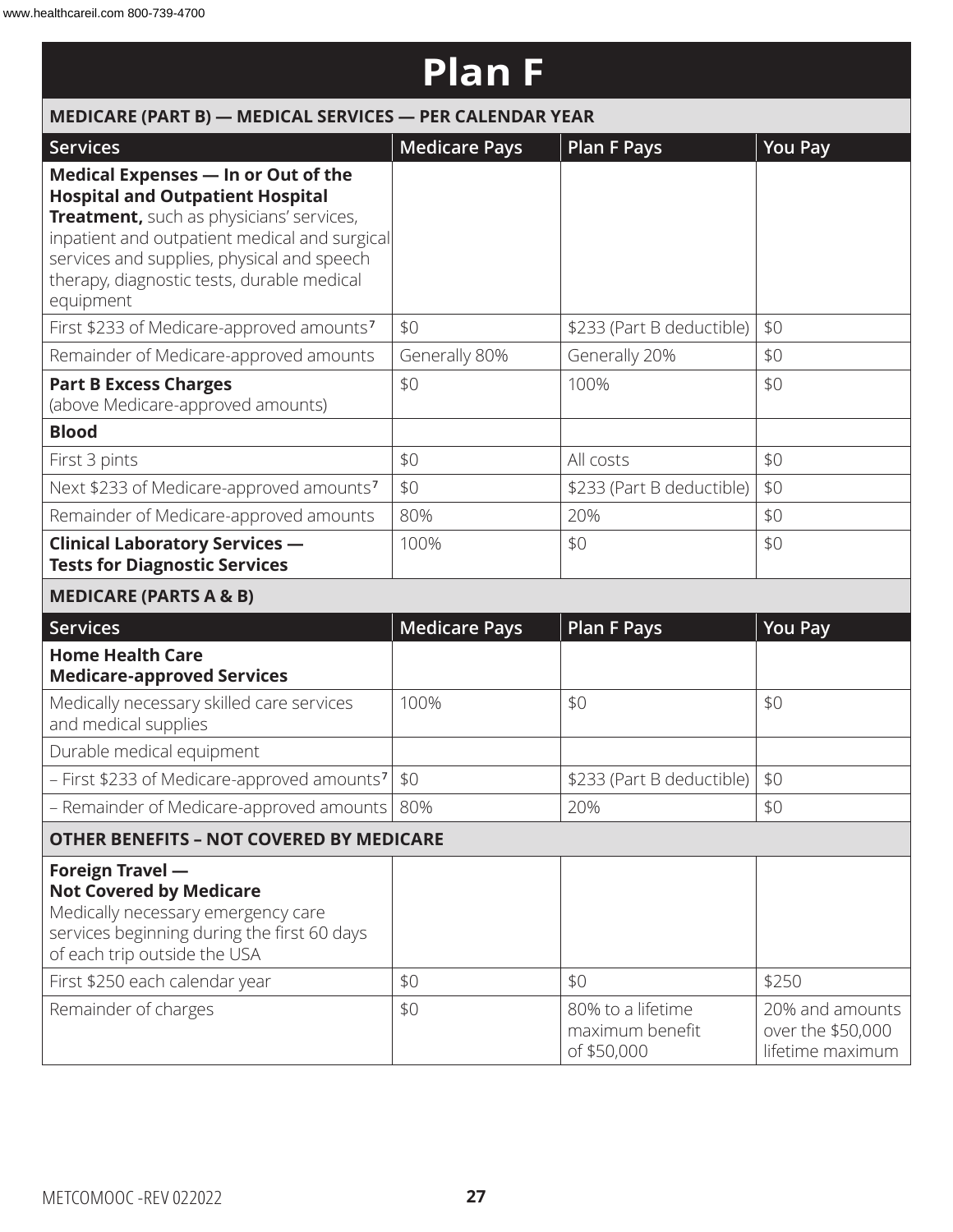### **High Deductible Plan F**

#### **MEDICARE (PART A) — HOSPITAL SERVICES — PER BENEFIT PERIOD**

| <b>Services</b>                                                                                                                                                                                                                                | <b>Medicare Pays</b>                                                                                       | <b>After You Pay</b><br>\$2,490 Deductible <sup>1</sup> ,<br><b>Plan F Pays</b> | In Addition to<br>\$2,490 Deductible <sup>1</sup> ,<br><b>You Pay</b> |
|------------------------------------------------------------------------------------------------------------------------------------------------------------------------------------------------------------------------------------------------|------------------------------------------------------------------------------------------------------------|---------------------------------------------------------------------------------|-----------------------------------------------------------------------|
| Hospitalization <sup>5</sup><br>Semiprivate room and board, general nursing,<br>and miscellaneous services and supplies                                                                                                                        |                                                                                                            |                                                                                 |                                                                       |
| First 60 days                                                                                                                                                                                                                                  | All but \$1,556                                                                                            | \$1,556<br>(Part A deductible)                                                  | \$0                                                                   |
| 61st through 90th day                                                                                                                                                                                                                          | All but \$389 a day                                                                                        | \$389 a day                                                                     | \$0                                                                   |
| 91st day and after:                                                                                                                                                                                                                            |                                                                                                            |                                                                                 |                                                                       |
| - While using 60 Lifetime Reserve days                                                                                                                                                                                                         | All but \$778 a day                                                                                        | \$778 a day                                                                     | \$0                                                                   |
| - Additional 365 days once Lifetime<br>Reserve days are used                                                                                                                                                                                   | \$0                                                                                                        | 100% of Medicare-<br>eligible expenses                                          | \$0 <sup>6</sup>                                                      |
| Beyond the additional 365 days                                                                                                                                                                                                                 | \$0                                                                                                        | \$0                                                                             | All costs                                                             |
| <b>Skilled Nursing Facility Care<sup>5</sup></b><br>You must meet Medicare's requirements,<br>including having been in a hospital for at least<br>3 days and entered a Medicare-approved<br>facility within 30 days after leaving the hospital |                                                                                                            |                                                                                 |                                                                       |
| First 20 days                                                                                                                                                                                                                                  | All approved<br>amounts                                                                                    | \$0                                                                             | \$0                                                                   |
| 21st through 100th day                                                                                                                                                                                                                         | All but \$194.50<br>a day                                                                                  | Up to \$194.50 a day                                                            | \$0                                                                   |
| 101st day and after                                                                                                                                                                                                                            | \$0                                                                                                        | \$0                                                                             | All costs                                                             |
| <b>Blood</b>                                                                                                                                                                                                                                   |                                                                                                            |                                                                                 |                                                                       |
| First 3 pints                                                                                                                                                                                                                                  | \$0                                                                                                        | 3 pints                                                                         | \$0                                                                   |
| Additional amounts                                                                                                                                                                                                                             | 100%                                                                                                       | \$0                                                                             | \$0                                                                   |
| <b>Hospice Care</b><br>You must meet Medicare's requirements,<br>including a doctor's certification of<br>terminal illness                                                                                                                     | All but very limited<br>copayment/<br>coinsurance for<br>outpatient drugs<br>and inpatient<br>respite care | Medicare copayment/<br>coinsurance                                              | \$0                                                                   |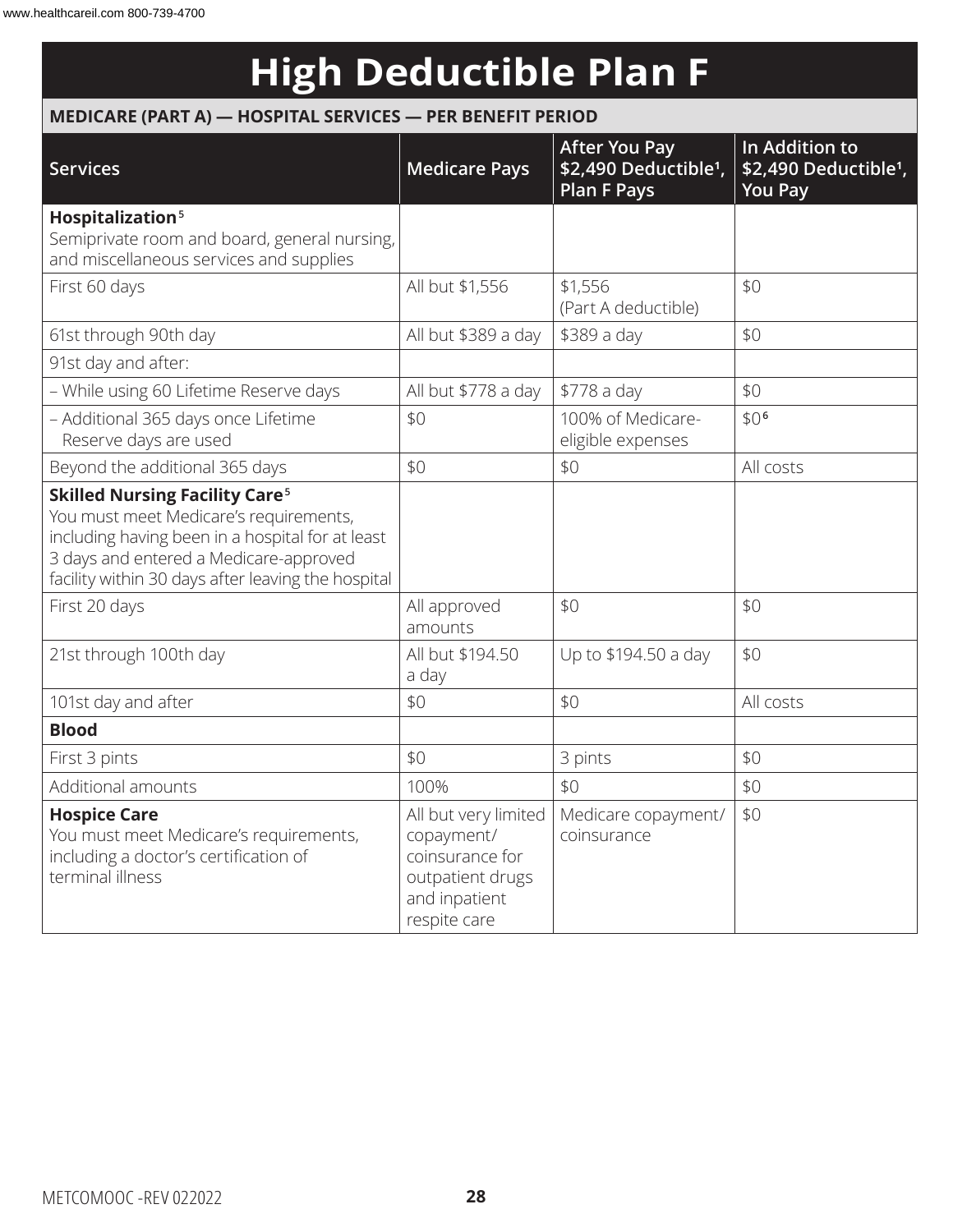## **High Deductible Plan F**

### **MEDICARE (PART B) — MEDICAL SERVICES — PER CALENDAR YEAR**

| <b>Services</b>                                                                                                                                                                                                                                                                      | <b>Medicare Pays</b> | <b>After You Pay</b><br>\$2,490 Deductible <sup>1</sup> ,<br><b>Plan F Pays</b> | In Addition to<br>\$2,490 Deductible <sup>1</sup> ,<br><b>You Pay</b> |
|--------------------------------------------------------------------------------------------------------------------------------------------------------------------------------------------------------------------------------------------------------------------------------------|----------------------|---------------------------------------------------------------------------------|-----------------------------------------------------------------------|
| Medical Expenses - In or Out of the<br><b>Hospital and Outpatient Hospital</b><br>Treatment, such as physicians' services,<br>inpatient and outpatient medical and<br>surgical services and supplies, physical and<br>speech therapy, diagnostic tests, durable<br>medical equipment |                      |                                                                                 |                                                                       |
| First \$233 of Medicare-approved amounts <sup>7</sup>                                                                                                                                                                                                                                | \$0                  | \$233 (Part B deductible)                                                       | \$0                                                                   |
| Remainder of Medicare-approved amounts                                                                                                                                                                                                                                               | Generally 80%        | Generally 20%                                                                   | \$0                                                                   |
| <b>Part B Excess Charges</b><br>(above Medicare-approved amounts)                                                                                                                                                                                                                    | \$0                  | 100%                                                                            | \$0                                                                   |
| <b>Blood</b>                                                                                                                                                                                                                                                                         |                      |                                                                                 |                                                                       |
| First 3 pints                                                                                                                                                                                                                                                                        | \$0                  | All costs                                                                       | \$0                                                                   |
| Next \$233 of Medicare-approved amounts <sup>7</sup>                                                                                                                                                                                                                                 | \$0                  | \$233 (Part B deductible)                                                       | \$0                                                                   |
| Remainder of Medicare-approved amounts                                                                                                                                                                                                                                               | 80%                  | 20%                                                                             | \$0                                                                   |
| <b>Clinical Laboratory Services -</b><br><b>Tests for Diagnostic Services</b>                                                                                                                                                                                                        | 100%                 | \$0                                                                             | \$0                                                                   |
| <b>MEDICARE (PARTS A &amp; B)</b>                                                                                                                                                                                                                                                    |                      |                                                                                 |                                                                       |
| <b>Services</b>                                                                                                                                                                                                                                                                      | <b>Medicare Pays</b> | <b>After You Pay</b><br>\$2,490 Deductible <sup>1</sup> ,<br><b>Plan F Pays</b> | In Addition to<br>\$2,490 Deductible <sup>1</sup> ,<br><b>You Pay</b> |
| <b>Home Health Care</b><br><b>Medicare-approved Services</b>                                                                                                                                                                                                                         |                      |                                                                                 |                                                                       |
| Medically necessary skilled care services<br>and medical supplies                                                                                                                                                                                                                    | 100%                 | \$0                                                                             | \$0                                                                   |
| Durable medical equipment                                                                                                                                                                                                                                                            |                      |                                                                                 |                                                                       |
| - First \$233 of Medicare-approved amounts <sup>7</sup>                                                                                                                                                                                                                              | \$0                  | \$233 (Part B deductible)                                                       | \$0                                                                   |
| - Remainder of Medicare-approved amounts                                                                                                                                                                                                                                             | 80%                  | 20%                                                                             | \$0                                                                   |
| <b>OTHER BENEFITS - NOT COVERED BY MEDICARE</b>                                                                                                                                                                                                                                      |                      |                                                                                 |                                                                       |
| <b>Foreign Travel - Not Covered by</b><br><b>Medicare</b> Medically necessary emergency<br>care services beginning during the first 60<br>days of each trip outside the USA                                                                                                          |                      |                                                                                 |                                                                       |
| First \$250 each calendar year                                                                                                                                                                                                                                                       | \$0                  | \$0                                                                             | \$250                                                                 |
| Remainder of charges                                                                                                                                                                                                                                                                 | \$0                  | 80% to a lifetime<br>maximum benefit<br>of \$50,000                             | 20% and amounts<br>over the \$50,000<br>lifetime maximum              |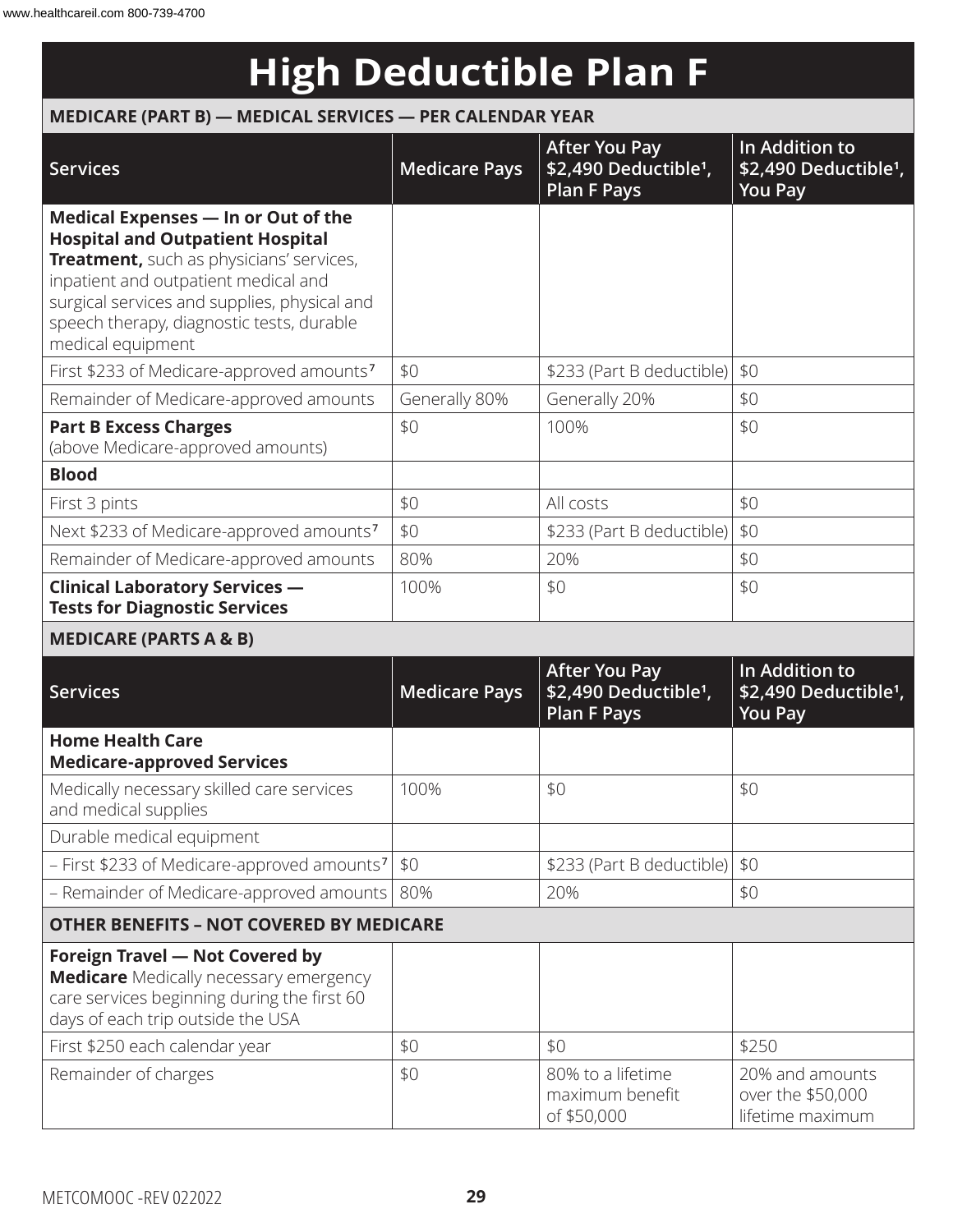### **Plan G**

| MEDICARE (PART A) - HOSPITAL SERVICES - PER BENEFIT PERIOD                                                                                                                                                                                     |                                                                                                         |                                             |                  |  |  |
|------------------------------------------------------------------------------------------------------------------------------------------------------------------------------------------------------------------------------------------------|---------------------------------------------------------------------------------------------------------|---------------------------------------------|------------------|--|--|
| <b>Services</b>                                                                                                                                                                                                                                | <b>Medicare Pays</b>                                                                                    | <b>Plan G Pays</b>                          | <b>You Pay</b>   |  |  |
| Hospitalization <sup>5</sup><br>Semiprivate room and board, general nursing,<br>and miscellaneous services and supplies                                                                                                                        |                                                                                                         |                                             |                  |  |  |
| First 60 days                                                                                                                                                                                                                                  | All but \$1,556                                                                                         | \$1,556<br>(Part A deductible) <sup>2</sup> | \$0              |  |  |
| 61st through 90th day                                                                                                                                                                                                                          | All but \$389 a day                                                                                     | \$389 a day                                 | \$0              |  |  |
| 91st day and after:                                                                                                                                                                                                                            |                                                                                                         |                                             |                  |  |  |
| - While using 60 Lifetime Reserve days                                                                                                                                                                                                         | All but \$778 a day                                                                                     | \$778 a day                                 | \$0              |  |  |
| - Additional 365 days once Lifetime Reserve<br>days are used                                                                                                                                                                                   | \$0                                                                                                     | 100% of Medicare-<br>eligible expenses      | \$0 <sup>6</sup> |  |  |
| Beyond the additional 365 days                                                                                                                                                                                                                 | \$0                                                                                                     | \$0                                         | All costs        |  |  |
| <b>Skilled Nursing Facility Care<sup>5</sup></b><br>You must meet Medicare's requirements,<br>including having been in a hospital for at least<br>3 days and entered a Medicare-approved<br>facility within 30 days after leaving the hospital |                                                                                                         |                                             |                  |  |  |
| First 20 days                                                                                                                                                                                                                                  | All approved amounts                                                                                    | \$0                                         | \$0              |  |  |
| 21st through 100th day                                                                                                                                                                                                                         | All but \$194.50 a day                                                                                  | Up to \$194.50 a day                        | \$0              |  |  |
| 101st day and after                                                                                                                                                                                                                            | \$0                                                                                                     | \$0                                         | All costs        |  |  |
| <b>Blood</b>                                                                                                                                                                                                                                   |                                                                                                         |                                             |                  |  |  |
| First 3 pints                                                                                                                                                                                                                                  | \$0                                                                                                     | 3 pints                                     | \$0              |  |  |
| Additional amounts                                                                                                                                                                                                                             | 100%                                                                                                    | \$0                                         | \$0              |  |  |
| <b>Hospice Care</b><br>You must meet Medicare's requirements,<br>including a doctor's certification of<br>terminal illness                                                                                                                     | All but very limited<br>copayment/<br>coinsurance for<br>outpatient drugs and<br>inpatient respite care | Medicare copayment/<br>coinsurance          | \$0              |  |  |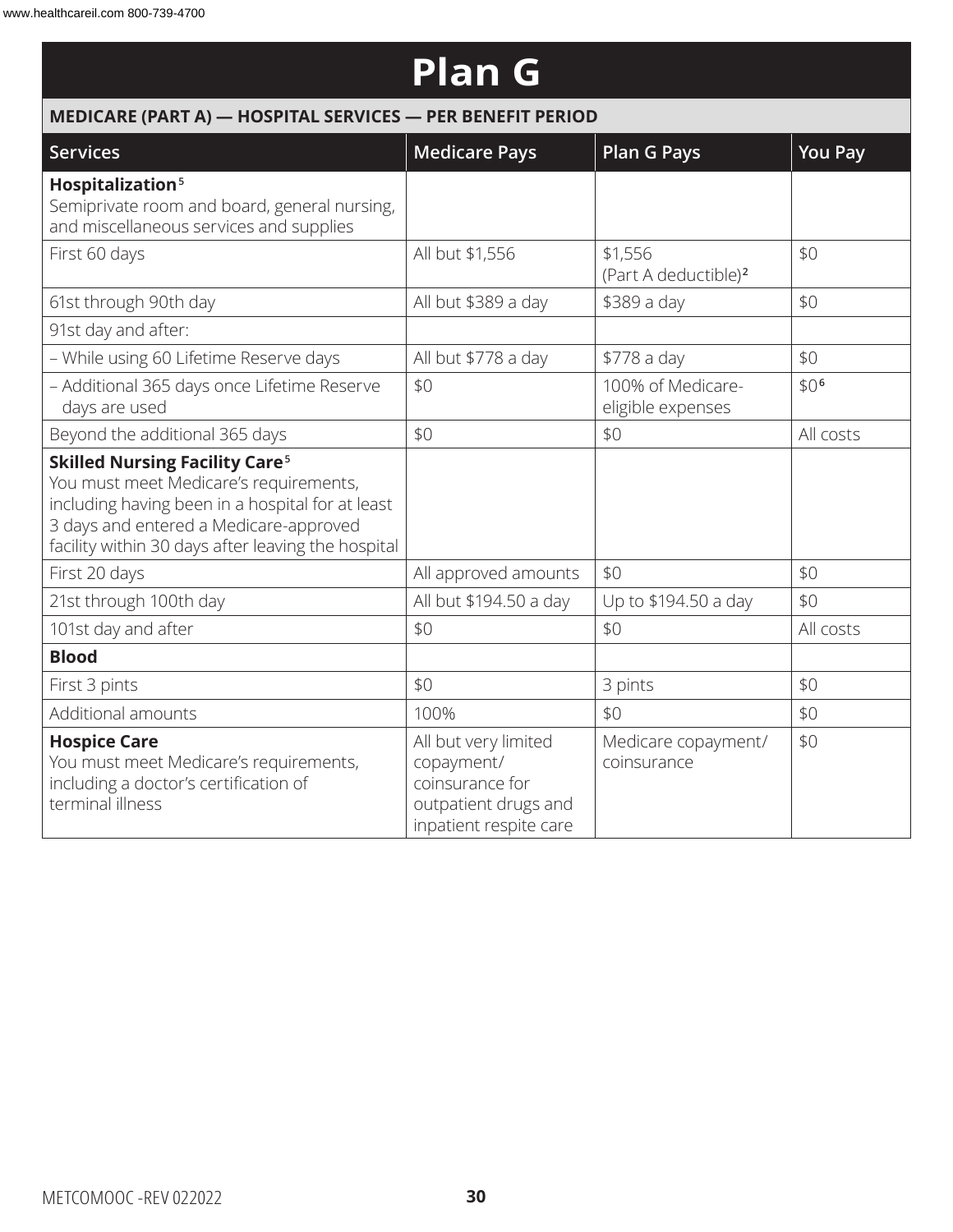| <b>Plan G</b>                                                                                                                                                                                                                                                                        |                      |                                                     |                                                          |  |
|--------------------------------------------------------------------------------------------------------------------------------------------------------------------------------------------------------------------------------------------------------------------------------------|----------------------|-----------------------------------------------------|----------------------------------------------------------|--|
| MEDICARE (PART B) - MEDICAL SERVICES - PER CALENDAR YEAR                                                                                                                                                                                                                             |                      |                                                     |                                                          |  |
| <b>Services</b>                                                                                                                                                                                                                                                                      | <b>Medicare Pays</b> | <b>Plan G Pays</b>                                  | <b>You Pay</b>                                           |  |
| Medical Expenses - In or Out of the<br><b>Hospital and Outpatient Hospital</b><br>Treatment, such as physicians' services,<br>inpatient and outpatient medical and<br>surgical services and supplies, physical and<br>speech therapy, diagnostic tests, durable<br>medical equipment |                      |                                                     |                                                          |  |
| First \$233 of Medicare-approved amounts <sup>7</sup>                                                                                                                                                                                                                                | \$0                  | \$0                                                 | \$233 (Part B deductible)                                |  |
| Remainder of Medicare-approved amounts                                                                                                                                                                                                                                               | Generally 80%        | Generally 20%                                       | \$0                                                      |  |
| <b>Part B Excess Charges</b><br>(above Medicare-approved amounts)                                                                                                                                                                                                                    | \$0                  | 100%                                                | \$0                                                      |  |
| <b>Blood</b>                                                                                                                                                                                                                                                                         |                      |                                                     |                                                          |  |
| First 3 pints                                                                                                                                                                                                                                                                        | \$0                  | All costs                                           | \$0                                                      |  |
| Next \$233 of Medicare-approved amounts <sup>7</sup>                                                                                                                                                                                                                                 | \$0                  | \$0                                                 | \$233 (Part B deductible)                                |  |
| Remainder of Medicare-approved amounts                                                                                                                                                                                                                                               | 80%                  | 20%                                                 | \$0                                                      |  |
| <b>Clinical Laboratory Services -</b><br><b>Tests for Diagnostic Services</b>                                                                                                                                                                                                        | 100%                 | \$0                                                 | \$0                                                      |  |
| <b>MEDICARE (PARTS A &amp; B)</b>                                                                                                                                                                                                                                                    |                      |                                                     |                                                          |  |
| <b>Services</b>                                                                                                                                                                                                                                                                      | <b>Medicare Pays</b> | <b>Plan G Pays</b>                                  | <b>You Pay</b>                                           |  |
| Medically necessary skilled care services<br>and medical supplies                                                                                                                                                                                                                    | 100%                 | \$0                                                 | \$0                                                      |  |
| Durable medical equipment                                                                                                                                                                                                                                                            |                      |                                                     |                                                          |  |
| - First \$233 of Medicare-approved amounts <sup>7</sup>                                                                                                                                                                                                                              | \$0                  | \$0                                                 | \$233 (Part B deductible)                                |  |
| - Remainder of Medicare-approved amounts                                                                                                                                                                                                                                             | 80%                  | 20%                                                 | \$0                                                      |  |
| <b>OTHER BENEFITS - NOT COVERED BY MEDICARE</b>                                                                                                                                                                                                                                      |                      |                                                     |                                                          |  |
| Foreign Travel -<br><b>Not Covered by Medicare</b><br>Medically necessary emergency care<br>services beginning during the first 60 days of<br>each trip outside the USA                                                                                                              |                      |                                                     |                                                          |  |
| First \$250 each calendar year                                                                                                                                                                                                                                                       | \$0                  | \$0                                                 | \$250                                                    |  |
| Remainder of charges                                                                                                                                                                                                                                                                 | \$0                  | 80% to a lifetime<br>maximum benefit<br>of \$50,000 | 20% and amounts over<br>the \$50,000 lifetime<br>maximum |  |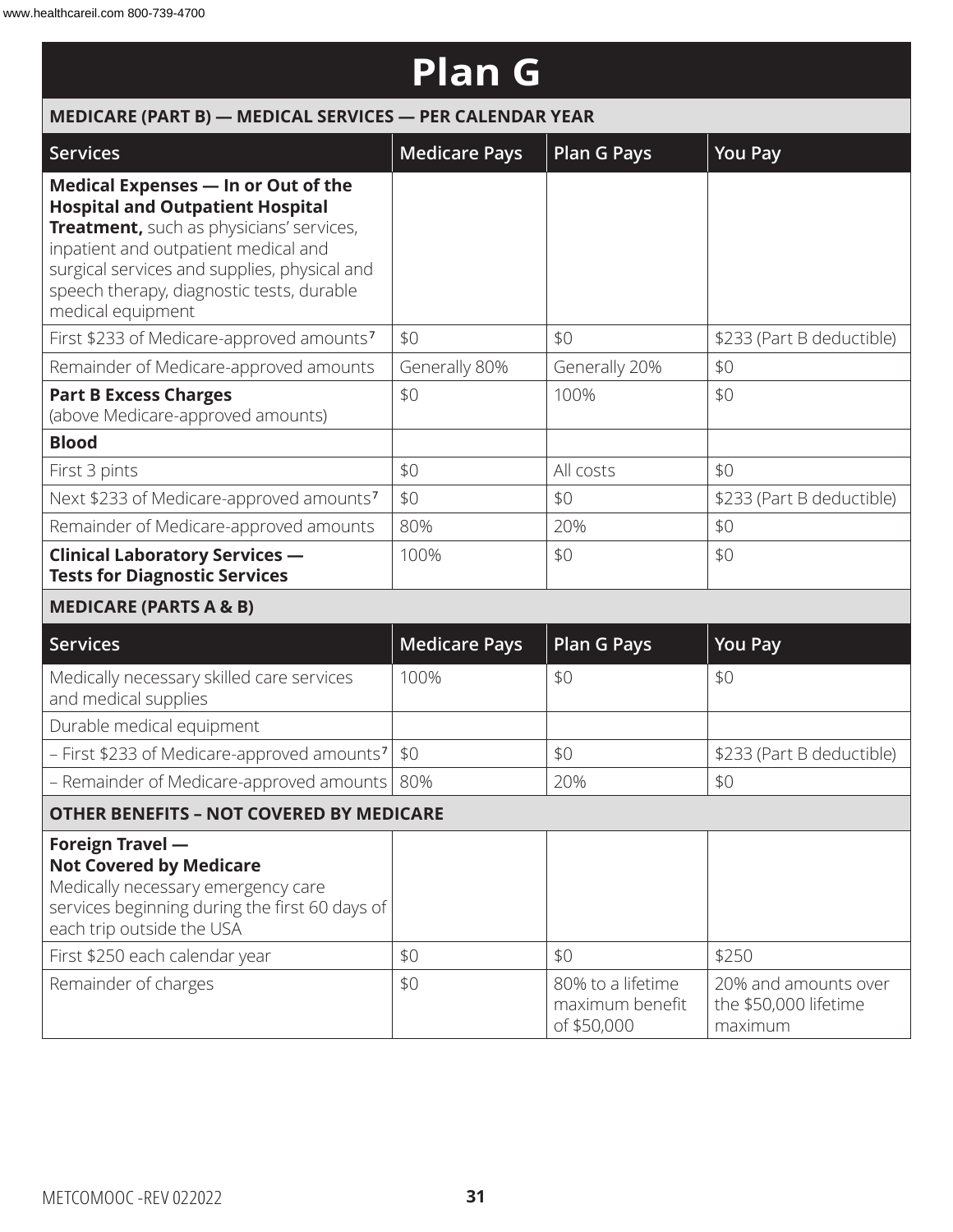## **High Deductible Plan G**

### **MEDICARE (PART A) — HOSPITAL SERVICES — PER BENEFIT PERIOD**

| <b>Services</b>                                                                                                                                                                                                                                | <b>Medicare Pays</b>                                                                                    | <b>After You Pay</b><br>\$2,490 Deductible <sup>1</sup> ,<br><b>Plan G Pays</b> | <b>In Addition</b><br>to \$2,490<br>Deductible <sup>1</sup> ,<br><b>You Pay</b> |
|------------------------------------------------------------------------------------------------------------------------------------------------------------------------------------------------------------------------------------------------|---------------------------------------------------------------------------------------------------------|---------------------------------------------------------------------------------|---------------------------------------------------------------------------------|
| Hospitalization <sup>3</sup>                                                                                                                                                                                                                   |                                                                                                         |                                                                                 |                                                                                 |
| Semiprivate room and board, general nursing,<br>and miscellaneous services and supplies                                                                                                                                                        |                                                                                                         |                                                                                 |                                                                                 |
| First 60 days                                                                                                                                                                                                                                  | All but \$1,556                                                                                         | \$1,556<br>(Part A deductible)                                                  | \$0                                                                             |
| 61st through 90th day                                                                                                                                                                                                                          | All but \$389 a day                                                                                     | \$389 a day                                                                     | \$0                                                                             |
| 91st day and after:                                                                                                                                                                                                                            |                                                                                                         |                                                                                 |                                                                                 |
| - While using 60 Lifetime Reserve days                                                                                                                                                                                                         | All but \$778 a day                                                                                     | \$778 a day                                                                     | \$0                                                                             |
| - Additional 365 days once Lifetime Reserve<br>days are used                                                                                                                                                                                   | \$0                                                                                                     | 100% of Medicare-<br>eligible expenses                                          | \$0 <sup>4</sup>                                                                |
| Beyond the additional 365 days                                                                                                                                                                                                                 | \$0                                                                                                     | \$0                                                                             | All costs                                                                       |
| <b>Skilled Nursing Facility Care<sup>3</sup></b><br>You must meet Medicare's requirements,<br>including having been in a hospital for at least<br>3 days and entered a Medicare-approved<br>facility within 30 days after leaving the hospital |                                                                                                         |                                                                                 |                                                                                 |
| First 20 days                                                                                                                                                                                                                                  | All approved amounts                                                                                    | \$0                                                                             | \$0                                                                             |
| 21st through 100th day                                                                                                                                                                                                                         | All but \$194.50 a day                                                                                  | Up to \$194.50 a day                                                            | \$0                                                                             |
| 101st day and after                                                                                                                                                                                                                            | \$0                                                                                                     | \$0                                                                             | All costs                                                                       |
| <b>Blood</b>                                                                                                                                                                                                                                   |                                                                                                         |                                                                                 |                                                                                 |
| First 3 pints                                                                                                                                                                                                                                  | \$0                                                                                                     | 3 pints                                                                         | \$0                                                                             |
| Additional amounts                                                                                                                                                                                                                             | 100%                                                                                                    | \$0                                                                             | \$0                                                                             |
| <b>Hospice Care</b><br>You must meet Medicare's requirements,<br>including a doctor's certification of<br>terminal illness                                                                                                                     | All but very limited<br>copayment/<br>coinsurance for<br>outpatient drugs and<br>inpatient respite care | Medicare copayment/<br>coinsurance                                              | \$0                                                                             |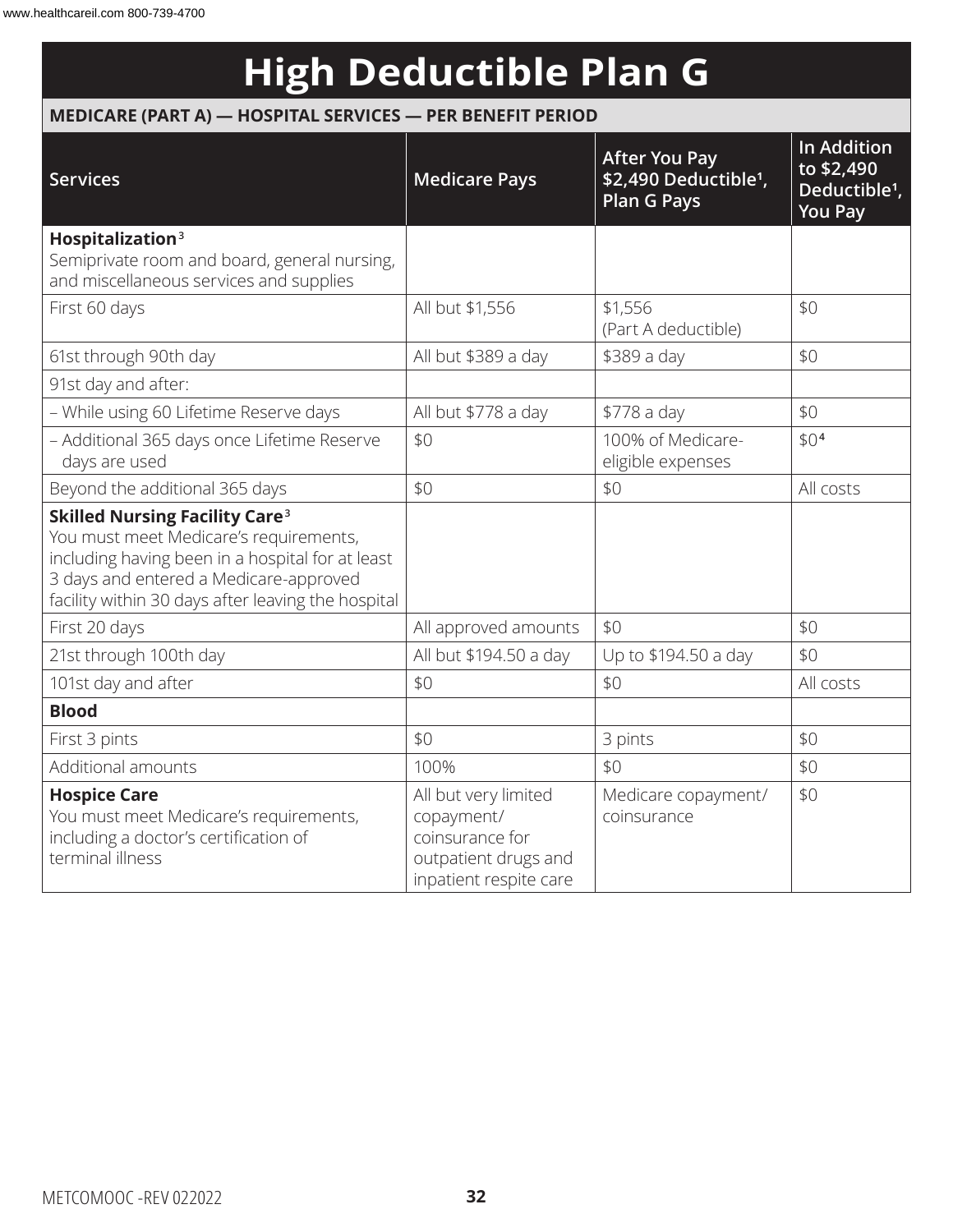# **High Deductible Plan G**

#### **MEDICARE (PART B) — MEDICAL SERVICES — PER CALENDAR YEAR**

| <b>Services</b>                                                                                                                                                                                                                                                                      | <b>Medicare Pays</b> | <b>After You Pay</b><br>\$2,490 Deductible <sup>1</sup> ,<br>Plan G Pays        | In Addition to \$2,490<br>Deductible <sup>1</sup> , You Pay |
|--------------------------------------------------------------------------------------------------------------------------------------------------------------------------------------------------------------------------------------------------------------------------------------|----------------------|---------------------------------------------------------------------------------|-------------------------------------------------------------|
| Medical Expenses - In or Out of the<br><b>Hospital and Outpatient Hospital</b><br>Treatment, such as physicians' services,<br>inpatient and outpatient medical and<br>surgical services and supplies, physical and<br>speech therapy, diagnostic tests, durable<br>medical equipment |                      |                                                                                 |                                                             |
| First \$233 of Medicare-approved amounts <sup>5</sup>                                                                                                                                                                                                                                | \$0                  | \$0                                                                             | \$233 (Part B deductible)                                   |
| Remainder of Medicare-approved amounts                                                                                                                                                                                                                                               | Generally 80%        | Generally 20%                                                                   | \$0                                                         |
| <b>Part B Excess Charges</b><br>(above Medicare-approved amounts)                                                                                                                                                                                                                    | \$0                  | 100%                                                                            | \$0                                                         |
| <b>Blood</b>                                                                                                                                                                                                                                                                         |                      |                                                                                 |                                                             |
| First 3 pints                                                                                                                                                                                                                                                                        | \$0                  | All costs                                                                       | \$0                                                         |
| Next \$233 of Medicare-approved amounts <sup>5</sup>                                                                                                                                                                                                                                 | \$0                  | \$0                                                                             | \$233 (Part B deductible)                                   |
| Remainder of Medicare-approved amounts                                                                                                                                                                                                                                               | 80%                  | 20%                                                                             | \$0                                                         |
| <b>Clinical Laboratory Services -</b><br><b>Tests for Diagnostic Services</b>                                                                                                                                                                                                        | 100%                 | \$0                                                                             | \$0                                                         |
| <b>MEDICARE (PARTS A &amp; B)</b>                                                                                                                                                                                                                                                    |                      |                                                                                 |                                                             |
| <b>Services</b>                                                                                                                                                                                                                                                                      | <b>Medicare Pays</b> | <b>After You Pay</b><br>\$2,490 Deductible <sup>1</sup> ,<br><b>Plan G Pays</b> | In Addition to \$2,490<br>Deductible <sup>1</sup> , You Pay |
| Medically necessary skilled care services<br>and medical supplies                                                                                                                                                                                                                    | 100%                 | \$0                                                                             | \$0                                                         |
| Durable medical equipment                                                                                                                                                                                                                                                            |                      |                                                                                 |                                                             |
| - First \$233 of Medicare-approved<br>amounts <sup>5</sup>                                                                                                                                                                                                                           | \$0                  | \$0                                                                             | \$233 (Part B deductible)                                   |
| - Remainder of Medicare-approved<br>amounts                                                                                                                                                                                                                                          | 80%                  | 20%                                                                             | \$0                                                         |
| <b>OTHER BENEFITS - NOT COVERED BY MEDICARE</b>                                                                                                                                                                                                                                      |                      |                                                                                 |                                                             |
| Foreign Travel -<br><b>Not Covered by Medicare</b><br>Medically necessary emergency care<br>services beginning during the first 60 days<br>of each trip outside the USA                                                                                                              |                      |                                                                                 |                                                             |
| First \$250 each calendar year                                                                                                                                                                                                                                                       | \$0                  | \$0                                                                             | \$250                                                       |
| Remainder of charges                                                                                                                                                                                                                                                                 | \$0                  | 80% to a lifetime<br>maximum benefit<br>of \$50,000                             | 20% and amounts over<br>the \$50,000 lifetime<br>maximum    |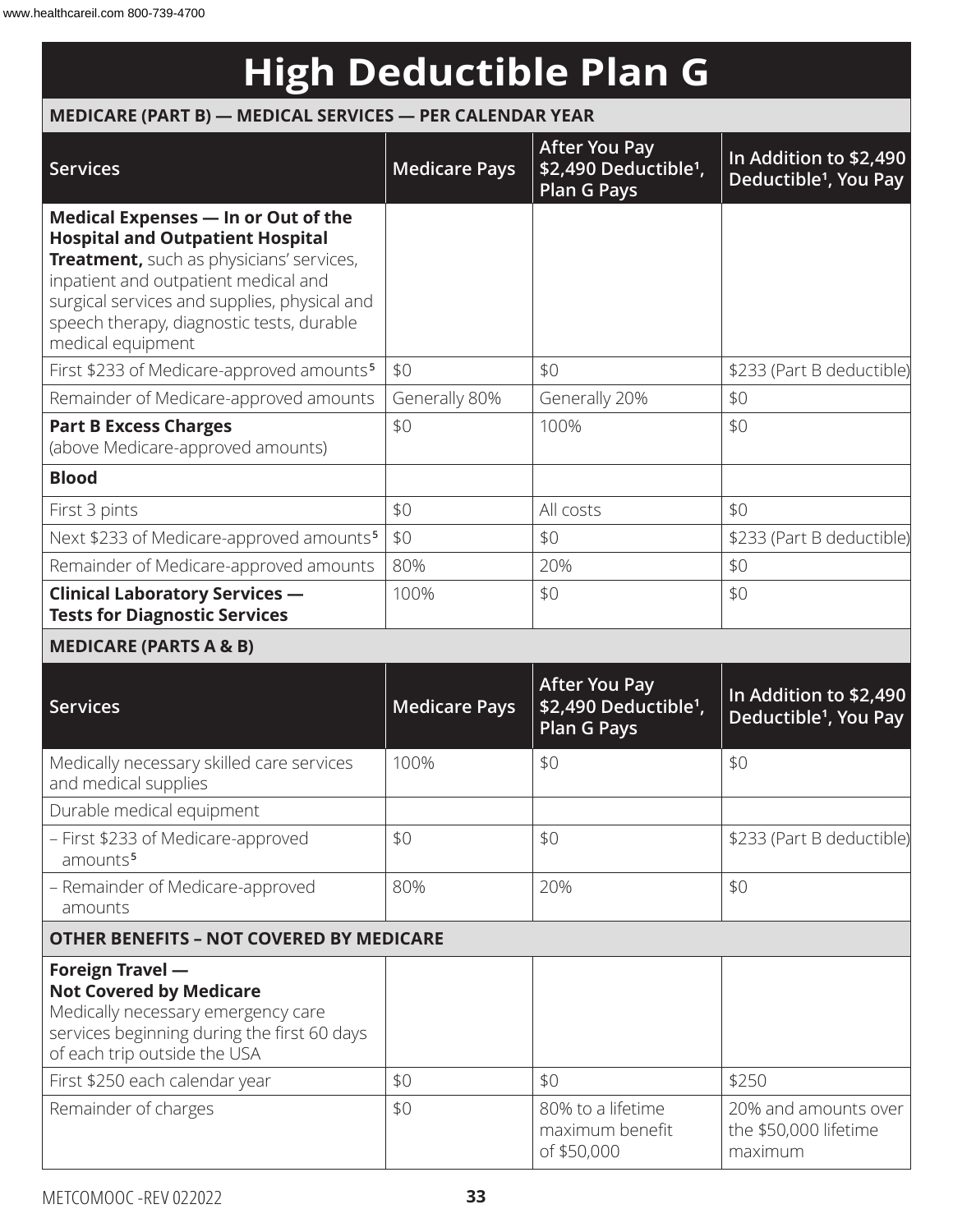# **Plan G Plus**

| MEDICARE (PART A) - HOSPITAL SERVICES - PER BENEFIT PERIOD                                                                                                                                                                                     |                                                                                                         |                                             |                  |  |  |
|------------------------------------------------------------------------------------------------------------------------------------------------------------------------------------------------------------------------------------------------|---------------------------------------------------------------------------------------------------------|---------------------------------------------|------------------|--|--|
| <b>Services</b>                                                                                                                                                                                                                                | <b>Medicare Pays</b>                                                                                    | <b>Plan G Plus Pays</b>                     | <b>You Pay</b>   |  |  |
| Hospitalization <sup>5</sup><br>Semiprivate room and board, general nursing,<br>and miscellaneous services and supplies                                                                                                                        |                                                                                                         |                                             |                  |  |  |
| First 60 days                                                                                                                                                                                                                                  | All but \$1,556                                                                                         | \$1,556<br>(Part A deductible) <sup>2</sup> | \$0              |  |  |
| 61st through 90th day                                                                                                                                                                                                                          | All but \$389 a day                                                                                     | \$389 a day                                 | \$0              |  |  |
| 91st day and after:                                                                                                                                                                                                                            |                                                                                                         |                                             |                  |  |  |
| - While using 60 Lifetime Reserve days                                                                                                                                                                                                         | All but \$778 a day                                                                                     | \$778 a day                                 | \$0              |  |  |
| - Additional 365 days once Lifetime Reserve<br>days are used                                                                                                                                                                                   | \$0                                                                                                     | 100% of Medicare-<br>eligible expenses      | \$0 <sup>6</sup> |  |  |
| Beyond the additional 365 days                                                                                                                                                                                                                 | \$0                                                                                                     | \$0                                         | All costs        |  |  |
| <b>Skilled Nursing Facility Care<sup>5</sup></b><br>You must meet Medicare's requirements,<br>including having been in a hospital for at least<br>3 days and entered a Medicare-approved<br>facility within 30 days after leaving the hospital |                                                                                                         |                                             |                  |  |  |
| First 20 days                                                                                                                                                                                                                                  | All approved amounts                                                                                    | \$0                                         | \$0              |  |  |
| 21st through 100th day                                                                                                                                                                                                                         | All but \$194.50 a day                                                                                  | Up to \$194.50 a day                        | \$0              |  |  |
| 101st day and after                                                                                                                                                                                                                            | \$0                                                                                                     | \$0                                         | All costs        |  |  |
| <b>Blood</b>                                                                                                                                                                                                                                   |                                                                                                         |                                             |                  |  |  |
| First 3 pints                                                                                                                                                                                                                                  | \$0                                                                                                     | 3 pints                                     | \$0              |  |  |
| Additional amounts                                                                                                                                                                                                                             | 100%                                                                                                    | \$0                                         | \$0              |  |  |
| <b>Hospice Care</b><br>You must meet Medicare's requirements,<br>including a doctor's certification of<br>terminal illness                                                                                                                     | All but very limited<br>copayment/<br>coinsurance for<br>outpatient drugs and<br>inpatient respite care | Medicare copayment/<br>coinsurance          | \$0              |  |  |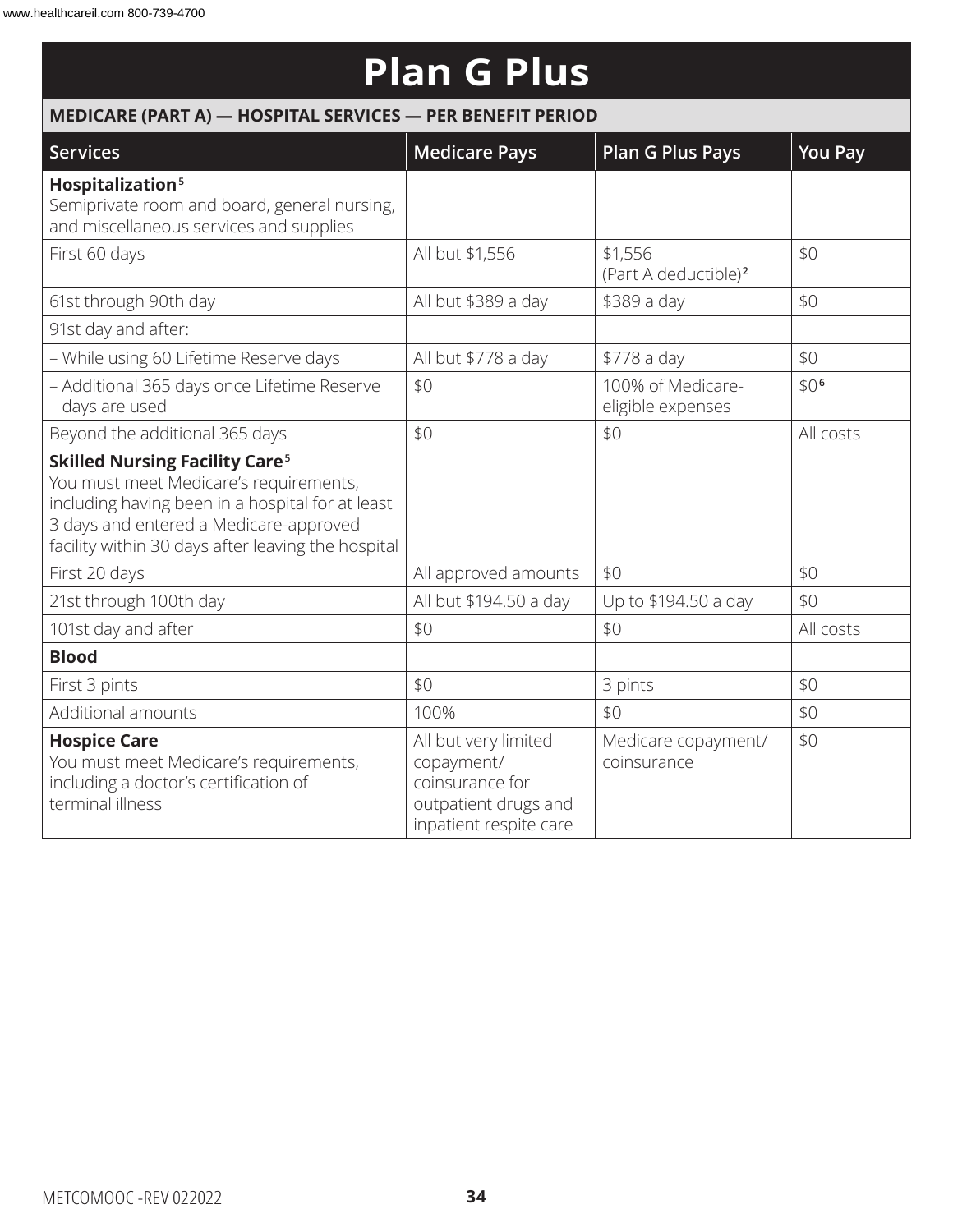| MEDICARE (PART B) - MEDICAL SERVICES - PER CALENDAR YEAR                                                                                                                                                                                                                             |                      |                         |                           |  |
|--------------------------------------------------------------------------------------------------------------------------------------------------------------------------------------------------------------------------------------------------------------------------------------|----------------------|-------------------------|---------------------------|--|
| <b>Services</b>                                                                                                                                                                                                                                                                      | <b>Medicare Pays</b> | <b>Plan G Plus Pays</b> | <b>You Pay</b>            |  |
| Medical Expenses - In or Out of the<br><b>Hospital and Outpatient Hospital</b><br>Treatment, such as physicians' services,<br>inpatient and outpatient medical and<br>surgical services and supplies, physical and<br>speech therapy, diagnostic tests, durable<br>medical equipment |                      |                         |                           |  |
| First \$233 of Medicare-approved amounts <sup>7</sup>                                                                                                                                                                                                                                | \$0                  | \$0                     | \$233 (Part B deductible) |  |
| Remainder of Medicare-approved amounts                                                                                                                                                                                                                                               | Generally 80%        | Generally 20%           | \$0                       |  |
| <b>Part B Excess Charges</b><br>(above Medicare-approved amounts)                                                                                                                                                                                                                    | \$0                  | 100%                    | \$0                       |  |
| <b>Blood</b>                                                                                                                                                                                                                                                                         |                      |                         |                           |  |
| First 3 pints                                                                                                                                                                                                                                                                        | \$0                  | All costs               | \$0                       |  |
| Next \$233 of Medicare-approved amounts <sup>7</sup>                                                                                                                                                                                                                                 | \$0                  | \$0                     | \$233 (Part B deductible) |  |
| Remainder of Medicare-approved amounts                                                                                                                                                                                                                                               | 80%                  | 20%                     | \$0                       |  |
| <b>Clinical Laboratory Services -</b><br><b>Tests for Diagnostic Services</b>                                                                                                                                                                                                        | 100%                 | \$0                     | \$0                       |  |
| <b>MEDICARE (PARTS A &amp; B)</b>                                                                                                                                                                                                                                                    |                      |                         |                           |  |
| <b>Services</b>                                                                                                                                                                                                                                                                      | <b>Medicare Pays</b> | <b>Plan G Plus Pays</b> | <b>You Pay</b>            |  |
| Medically necessary skilled care services<br>and medical supplies                                                                                                                                                                                                                    | 100%                 | \$0                     | \$0                       |  |
| Durable medical equipment                                                                                                                                                                                                                                                            |                      |                         |                           |  |
| - First \$233 of Medicare-approved<br>amounts <sup>7</sup>                                                                                                                                                                                                                           | \$0                  | \$0                     | \$233 (Part B deductible) |  |
| - Remainder of Medicare-approved amounts                                                                                                                                                                                                                                             | 80%                  | 20%                     | \$0                       |  |
| <b>OTHER BENEFITS - NOT COVERED BY MEDICARE</b>                                                                                                                                                                                                                                      |                      |                         |                           |  |
| Foreign Travel -<br><b>Not Covered by Medicare</b><br>Medically necessary emergency care<br>services beginning during the first 60 days of<br>each trip outside the USA<br>First \$250 each calendar year                                                                            | \$0                  | \$0                     | \$250                     |  |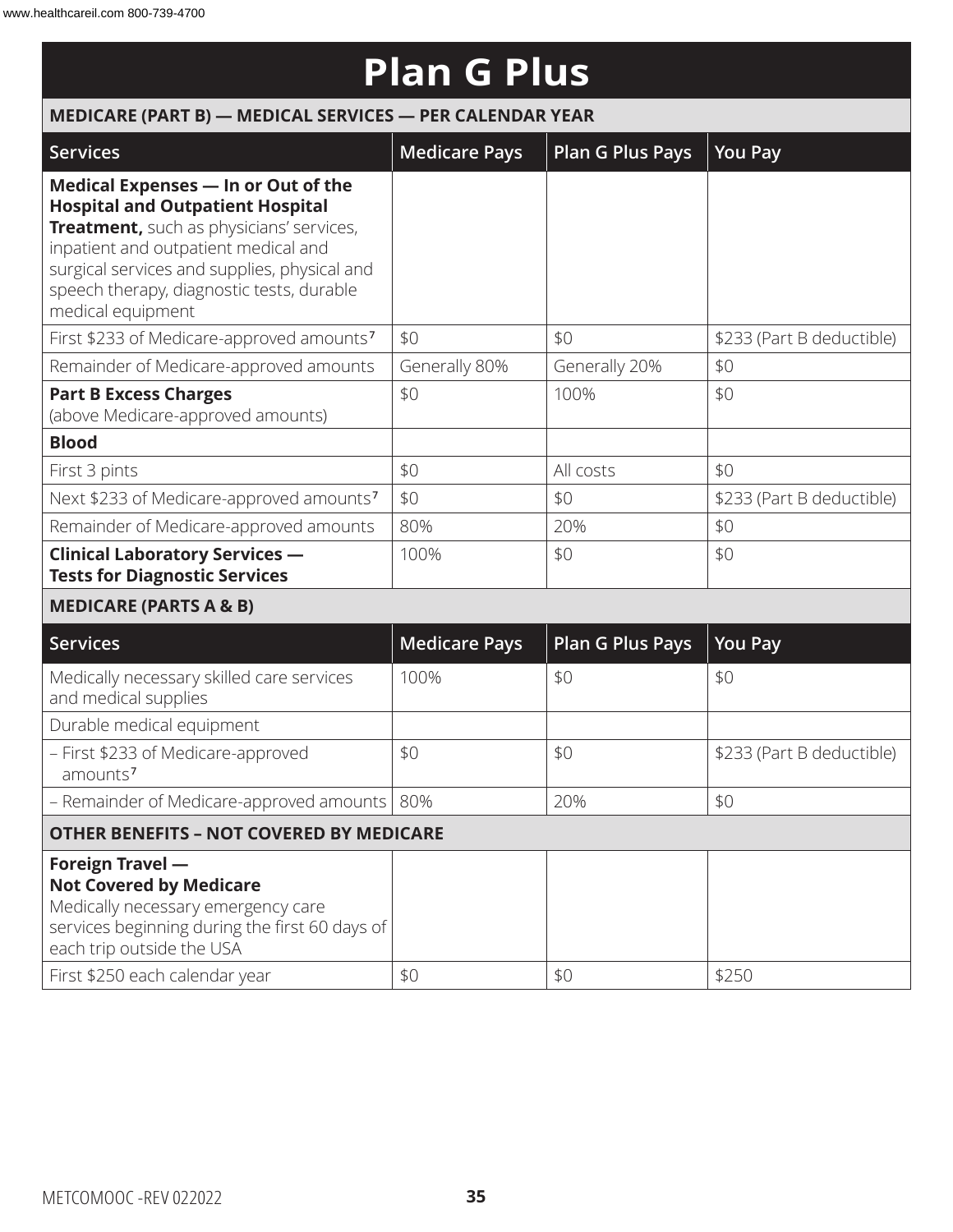| <b>Plan G Plus</b>                            |                      |                                                     |                                                          |  |
|-----------------------------------------------|----------------------|-----------------------------------------------------|----------------------------------------------------------|--|
| Remainder of charges                          | \$0                  | 80% to a lifetime<br>maximum benefit<br>of \$50,000 | 20% and amounts over<br>the \$50,000 lifetime<br>maximum |  |
| <b>INNOVATIVE BENEFITS</b>                    |                      |                                                     |                                                          |  |
| <b>DENTAL</b>                                 |                      |                                                     |                                                          |  |
| <b>Services</b>                               | <b>Medicare Pays</b> | <b>Plan G Plus Pays</b>                             | <b>You Pay</b>                                           |  |
| <b>Diagnostic Evaluations</b>                 |                      |                                                     |                                                          |  |
| In Network                                    | \$0                  | 100%                                                | \$0                                                      |  |
| Out of Network                                | \$0                  | 50%                                                 | 50%                                                      |  |
| <b>Preventive Services</b>                    |                      |                                                     |                                                          |  |
| In Network                                    | \$0                  | 100%                                                | \$0                                                      |  |
| Out of Network                                | \$0                  | 50%                                                 | 50%                                                      |  |
| <b>Diagnostic Radiographs</b>                 |                      |                                                     |                                                          |  |
| In Network                                    | \$0                  | 100%                                                | \$0                                                      |  |
| Out of Network                                | \$0                  | 50%                                                 | 50%                                                      |  |
| <b>Basic Restorative Services<sup>8</sup></b> | \$0                  | 50%                                                 | 50%                                                      |  |
| <b>Non-Surgical Extractions</b>               |                      |                                                     |                                                          |  |
| In Network                                    | \$0                  | 75%                                                 | 25%                                                      |  |
| Out of Network                                | \$0                  | 50%                                                 | 50%                                                      |  |
| <b>VISION</b>                                 |                      |                                                     |                                                          |  |
| <b>Services</b>                               | <b>Medicare Pays</b> | <b>Plan G Plus Pays</b>                             | <b>You Pay</b>                                           |  |
| <b>Annual Routine Examination</b>             |                      |                                                     |                                                          |  |
| In Network                                    | \$0                  | 100%                                                | \$0                                                      |  |
| Out of Network   \$0                          |                      | All except \$40                                     | \$40                                                     |  |
| <b>Materials Allowance</b>                    |                      |                                                     |                                                          |  |
| In Network                                    | \$0                  | \$130                                               | Remaining Balance                                        |  |
| Out of Network                                | \$0                  | \$65                                                | Remaining Balance                                        |  |
| <b>HEARING</b> <sup>9</sup>                   |                      |                                                     |                                                          |  |
| <b>Services</b>                               | <b>Medicare Pays</b> | <b>Plan G Plus Pays</b>                             | <b>You Pay</b>                                           |  |
| <b>Annual Routine Examination</b>             | \$0                  | 100%                                                | \$0                                                      |  |
| <b>Hardware Discounts</b>                     | \$0                  | Generally 30%                                       | Remaining Balance                                        |  |

**<sup>8</sup>** Once per tooth per calendar year.

**<sup>9</sup>** All services must be received in network.

METCOMOOC -REV 022022 **36**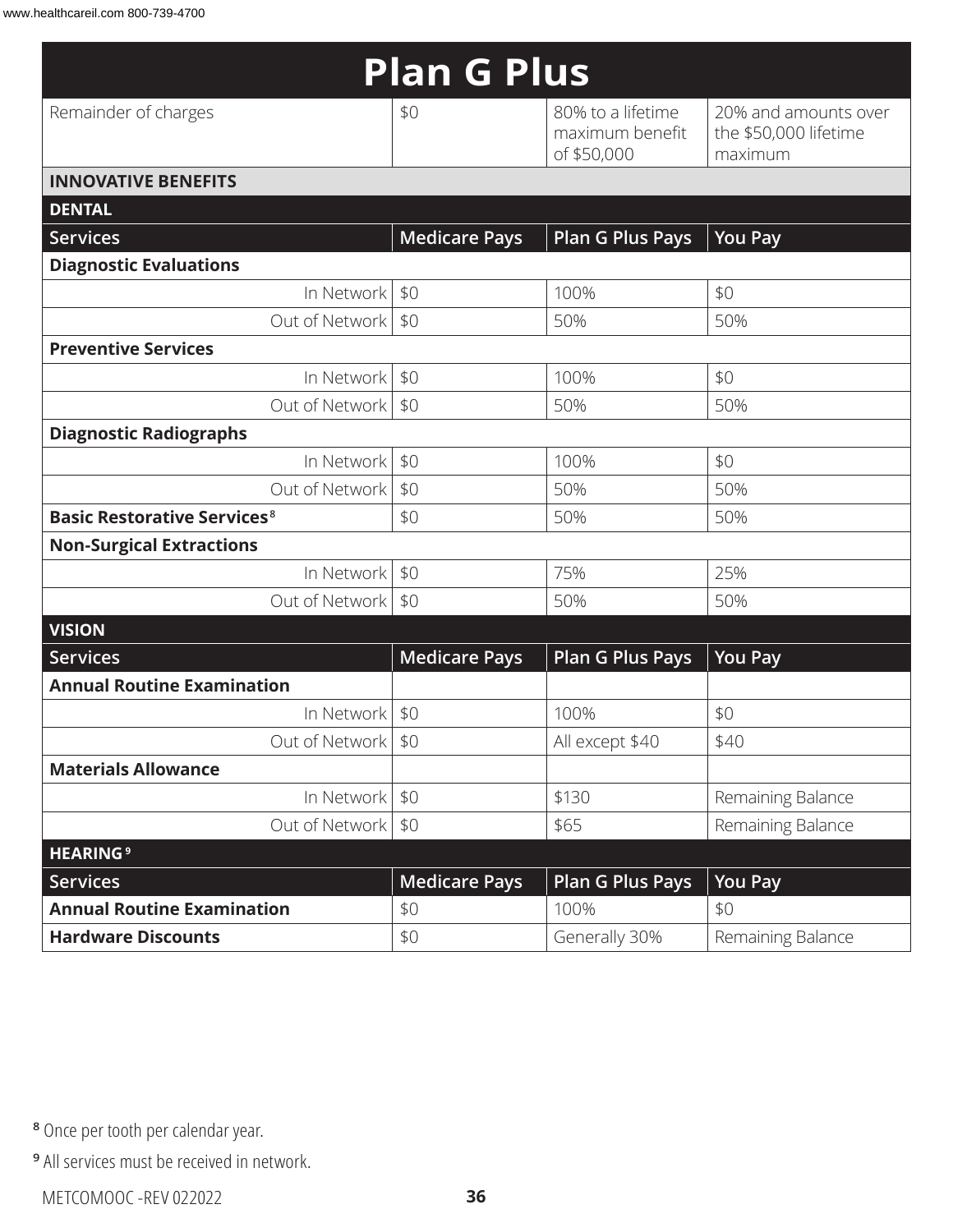## **High Deductible Plan G Plus**

### **MEDICARE (PART A) — HOSPITAL SERVICES — PER BENEFIT PERIOD**

| <b>Services</b>                                                                                                                                                                                                                                | <b>Medicare Pays</b>                                                                                    | <b>After You Pay</b><br>\$2,490 Deductible <sup>1</sup> ,<br><b>Plan G Plus Pays</b> | <b>In Addition</b><br>to \$2,490<br>Deductible <sup>1</sup> ,<br><b>You Pay</b> |
|------------------------------------------------------------------------------------------------------------------------------------------------------------------------------------------------------------------------------------------------|---------------------------------------------------------------------------------------------------------|--------------------------------------------------------------------------------------|---------------------------------------------------------------------------------|
| Hospitalization <sup>3</sup><br>Semiprivate room and board, general nursing,<br>and miscellaneous services and supplies                                                                                                                        |                                                                                                         |                                                                                      |                                                                                 |
| First 60 days                                                                                                                                                                                                                                  | All but \$1,556                                                                                         | \$1,556<br>(Part A deductible)                                                       | \$0                                                                             |
| 61st through 90th day                                                                                                                                                                                                                          | All but \$389 a day                                                                                     | \$389 a day                                                                          | \$0                                                                             |
| 91st day and after:                                                                                                                                                                                                                            |                                                                                                         |                                                                                      |                                                                                 |
| - While using 60 Lifetime Reserve days                                                                                                                                                                                                         | All but \$778 a day                                                                                     | \$778 a day                                                                          | \$0                                                                             |
| - Additional 365 days once Lifetime Reserve<br>days are used                                                                                                                                                                                   | \$0                                                                                                     | 100% of Medicare-<br>eligible expenses                                               | \$0 <sup>4</sup>                                                                |
| Beyond the additional 365 days                                                                                                                                                                                                                 | \$0                                                                                                     | \$0                                                                                  | All costs                                                                       |
| <b>Skilled Nursing Facility Care<sup>3</sup></b><br>You must meet Medicare's requirements,<br>including having been in a hospital for at least<br>3 days and entered a Medicare-approved<br>facility within 30 days after leaving the hospital |                                                                                                         |                                                                                      |                                                                                 |
| First 20 days                                                                                                                                                                                                                                  | All approved amounts                                                                                    | \$0                                                                                  | \$0                                                                             |
| 21st through 100th day                                                                                                                                                                                                                         | All but \$194.50 a day                                                                                  | Up to \$194.50 a day                                                                 | \$0                                                                             |
| 101st day and after                                                                                                                                                                                                                            | \$0                                                                                                     | \$0                                                                                  | All costs                                                                       |
| <b>Blood</b>                                                                                                                                                                                                                                   |                                                                                                         |                                                                                      |                                                                                 |
| First 3 pints                                                                                                                                                                                                                                  | \$0                                                                                                     | 3 pints                                                                              | \$0                                                                             |
| Additional amounts                                                                                                                                                                                                                             | 100%                                                                                                    | \$0                                                                                  | \$0                                                                             |
| <b>Hospice Care</b><br>You must meet Medicare's requirements,<br>including a doctor's certification of<br>terminal illness                                                                                                                     | All but very limited<br>copayment/<br>coinsurance for<br>outpatient drugs and<br>inpatient respite care | Medicare copayment/<br>coinsurance                                                   | \$0                                                                             |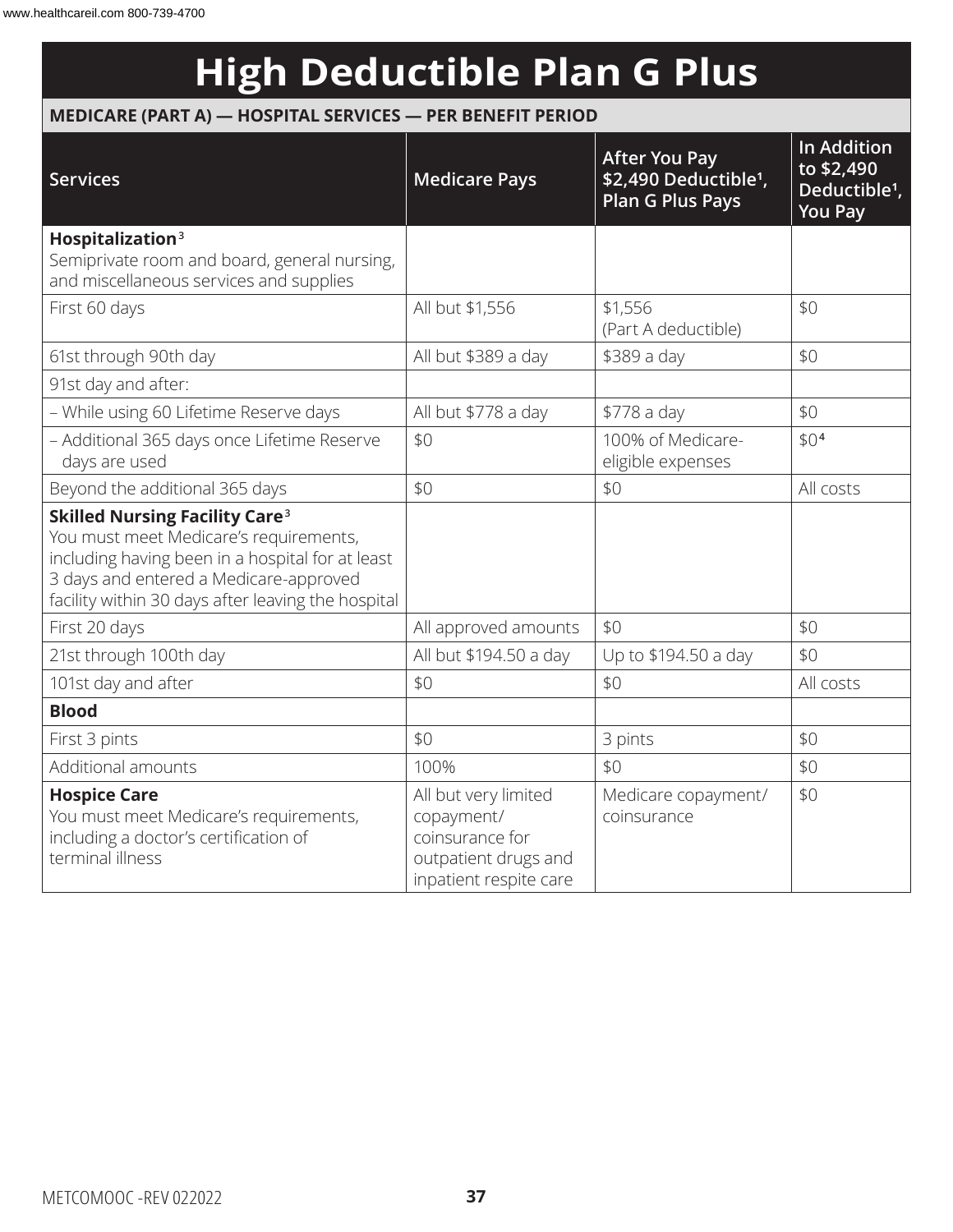## **High Deductible Plan G Plus**

### **MEDICARE (PART B) — MEDICAL SERVICES — PER CALENDAR YEAR**

| <b>Services</b>                                                                                                                                                                                                                                                                      | <b>Medicare Pays</b> | <b>After You Pay</b><br>\$2,490 Deductible <sup>1</sup> ,<br><b>Plan G Plus Pays</b> | In Addition to \$2,490<br>Deductible <sup>1</sup> , You Pay |
|--------------------------------------------------------------------------------------------------------------------------------------------------------------------------------------------------------------------------------------------------------------------------------------|----------------------|--------------------------------------------------------------------------------------|-------------------------------------------------------------|
| Medical Expenses - In or Out of the<br><b>Hospital and Outpatient Hospital</b><br>Treatment, such as physicians' services,<br>inpatient and outpatient medical and<br>surgical services and supplies, physical and<br>speech therapy, diagnostic tests, durable<br>medical equipment |                      |                                                                                      |                                                             |
| First \$233 of Medicare-approved amounts <sup>5</sup>                                                                                                                                                                                                                                | \$0                  | \$0                                                                                  | \$233 (Part B deductible)                                   |
| Remainder of Medicare-approved amounts                                                                                                                                                                                                                                               | Generally 80%        | Generally 20%                                                                        | \$0                                                         |
| <b>Part B Excess Charges</b><br>(above Medicare-approved amounts)                                                                                                                                                                                                                    | \$0                  | 100%                                                                                 | \$0                                                         |
| <b>Blood</b>                                                                                                                                                                                                                                                                         |                      |                                                                                      |                                                             |
| First 3 pints                                                                                                                                                                                                                                                                        | \$0                  | All costs                                                                            | \$0                                                         |
| Next \$233 of Medicare-approved amounts <sup>5</sup>                                                                                                                                                                                                                                 | \$0                  | \$0                                                                                  | \$233 (Part B deductible)                                   |
| Remainder of Medicare-approved amounts                                                                                                                                                                                                                                               | 80%                  | 20%                                                                                  | \$0                                                         |
| <b>Clinical Laboratory Services -</b><br><b>Tests for Diagnostic Services</b>                                                                                                                                                                                                        | 100%                 | \$0                                                                                  | \$0                                                         |
| <b>MEDICARE (PARTS A &amp; B)</b>                                                                                                                                                                                                                                                    |                      |                                                                                      |                                                             |
| <b>Services</b>                                                                                                                                                                                                                                                                      | <b>Medicare Pays</b> | <b>After You Pay</b><br>\$2,490 Deductible <sup>1</sup> ,<br>Plan G Plus Pays        | In Addition to \$2,490<br>Deductible <sup>1</sup> , You Pay |
| Medically necessary skilled care services<br>and medical supplies                                                                                                                                                                                                                    | 100%                 | \$0                                                                                  | \$0                                                         |
| Durable medical equipment                                                                                                                                                                                                                                                            |                      |                                                                                      |                                                             |

| - First \$233 of Medicare-approved<br>amounts <sup>5</sup>                                                                                                              | \$0 | \$0                                                 | \$233 (Part B deductible)                                |
|-------------------------------------------------------------------------------------------------------------------------------------------------------------------------|-----|-----------------------------------------------------|----------------------------------------------------------|
| - Remainder of Medicare-approved<br>amounts                                                                                                                             | 80% | 20%                                                 | \$0                                                      |
| <b>OTHER BENEFITS - NOT COVERED BY MEDICARE</b>                                                                                                                         |     |                                                     |                                                          |
| Foreign Travel -<br><b>Not Covered by Medicare</b><br>Medically necessary emergency care<br>services beginning during the first 60 days<br>of each trip outside the USA |     |                                                     |                                                          |
| First \$250 each calendar year                                                                                                                                          | \$0 | \$0                                                 | \$250                                                    |
| Remainder of charges                                                                                                                                                    | \$0 | 80% to a lifetime<br>maximum benefit<br>of \$50,000 | 20% and amounts over<br>the \$50,000 lifetime<br>maximum |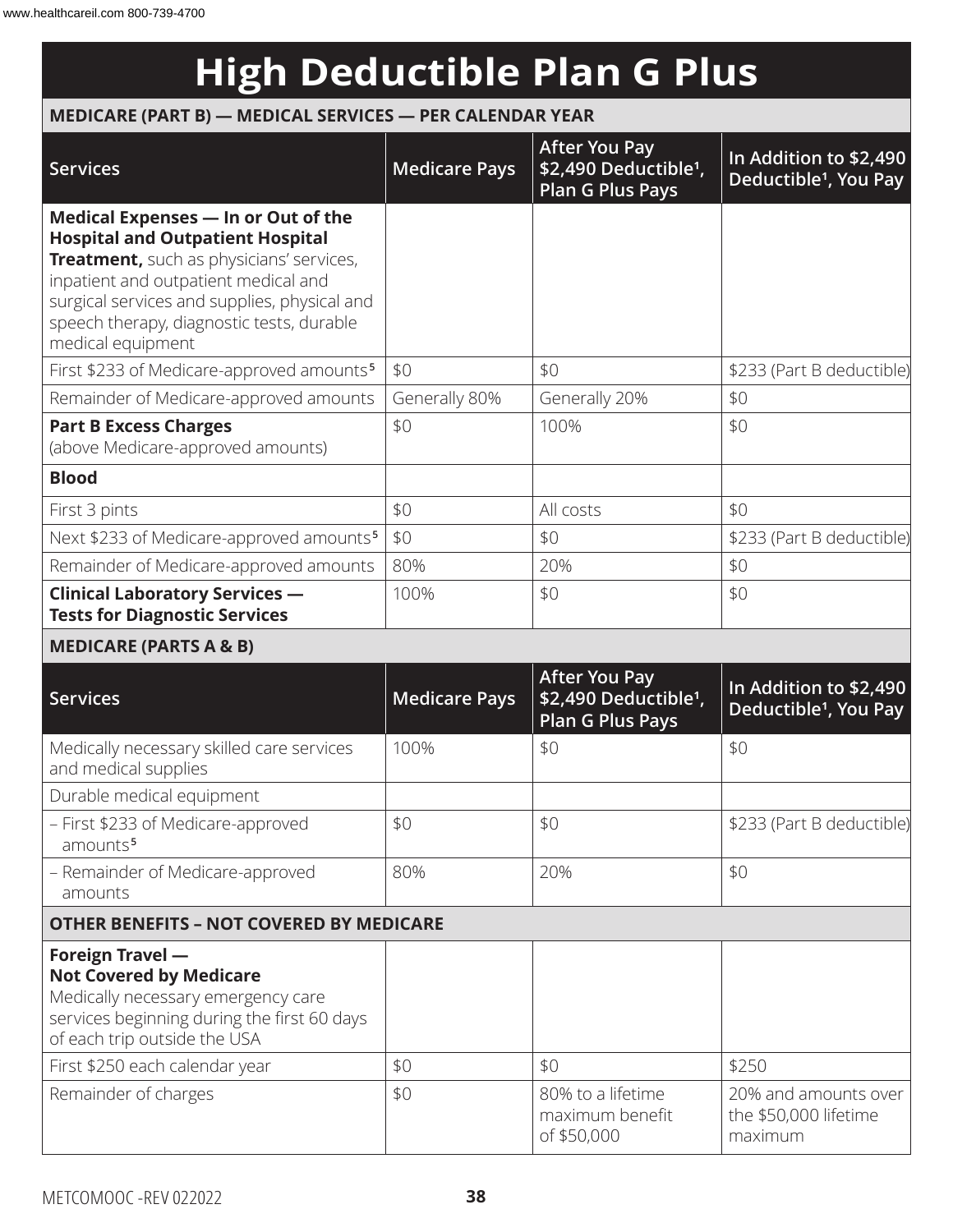## **High Deductible Plan G Plus**

#### **INNOVATIVE BENEFITS**

| <b>DENTAL</b>                                 |                      |                         |                   |
|-----------------------------------------------|----------------------|-------------------------|-------------------|
| <b>Services</b>                               | <b>Medicare Pays</b> | <b>Plan G Plus Pays</b> | <b>You Pay</b>    |
| <b>Diagnostic Evaluations</b>                 |                      |                         |                   |
| In Network                                    | \$0                  | 100%                    | \$0               |
| Out of Network                                | \$0                  | 50%                     | 50%               |
| <b>Preventive Services</b>                    |                      |                         |                   |
| In Network                                    | \$0                  | 100%                    | \$0               |
| Out of Network                                | \$0                  | 50%                     | 50%               |
| <b>Diagnostic Radiographs</b>                 |                      |                         |                   |
| In Network                                    | \$0                  | 100%                    | \$0               |
| Out of Network                                | \$0                  | 50%                     | 50%               |
| <b>Basic Restorative Services<sup>8</sup></b> | \$0                  | 50%                     | 50%               |
| <b>Non-Surgical Extractions</b>               |                      |                         |                   |
| In Network                                    | \$0                  | 75%                     | 25%               |
| Out of Network                                | \$0                  | 50%                     | 50%               |
| <b>VISION</b>                                 |                      |                         |                   |
| <b>Services</b>                               | <b>Medicare Pays</b> | <b>Plan G Plus Pays</b> | <b>You Pay</b>    |
| <b>Annual Routine Examination</b>             |                      |                         |                   |
| In Network                                    | \$0                  | 100%                    | \$0               |
| Out of Network                                | \$0                  | All except \$40         | \$40              |
| <b>Materials Allowance</b>                    |                      |                         |                   |
| In Network                                    | \$0                  | \$130                   | Remaining Balance |
| Out of Network                                | \$0                  | \$65                    | Remaining Balance |
| <b>HEARING<sup>9</sup></b>                    |                      |                         |                   |
| Services                                      | <b>Medicare Pays</b> | <b>Plan G Plus Pays</b> | <b>You Pay</b>    |
| <b>Annual Routine Examination</b>             | \$0                  | 100%                    | \$0               |
| <b>Hardware Discounts</b>                     | \$0                  | Generally 30%           | Remaining Balance |

**<sup>8</sup>** Once per tooth per calendar year.

METCOMOOC -REV 022022 **39 <sup>9</sup>** All services must be received in network.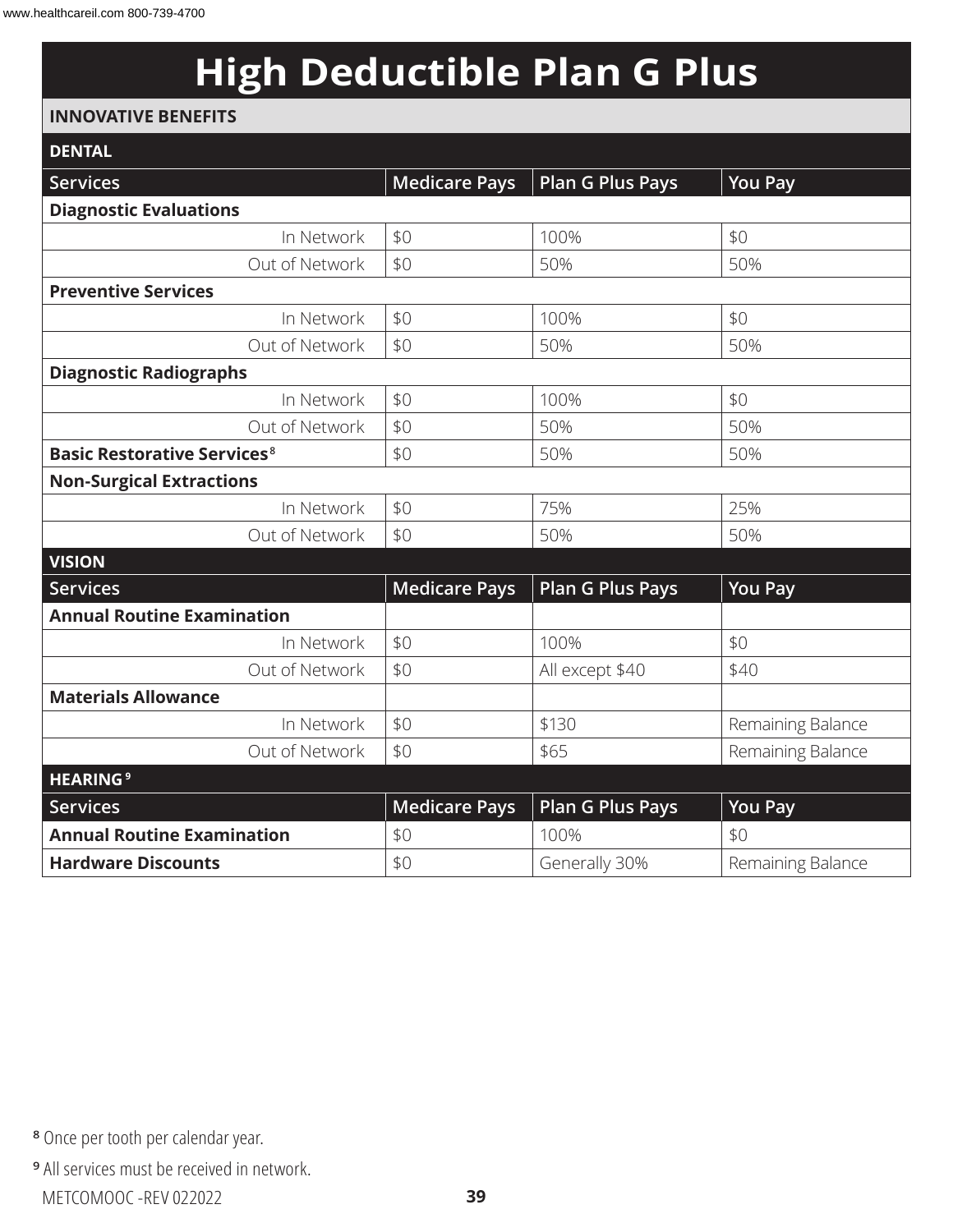## **Plan N**

|                                                                                                                                                                                                                                                    | MEDICARE (PART A) - HOSPITAL SERVICES - PER BENEFIT PERIOD                                              |                                             |                  |  |  |
|----------------------------------------------------------------------------------------------------------------------------------------------------------------------------------------------------------------------------------------------------|---------------------------------------------------------------------------------------------------------|---------------------------------------------|------------------|--|--|
| Services                                                                                                                                                                                                                                           | <b>Medicare Pays</b>                                                                                    | <b>Plan N Pays</b>                          | <b>You Pay</b>   |  |  |
| Hospitalization <sup>5</sup><br>Semiprivate room and board, general<br>nursing, and miscellaneous services and<br>supplies                                                                                                                         |                                                                                                         |                                             |                  |  |  |
| First 60 days                                                                                                                                                                                                                                      | All but \$1,556                                                                                         | \$1,556 (Part A<br>deductible) <sup>2</sup> | \$0              |  |  |
| 61st through 90th day                                                                                                                                                                                                                              | All but \$389 a day                                                                                     | \$389 a day                                 | \$0              |  |  |
| 91st day and after:                                                                                                                                                                                                                                |                                                                                                         |                                             |                  |  |  |
| - While using 60 Lifetime Reserve days                                                                                                                                                                                                             | All but \$778 a day                                                                                     | \$778 a day                                 | \$0              |  |  |
| - Additional 365 days once Lifetime<br>Reserve days are used                                                                                                                                                                                       | \$0                                                                                                     | 100% of Medicare-<br>eligible expenses      | \$0 <sup>6</sup> |  |  |
| Beyond the additional 365 days                                                                                                                                                                                                                     | \$0                                                                                                     | \$0                                         | All costs        |  |  |
| <b>Skilled Nursing Facility Care<sup>5</sup></b><br>You must meet Medicare's requirements,<br>including having been in a hospital for<br>at least 3 days and entered a Medicare-<br>approved facility within 30 days after<br>leaving the hospital |                                                                                                         |                                             |                  |  |  |
| First 20 days                                                                                                                                                                                                                                      | All approved amounts                                                                                    | \$0                                         | \$0              |  |  |
| 21st through 100th day                                                                                                                                                                                                                             | All but \$194.50 a day                                                                                  | Up to \$194.50 a day                        | \$0              |  |  |
| 101st day and after                                                                                                                                                                                                                                | \$0                                                                                                     | \$0                                         | All costs        |  |  |
| <b>Blood</b>                                                                                                                                                                                                                                       |                                                                                                         |                                             |                  |  |  |
| First 3 pints                                                                                                                                                                                                                                      | \$0                                                                                                     | 3 pints                                     | \$0              |  |  |
| Additional amounts                                                                                                                                                                                                                                 | 100%                                                                                                    | \$0                                         | \$0              |  |  |
| <b>Hospice Care</b><br>You must meet Medicare's requirements,<br>including a doctor's certification of<br>terminal illness                                                                                                                         | All but very limited<br>copayment/<br>coinsurance for<br>outpatient drugs and<br>inpatient respite care | Medicare copayment/<br>coinsurance          | \$0              |  |  |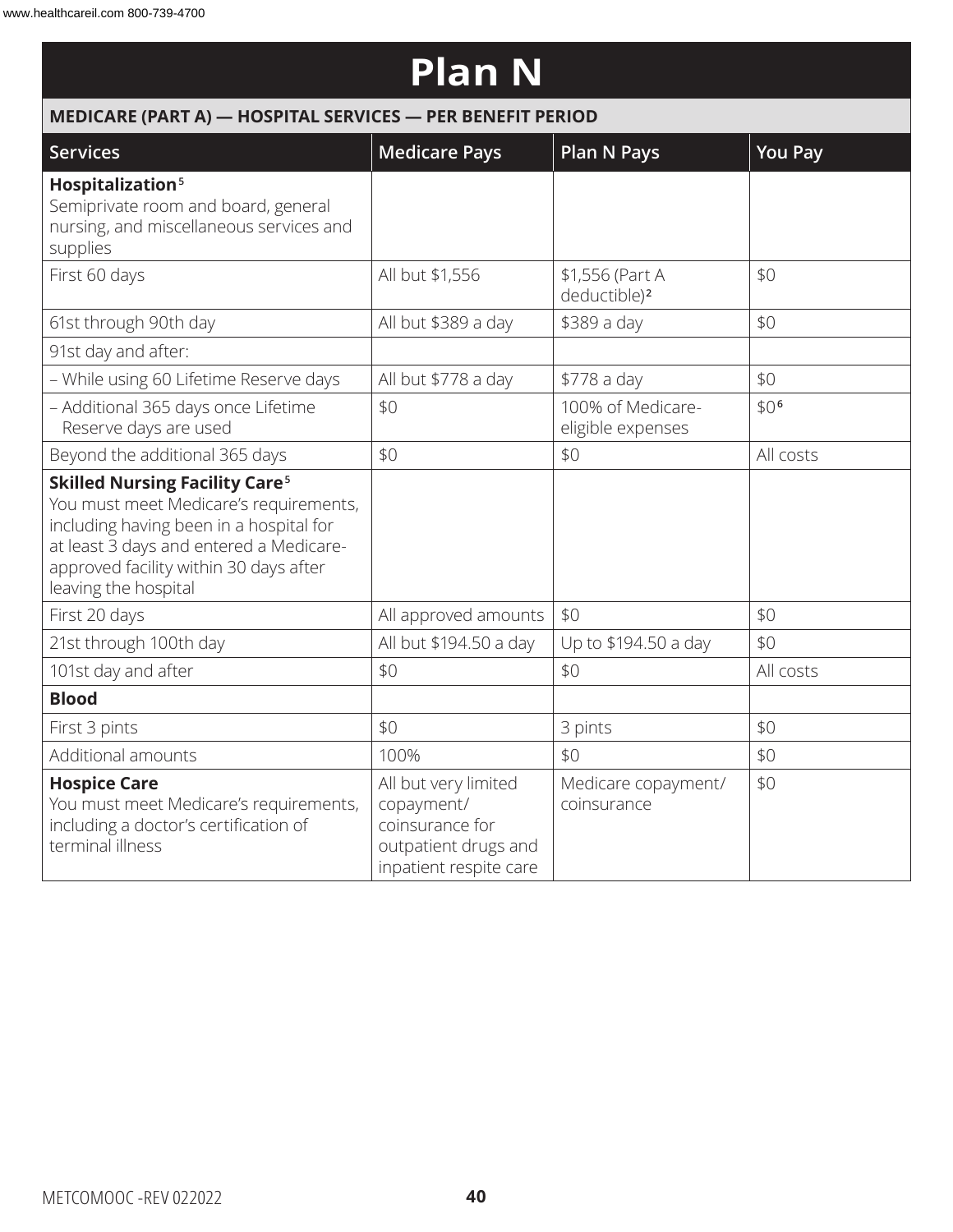## **Plan N**

| MEDICARE (PART B) - MEDICAL SERVICES - PER CALENDAR YEAR                                                                                                                                                                                                                             |                      |                                                                                                                                                                                                                                                                          |                                                                                                                                                                                                                                                   |
|--------------------------------------------------------------------------------------------------------------------------------------------------------------------------------------------------------------------------------------------------------------------------------------|----------------------|--------------------------------------------------------------------------------------------------------------------------------------------------------------------------------------------------------------------------------------------------------------------------|---------------------------------------------------------------------------------------------------------------------------------------------------------------------------------------------------------------------------------------------------|
| <b>Services</b>                                                                                                                                                                                                                                                                      | <b>Medicare Pays</b> | <b>Plan N Pays</b>                                                                                                                                                                                                                                                       | <b>You Pay</b>                                                                                                                                                                                                                                    |
| Medical Expenses - In or Out of the<br><b>Hospital And Outpatient Hospital</b><br>Treatment, such as physicians' services,<br>inpatient and outpatient medical and<br>surgical services and supplies, physical and<br>speech therapy, diagnostic tests, durable<br>medical equipment |                      |                                                                                                                                                                                                                                                                          |                                                                                                                                                                                                                                                   |
| First \$233 of Medicare-approved amounts <sup>7</sup>                                                                                                                                                                                                                                | \$0                  | \$0                                                                                                                                                                                                                                                                      | \$233 (Part B deductible)                                                                                                                                                                                                                         |
| Remainder of Medicare-approved amounts                                                                                                                                                                                                                                               | Generally 80%        | Balance, other than<br>up to \$20 per office<br>visit and up to \$50 per<br>emergency room visit.<br>The copayment of up<br>to \$50 is waived if the<br>insured is admitted<br>to any hospital and<br>the emergency visit is<br>covered as a Medicare<br>Part A expense. | Up to \$20 per office<br>visit and up to \$50 per<br>emergency room visit.<br>The copayment of up<br>to \$50 is waived if the<br>insured is admitted<br>to any hospital and<br>the emergency visit is<br>covered as a Medicare<br>Part A expense. |
| <b>Part B Excess Charges</b><br>(above Medicare-approved amounts)                                                                                                                                                                                                                    | \$0                  | \$0                                                                                                                                                                                                                                                                      | All costs                                                                                                                                                                                                                                         |
| <b>Blood</b>                                                                                                                                                                                                                                                                         |                      |                                                                                                                                                                                                                                                                          |                                                                                                                                                                                                                                                   |
| First 3 pints                                                                                                                                                                                                                                                                        | \$0                  | All costs                                                                                                                                                                                                                                                                | \$0                                                                                                                                                                                                                                               |
| Next \$233 of Medicare-approved amounts <sup>7</sup>                                                                                                                                                                                                                                 | \$0                  | \$0                                                                                                                                                                                                                                                                      | \$233 (Part B deductible)                                                                                                                                                                                                                         |
| Remainder of Medicare-approved amounts                                                                                                                                                                                                                                               | 80%                  | 20%                                                                                                                                                                                                                                                                      | \$0                                                                                                                                                                                                                                               |
| <b>Clinical Laboratory Services -</b><br><b>Tests for Diagnostic Services</b>                                                                                                                                                                                                        | 100%                 | \$0                                                                                                                                                                                                                                                                      | \$0                                                                                                                                                                                                                                               |
| <b>MEDICARE (PARTS A &amp; B)</b>                                                                                                                                                                                                                                                    |                      |                                                                                                                                                                                                                                                                          |                                                                                                                                                                                                                                                   |
| <b>Services</b>                                                                                                                                                                                                                                                                      | <b>Medicare Pays</b> | <b>Plan N Pays</b>                                                                                                                                                                                                                                                       | <b>You Pay</b>                                                                                                                                                                                                                                    |
| <b>Home Health Care</b><br><b>Medicare-approved Services</b>                                                                                                                                                                                                                         |                      |                                                                                                                                                                                                                                                                          |                                                                                                                                                                                                                                                   |
| Medically necessary skilled care services<br>and medical supplies                                                                                                                                                                                                                    | 100%                 | \$0                                                                                                                                                                                                                                                                      | \$0                                                                                                                                                                                                                                               |
| Durable medical equipment                                                                                                                                                                                                                                                            |                      |                                                                                                                                                                                                                                                                          |                                                                                                                                                                                                                                                   |
| - First \$233 of Medicare-approved<br>amounts <sup>7</sup>                                                                                                                                                                                                                           | \$0                  | \$0                                                                                                                                                                                                                                                                      | \$233 (Part B deductible)                                                                                                                                                                                                                         |
| - Remainder of Medicare-approved<br>amounts                                                                                                                                                                                                                                          | 80%                  | 20%                                                                                                                                                                                                                                                                      | \$0                                                                                                                                                                                                                                               |